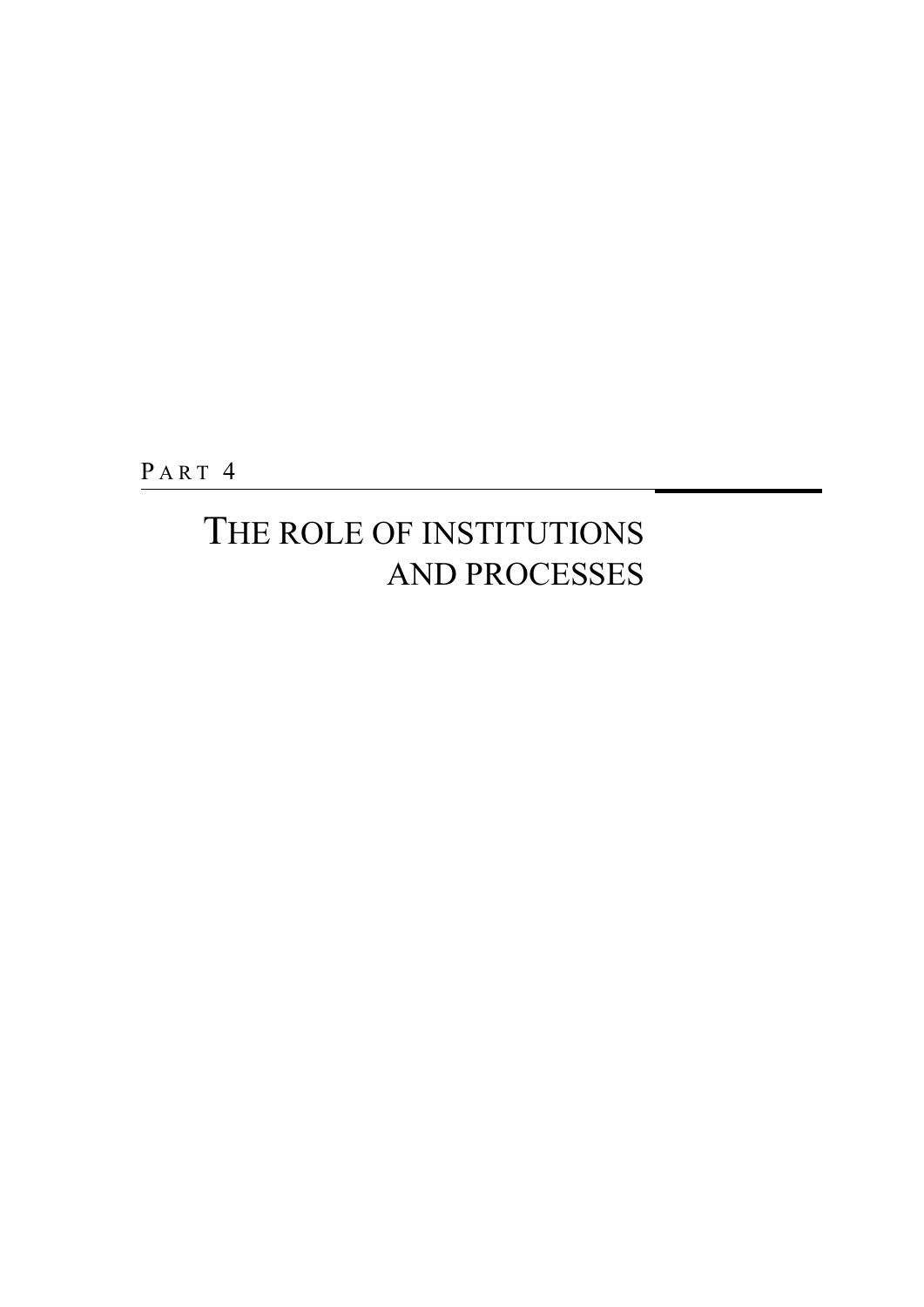*Policy-making and, especially, structural reform confront many technical complexities and political obstacles. Successful outcomes depend on a government's capacity to marshal good information and advice, and on the public's understanding of what is at stake in different policy choices. These speeches focus on the issues surrounding 'evidence-based policy making' and the role played by the Productivity Commission.* 



Cartoon by Nicholson from *The Australian*. www.nicholsoncartoons.com.au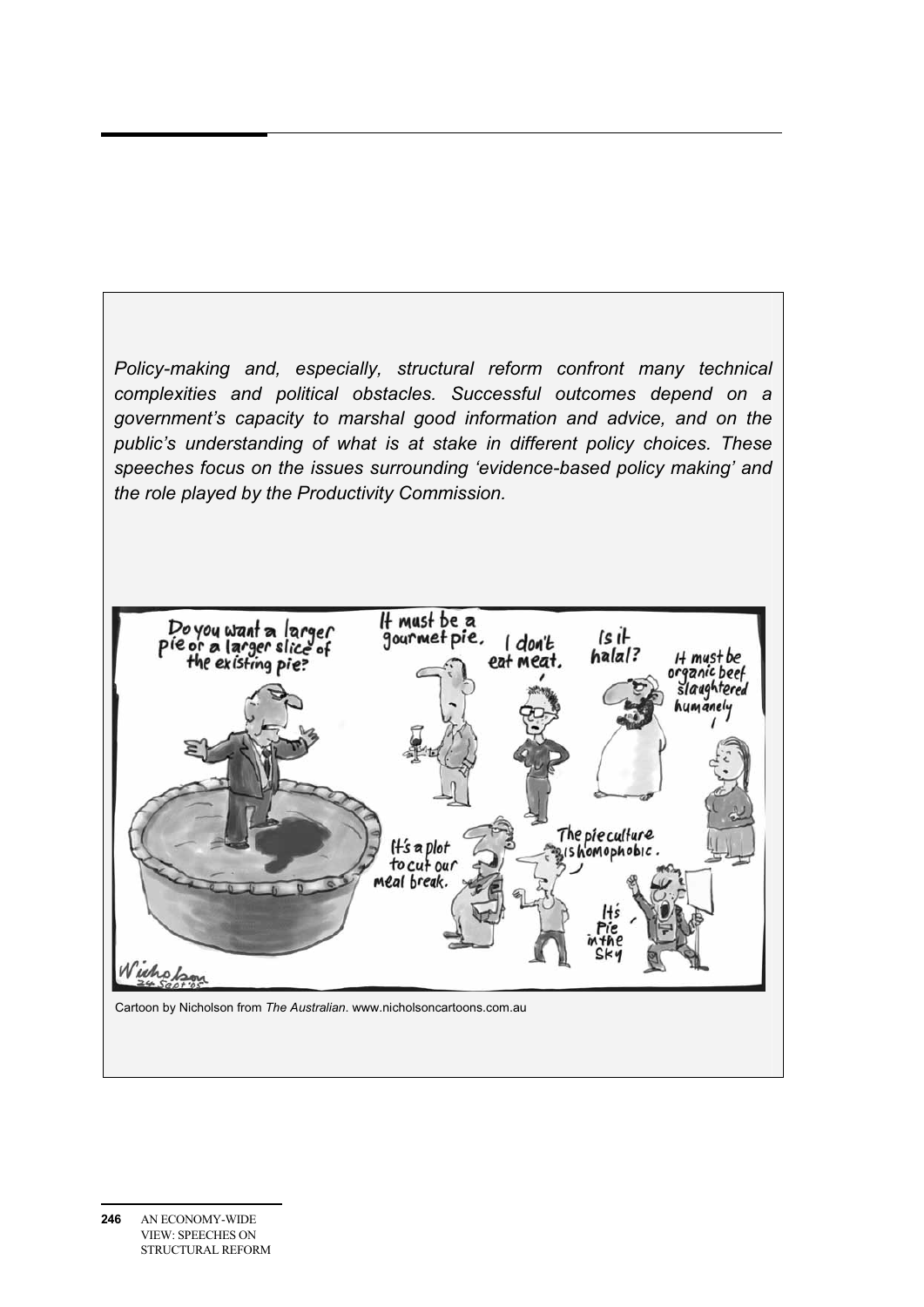# Evidence-based policy making: What is it? How do we get it?\*

The American humorist, P.J. O'Rourke once said, 'the mystery of Government is not how it works, but how to make it stop'. In an earlier century, Otto von Bismarck is famously reported to have said 'Laws are like sausages: it's better not to see them being made'.

Those witty observations have become enduring aphorisms for a reason. They reflect a rather cynical and widespread view of long-standing about the operations of government. Also, let's face it, within government itself, many of us today find ourselves laughing knowingly at the antics of *The Hollow Men*, just as we did with *Yes Minister*; and perhaps also cringing in recognition at how a carefully crafted policy proposal can be so easily subverted, or a dubious policy can triumph with little real evidence or analysis to command it.

The idea for *The Hollow Men* was apparently conceived, and the first few episodes developed, under the previous Government. That said, a change of government did not seem to reduce the program's appeal, nor its ratings. No doubt that is because it contains some universal realities of political life — notwithstanding which party happens to be in power. And, indeed, notwithstanding the greater emphasis placed by the current Government on evidence-based policy making, as reflected in a variety of reviews and in new processes and structures within the Commonwealth and COAG.

Thus we have seen considerable public debate about the basis for a range of recent policy initiatives. These include: the 'alcopops' tax; the change in threshold for the private insurance surcharge; the linkage of indigenous welfare payments to school attendance; fuel watch; grocery watch; and the Green Car Innovation Fund. There was similar public debate under the previous Government about the basis for such initiatives as the Alice-to-Darwin rail link; the Australia-US Free Trade Agreement;

 $\overline{a}$ 

<sup>\*</sup> Australian National University Public Lecture Series, presented by ANZSOG, Canberra, 4 February 2009. Early versions of this paper were presented to an Australian Public Service Commission 'Leader-to-Leader' seminar in October 2008, and as a keynote address to the Australian Conference of Economists, Gold Coast, 1 October 2008.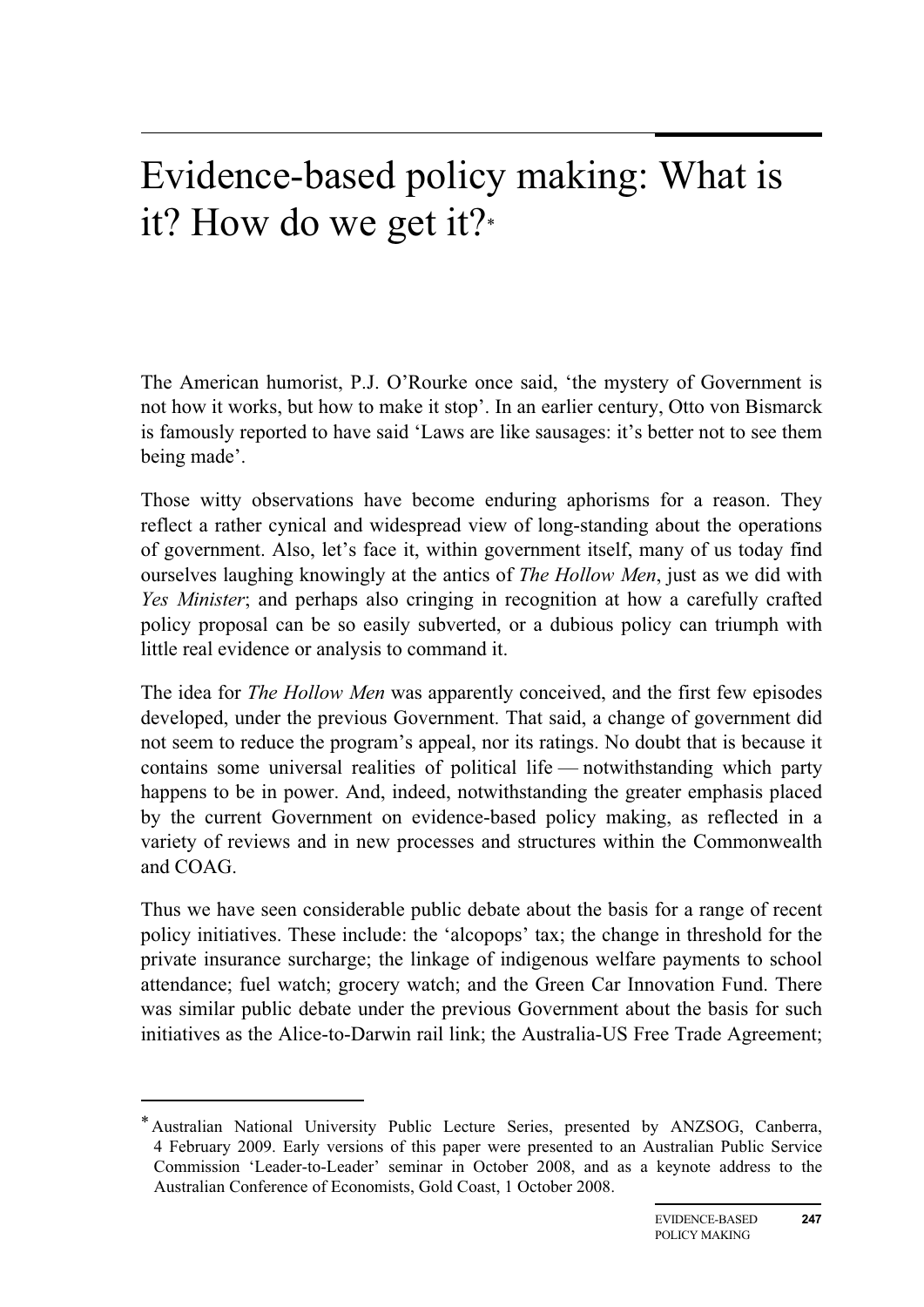the Baby Bonus; the banning of filament light bulbs; Work Choices and the National Water Initiative, among others.

Moreover, where public reviews informed such initiatives, they have themselves been subjected to considerable criticism — in relation to their makeup, their processes and the quality of their analysis.

This too is obviously not a new phenomenon, but it illustrates the challenges of properly implementing an evidence-based approach to public policy — and of being *seen* to have done so, which can be crucial to community acceptance of consequent policy decisions.

## *Advancing further reforms will be challenging*

It is as important that we have a rigorous, evidence-based approach to public policy in Australia today as at any time in our history.

Australia faces major long-term challenges; challenges that have only been exacerbated by the economic turbulence that we are struggling to deal with right now. When the present crisis is over, we will still have the ongoing challenges of greenhouse, the ageing of our population and continuing international competitive pressures. We should not underestimate the significance of those challenges, which place a premium on enhancing the efficiency and productivity of our economy.

The good news, as you would also be aware, is that there is plenty of scope for improvement. The bad news is that there are few 'easy' reforms left. A lot of low-hanging fruit has now been largely harvested. Even in the competition area, rather than further deregulation, we are confronting the need for regulatory refinements that are quite subtle and complex to assess. In the new agenda to do with enhancing human capital, complexities abound. We do not know all the answers to the policy drivers of better health and educational outcomes, for example, let alone to the pressing goal of reducing indigenous disadvantage.

These are all long-term issues. They also have an interjurisdictional dimension, bringing with it the challenge of finding national solutions to problems that have been dealt with by individual states and territories in the past. This has 'upped the ante' on having good analysis and good processes to help avoid making mistakes on a national scale that previously would have been confined to particular jurisdictions.

In an address to senior public servants in April 2008, the Prime Minister observed that, 'evidence-based policy making is at the heart of being a reformist government' (Rudd 2008). I want to explore why that is profoundly true; what it means in practice; and some implications for those of us in public administration. In doing so,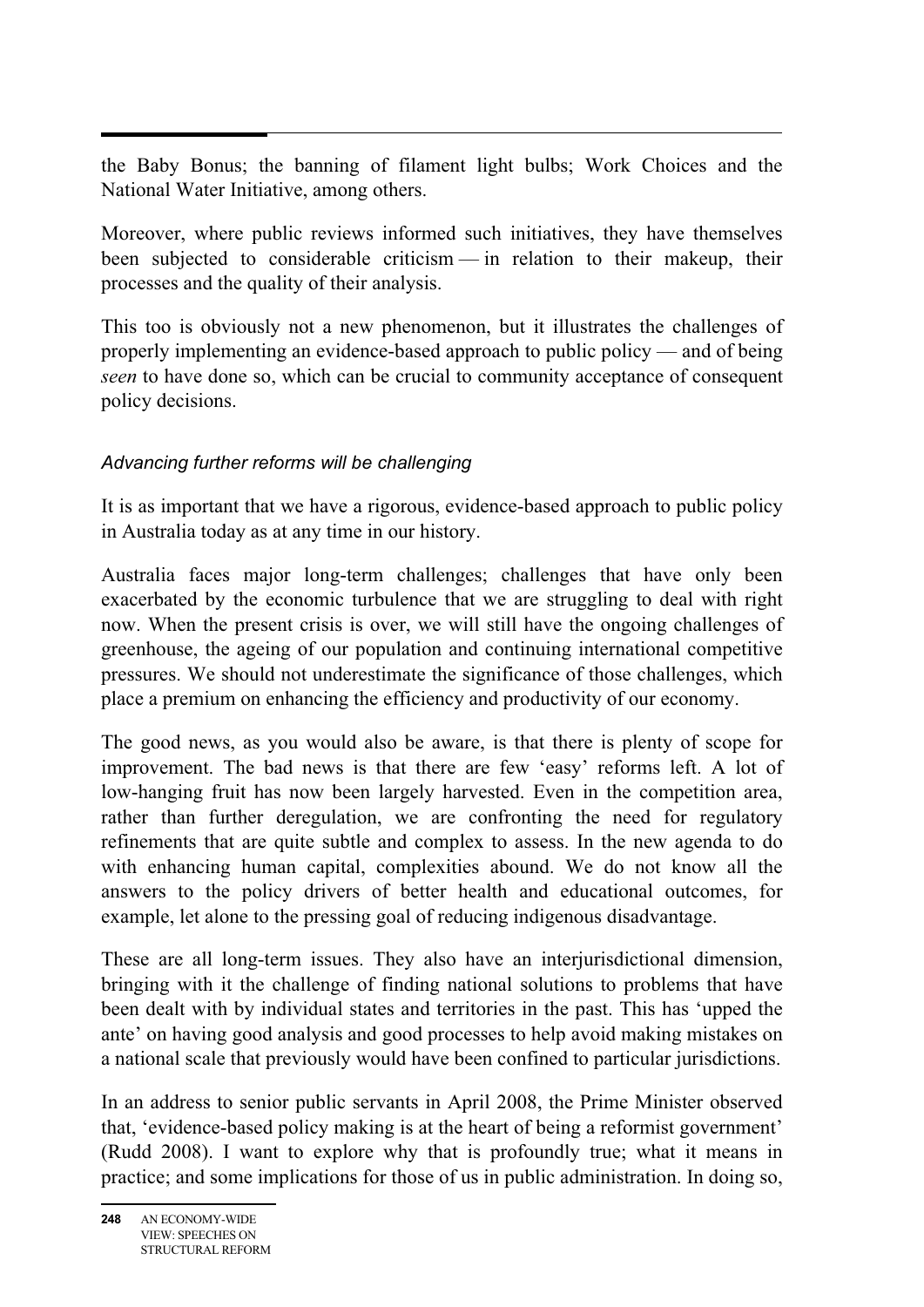$\overline{a}$ I will draw on the experience of the Productivity Commission — which with its predecessors has been at the heart of evidence-based policy making in Australia for over three decades (Banks and Carmichael 2007; PC 2003c) — to distil some insights into what is needed across government generally if we are to be successful.

## **Why we need an evidence-based approach**

I don't think I should have to convince anyone of the value of an evidence-based approach to public policy. After all, it is not a novel concept. Its absence in practice, however, has been long lamented. Over a century ago, for example, Florence Nightingale admonished the English Parliament in the following terms (Pearson 1924):

You change your laws and your administering of them so fast, and without inquiry after results past or present, that it is all experiment, seesaw, doctrinaire; a shuttlecock between battledores.

The term 'evidence-based policy making' has been most recently popularised by the Blair Government, which was elected on a platform of 'what matters is what works'. Blair spoke of ending ideologically-based decision making and 'questioning inherited ways of doing things' (Modernising Government 1999). The advent of a new government is clearly a good time to initiate an evidence-based approach to public policy, especially after a decade or more of previous one's rule. I think that resonates too with the take-up in Australia of these 'New Labour' ideas from the United Kingdom, commencing with the Bracks Government in Victoria.

But evidence-based policy making is by no means new to this country. Probably the oldest example, or longest-standing one, is tariff-making, which for many years was required under legislation to be informed by a public report produced by the Tariff Board and subsequently the Industries Assistance Commission. The nature of those evidence-based reports changed dramatically over time, however, from merely reporting the impacts on industries under review to also reporting the effects on other industries and the wider economy.

Other key economic policy reforms that have drawn heavily on evidence-based reviews or evaluations include the exchange rate and financial market liberalisation of the 1980s, the National Competition Policy reforms of the 1990s and the shift to inflation targeting in monetary policy in 1993. Examples from the social policy arena include the Higher Education Contribution Scheme in its initial configuration, and the introduction of lifetime community rating provisions in private health insurance regulation.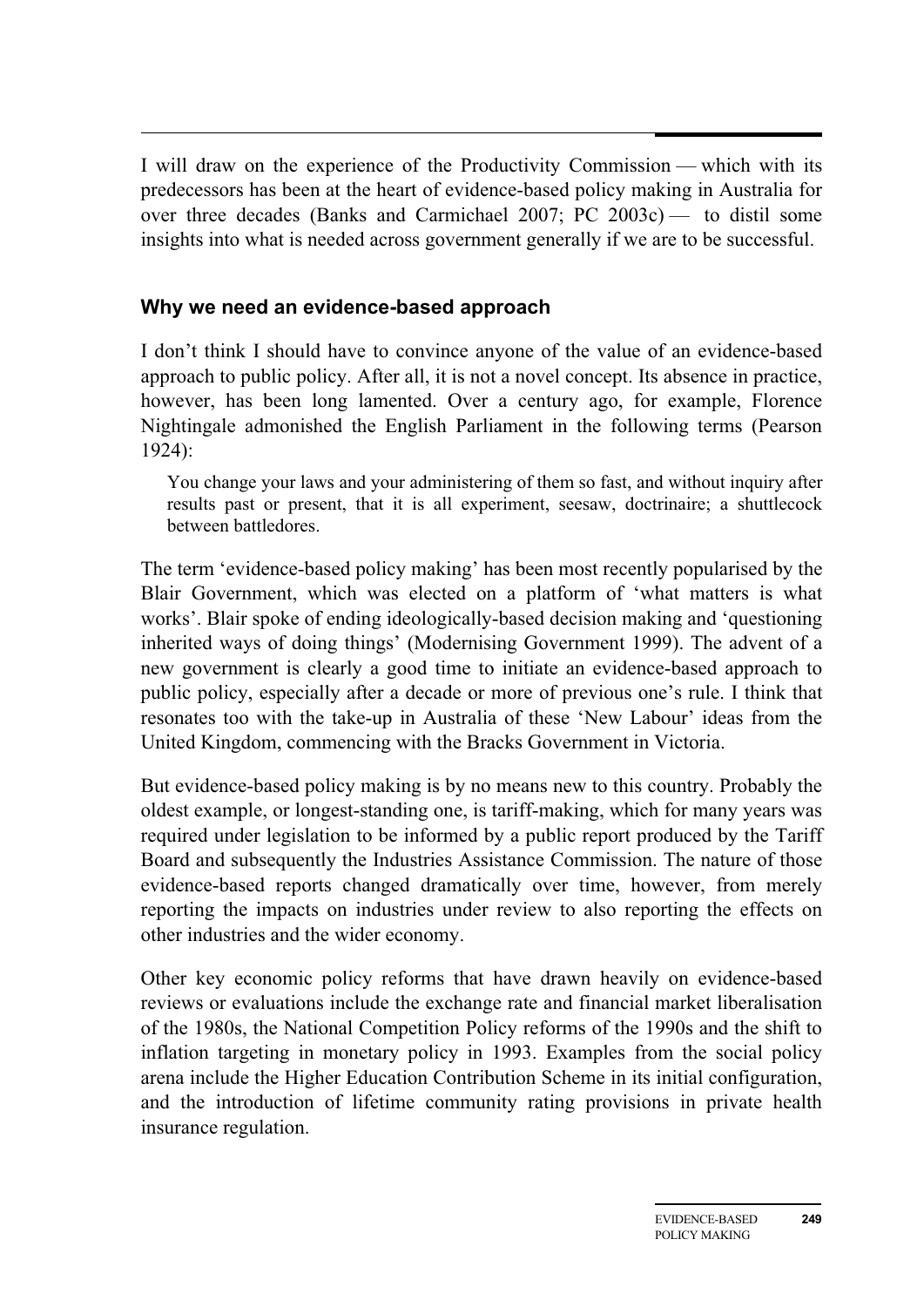$\overline{a}$ The tariff story illustrates the crucial point that the contribution of an evidencebased approach depends on its context, and the objectives to which it is directed. Evidence that is directed at supporting narrow objectives — a particular group or sector, or fostering use of a particular product or technology — will generally look quite different to that which has as its objective the interests of the wider community. Of course, this depends on having the analytical tools to enable such a broad assessment to be undertaken.

Policy decisions will nearly always be influenced by much more than objective evidence, or rational analysis. Values, interests, personalities, timing, circumstance and happenstance — in short, democracy — determine what actually happens. But evidence and analysis can nevertheless play a useful, even decisive, role in informing policy makers' judgements. Importantly, they can also condition the political environment in which those judgements need to be made.

### *Most policies are experiments*

Without evidence, policy makers must fall back on intuition, prejudice, or conventional wisdom — or, at best, theory alone. And many policy decisions have indeed been made in those ways. But the resulting policies can go seriously astray, given the complexities and interdependencies in our society and economy, and the unpredictability of people's reactions to change.

From the many examples that I could give, a few from recent Productivity Commission reviews come readily to mind:

- Our report into road and rail infrastructure pricing showed that the presumption that road use was systematically subsidised relative to rail was not borne out by the facts (facts that were quite difficult to discern) (PC 2006e).
- Our inquiry into state assistance to industry showed that the bidding wars for investment and major events the state governments engaged in generally constituted not only a negative sum game nationally, but in many cases a zero sum game for the winning state (Banks 2002).
- Our recent report on parental leave indicated that binary views in relation to whether childcare was a good or a bad thing were both wrong, depending on which age group you were looking at, and that there were many subtle influences involved (PC 2009c).

To take a separate example from the education field — which is rightly at the centre stage in COAG's National Reform Agenda — the long-term policy goal of reducing class sizes has received very little empirical support. In contrast, the importance of individual teacher performance, and the link to differentiated pecuniary incentives,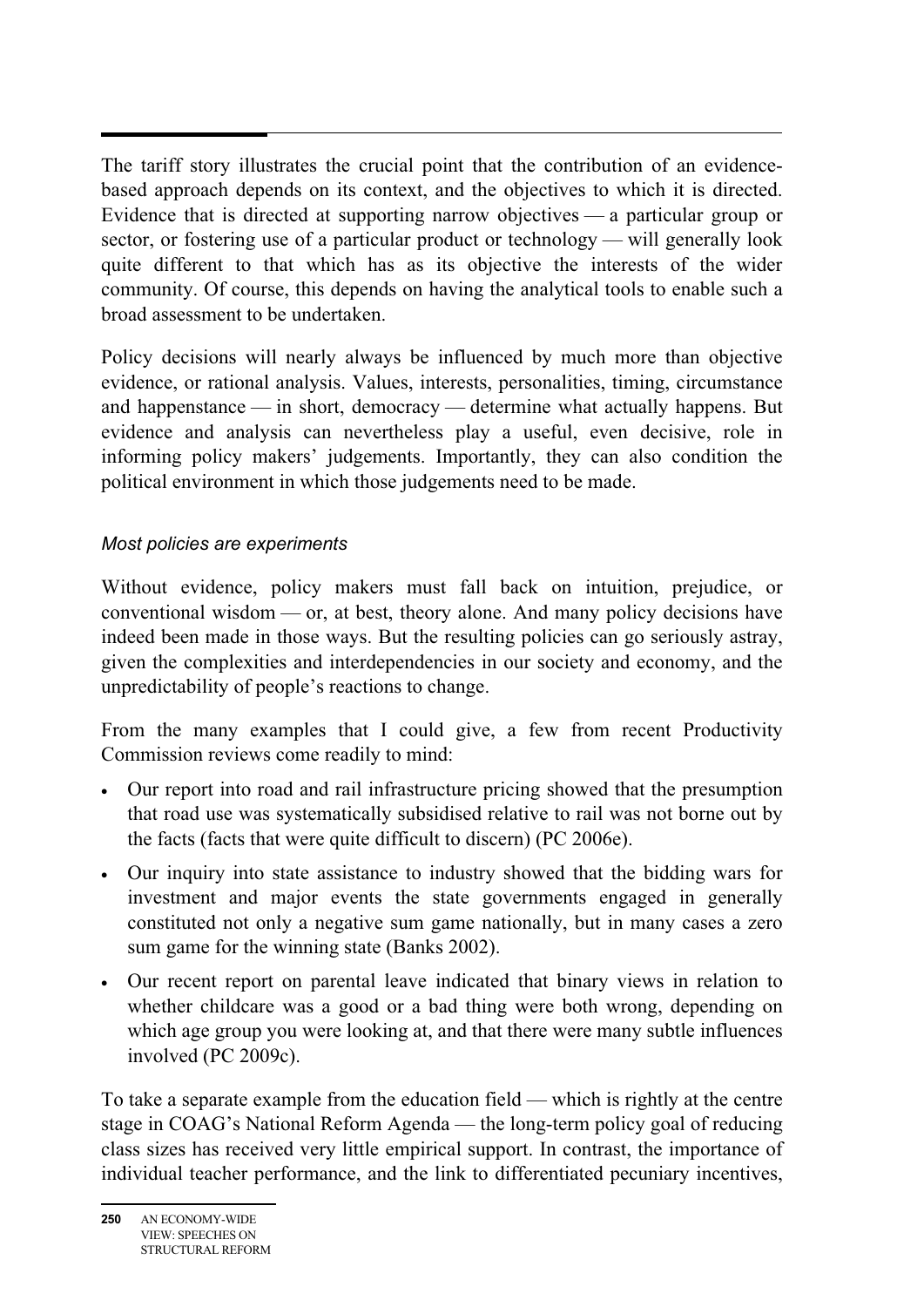are backed by strong evidence, but have been much neglected. (That illustrates not only a lack of evidence-based policy in education, where social scientists appear to have had little involvement, but also the influence over the years of the teachers' unions.)

Policies that have not been informed by good evidence and analysis fall more easily prey to the 'Law of Unintended Consequences' — in popular parlance, Murphy's Law — which can lead to costly mistakes. For example, the Commission found, in a series of reviews, that the well-intentioned regulatory frameworks devised to protect native flora and fauna, and to conserve historic buildings, were actually undermining conservation goals by creating perverse incentives for those responsible (PC 2004b, 2006a).

Our report for COAG, *Overcoming Indigenous Disadvantage*, is littered with examples (SCRGSP 2007). But, as Noel Pearson and other Indigenous leaders have affirmed, perhaps the most calamitous and tragic example of all was the extension of full 'award wages' to Aboriginal stockmen in the late-1960s. Despite warnings by some at the time, this apparently well-motivated action led to the majority losing their jobs, driving them and their extended families into the townships — ultimately subjecting them to the ravages of passive welfare; with liberalised access to alcohol as the final blow. Good intentions, bad consequences; very, very difficult to remedy.

I am not saying that policy should never proceed without rigorous evidence. Often you can not get sufficiently good evidence, particularly when decisions must be made quickly. And you can never have certainty in public policy. All policy effectively is experimentation. But that does not mean flying blind — we still need a good rationale or a good theory. Rationales and theories themselves can be subjected to scrutiny and debate, and in a sense that constitutes a form of evidence that can give some assurance about the likely outcomes. Importantly though, all policy experiments need to be monitored and evaluated and, over time, corrected or terminated if they turn out to be failures. These are things that governments typically find hard to do — particularly the termination part.

### *Conditioning the political environment*

Complexity and uncertainty would make policy choices hard enough even if they could be made purely on technical grounds. But policies are not made in a vacuum. Rather, they typically emerge from a maelstrom of political energy, vested interests and lobbying. Commonly, those with special interests will try to align their demands with the public interest. The average person rationally does not do the hard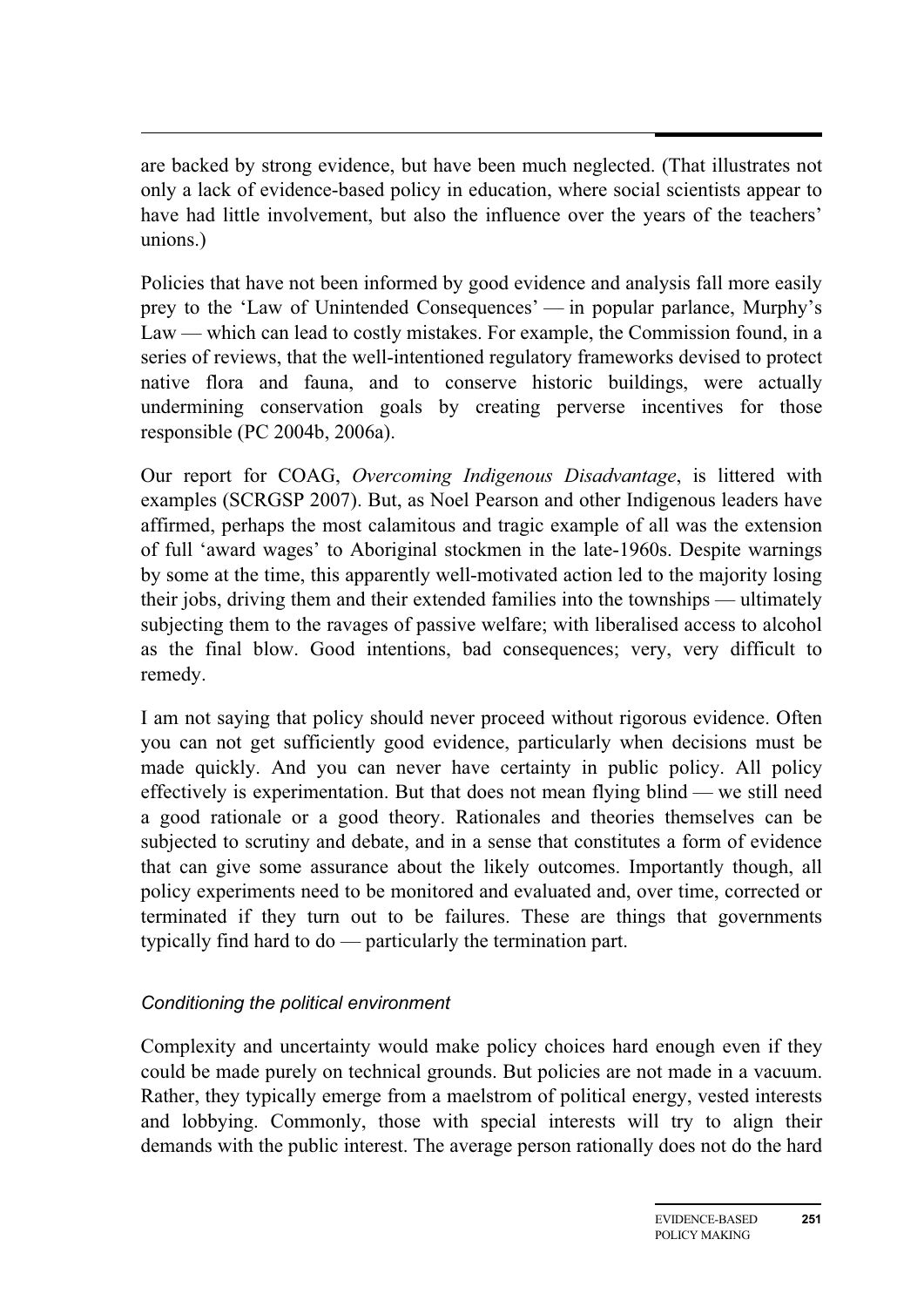work necessary to find out whether that is correct or not, but often feels intuitively supportive.

In that *realpolitik*, evidence and analysis that is robust and publicly available can serve as an important counterweight to the influence of sectional interests, enabling the wider community to be better informed about what is at stake in interest groups' proposals, and enfranchising those who would bear the costs of implementing them.

Tariff reform again provides a classic instance of evidence being used to galvanise potential beneficiaries from reform in the policy debate. In Australia, the losers under the tariff regime were the primary exporting industries — the farmers and the miners — who started to appreciate, with help from the Industries Assistance Commission, the extent of the implicit taxes and costs they were bearing; and they soon became a potent force for tariff reform. National Competition Policy has seen a similar political role being discharged through evidentiary processes.

To take a quite different example, the gambling industry got a lot of political support for liberalised regulation that was essentially based on a myth: namely that it would generate many jobs but have only minor adverse social impacts. The Commission's report showed the reverse to be true. Gambling did not (and cannot) generate significant additional jobs in the long term, and has very substantial social impacts (PC 1999a). Establishing that gave community groups a stronger platform to push for reforms to gambling regulation and the development and funding of harm minimisation measures.

## **The essential ingredients**

For evidence to support good public policy, however, it needs to be the right evidence; it needs to occur at the right time and be seen by the right people. That may sound obvious, but it is actually very demanding. I want to talk briefly now about some essential ingredients in achieving it.

### *Methodology matters*

First, methodology. It is important that, whatever analytical approach is chosen, it allows for a proper consideration of the nature of the issue or problem, and of different options for policy action.

Half the battle is understanding the problem. Failure to do this properly is one of the most common causes of policy failure and poor regulation. Sometimes this is an understandable consequence of complex forces, but sometimes it seems to have more to do with a wish for government to take action regardless.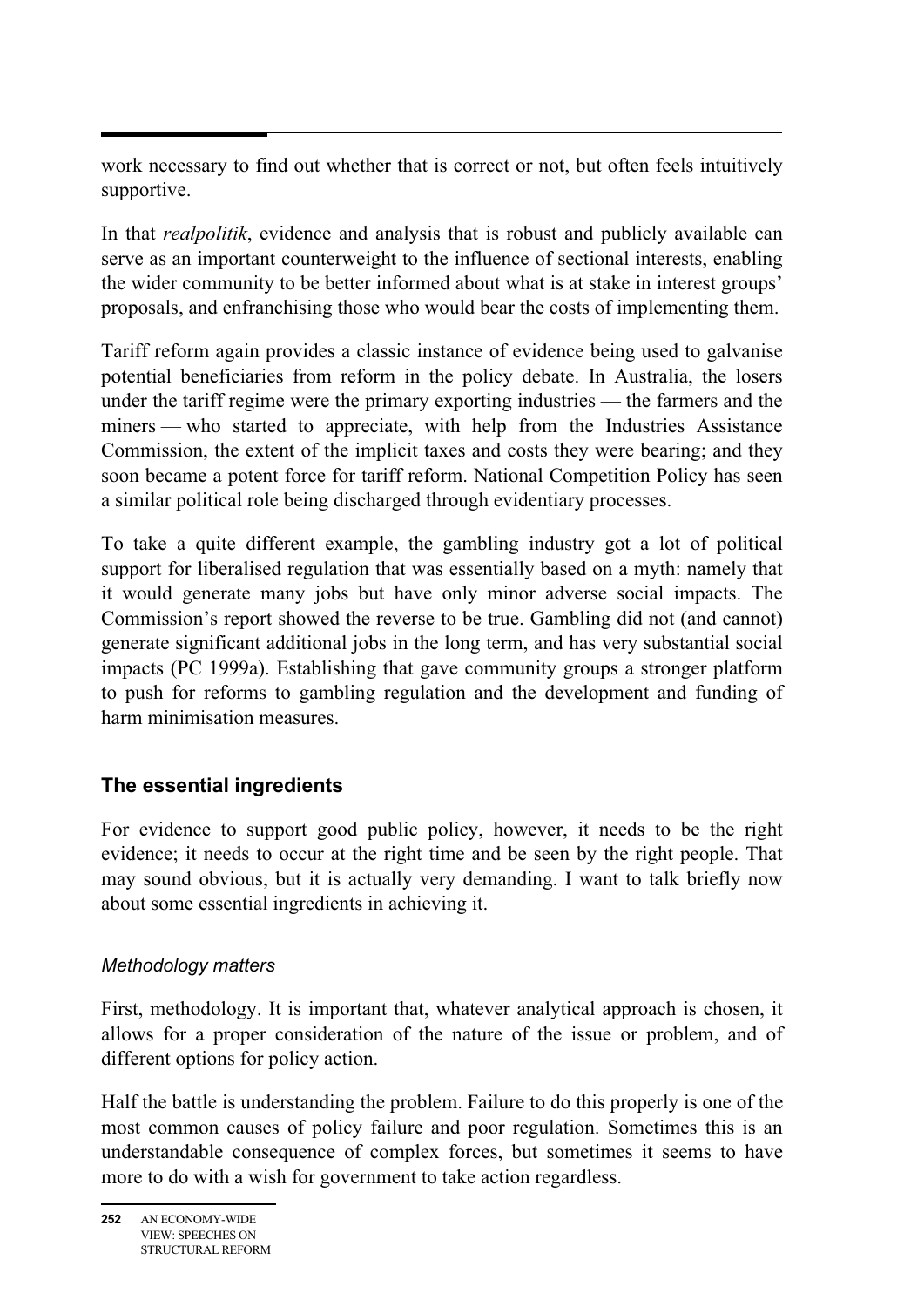A contemporary example that has received a bit of airplay as a consequence of the Commission's report on waste management (PC 2006f), is the move to ban the ubiquitous plastic shopping bags from our supermarkets. This initiative drew much support from the alleged problems that these bags pose for the litter stream and for marine health. But closer investigation by the Commission soon exposed gross inaccuracies and overstatements in those claims. Indeed some of what passed for 'evidence' was contrary to common sense, and some outright hilarious. (A Regulation Impact Statement soberly cited media reports from India that a dead cow on the streets of New Delhi had 35 000 plastic bags in its digestive system!)

In situations where government action seems warranted, a single option, no matter how carefully analysed, rarely provides sufficient evidence for a well-informed policy decision. The reality, however, is that much public policy and regulation are made in just that way, with evidence confined to supporting one, already preferred way forward. Hence the subversive expression, 'policy-based evidence'!

Even when the broad policy approach is clear, the particular instruments adopted can make a significant difference. Thus, for example, economists overwhelmingly accept the superiority of a market-based approach to reducing carbon emissions, but they differ as to whether a cap-and-trade mechanism or an explicit tax (or some combination of the two) would yield the best outcomes. Australia's apparent haste to embrace the trading option remains contentious among some prominent economists.

How one measures the impacts of different policies depends on the topic and the task — and whether it is an *ex ante* or *ex post* assessment. There is a range of methodologies available. There is also active debate about their relative merits. Nevertheless, all good methodologies have a number of features in common:

- They test a theory or proposition as to why policy action will be effective ultimately promoting community wellbeing — with the theory also revealing what impacts should be observed if the policy is succeeding.
- They have a serious treatment of the counterfactual what would happen in the absence of any action?
- They involve, wherever possible, quantification of impacts including estimates of how effects vary for different policy 'doses' and for different groups.
- They look at both direct and indirect effects (often it is the *indirect* effects that can be most important).
- They set out the uncertainties and control for other influences that might impact on observed outcomes.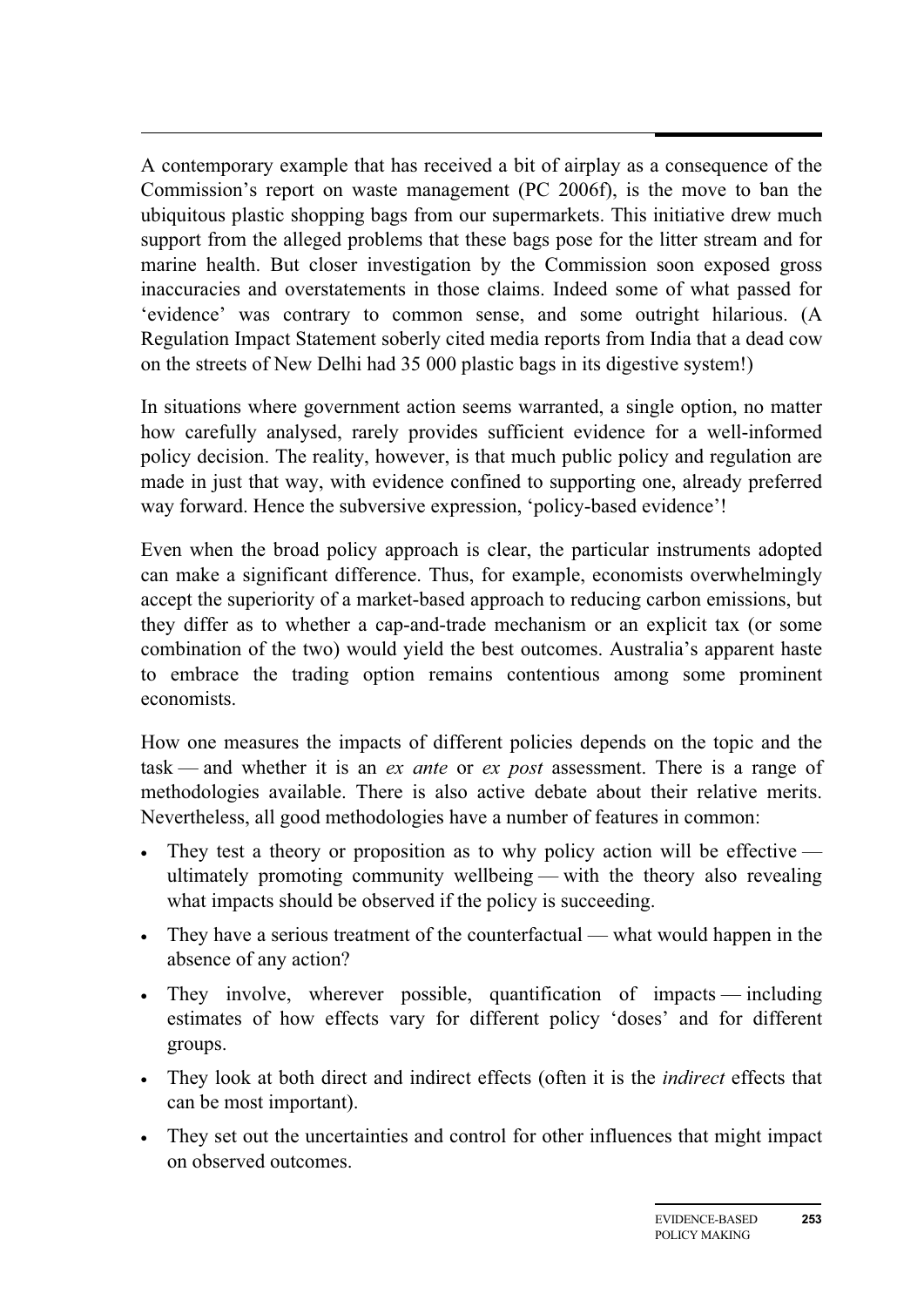- They are designed to avoid errors that could occur through self selection or other sources of bias.
- They provide for sensitivity tests.
- Importantly, they have the ability to be tested and, ideally, replicated by third parties.

Australia has been at the forefront internationally in the development and use of some methodologies. For example, we have led the world in general equilibrium modelling of the direct and indirect effects of policy changes throughout the economy. But Australia has done relatively little in some other important areas, such as 'randomised trials', which can be particularly instructive in developing good social policy.

Most evidence-based methodologies fit broadly within a cost-benefit (or at least cost-effectiveness) framework, designed to determine an estimated (net) payoff to society. It is a robust framework that provides for explicit recognition of all costs and benefits, and requires the policy maker to consider the full range of potential impacts. But it hasn't been all that commonly or well used, even in relatively straightforward tasks such as infrastructure project evaluation.

The head of Infrastructure Australia's secretariat recently commented in the following terms about many of the infrastructure proposals submitted to that body: 'the linkage to goals and problems is weak, the evidence is weak, the quantification of costs and benefits is generally weak' (Deegan 2008).

It is very welcome, therefore, that Infrastructure Australia has stressed that any project that it recommends for public funding must satisfy rigorous cost-benefit tests. It is particularly important that this includes quantification of the more 'subjective' social or environmental impacts; or, where this proves impossible, that there is an explicit treatment of the nature of those impacts and the values imputed to them. In the past, this has proven the 'Achilles heel' of cost-benefit assessments for major public investments: financial costs are typically underestimated, nonfinancial benefits overstated. (Rubbery computations of this kind seem to be endemic to railway investment proposals, particularly 'greenfield' ones, which rarely pass muster on the economics alone.)

It is undoubtedly challenging to monetise some of the likely costs and benefits associated with certain areas of public policy. But often we do not try hard enough. There are nevertheless some examples of creative attempts. These include work by the Productivity Commission in areas such as gambling, consumer protection policy and even animal welfare (PC 1998b 1999a, 2008d,).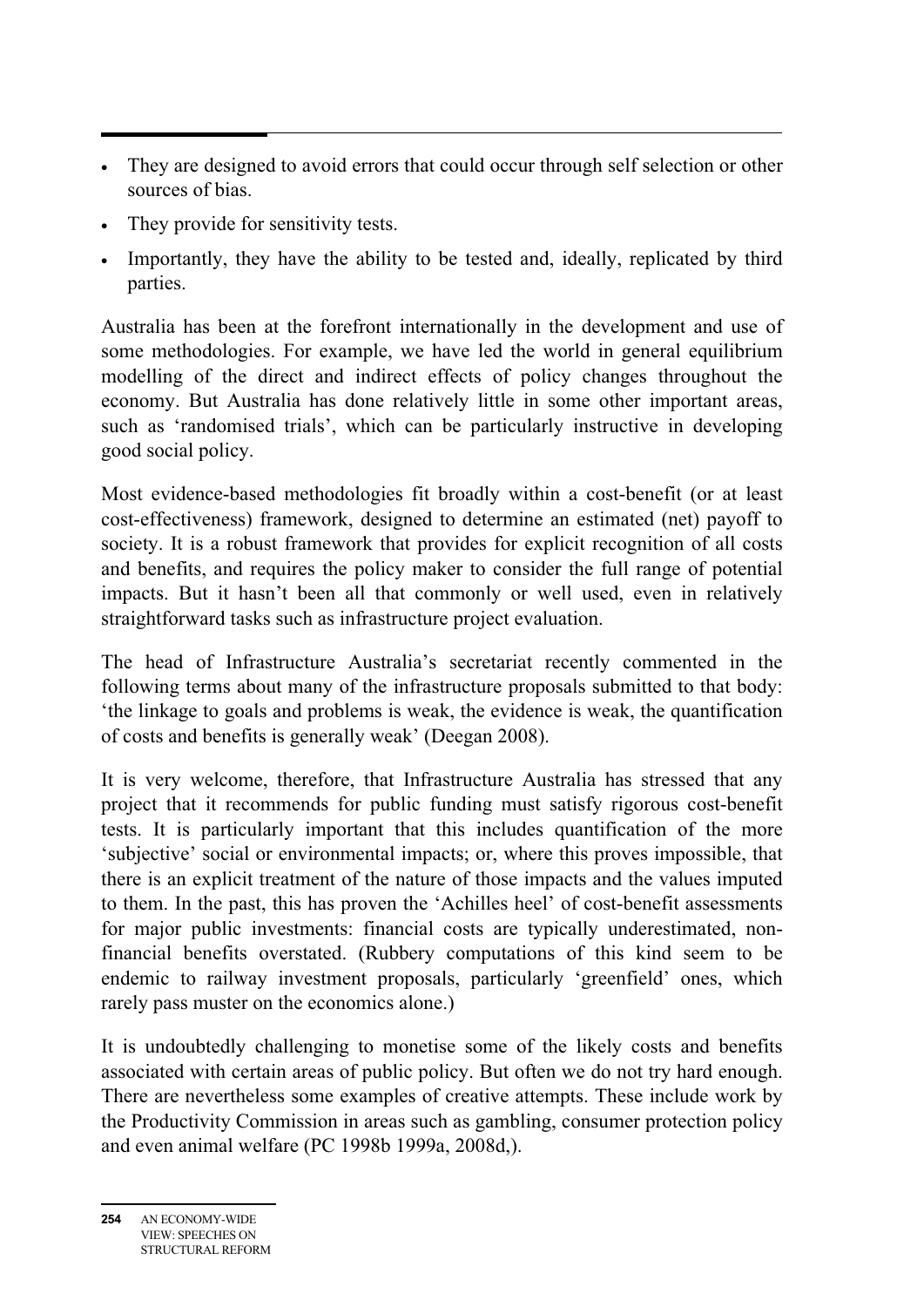#### *Good data are a pre-requisite*

A second essential ingredient, of course, is data. Australia has been very well served by the Australian Bureau of Statistics and the integrity of the national databases that it has generated. But in some areas we are struggling. Apart from the challenges of valuing impacts, and disentangling the effects of simultaneous influences, we often face more basic data deficiencies. These are typically in social and environmental rather than economic domains, where we must rely on administrative collections or indeed there may be no collections at all.

Data problems bedevil the human capital area of CAOG's National Reform Agenda. Preventative health strategies and pathways of causal factors are one example. Indigenous policy provides another striking one, involving a myriad of problems to do with identification, the incidence of different health or other conditions, and their distribution across different parts of the country. In the education area, obtaining performance data has been an epic struggle. In the COAG priority area of early childhood development, a recent survey article from the Australian Institute of Family Studies concludes:

The dearth of evaluation data on interventions generally … makes it impossible to comment on the usefulness of early childhood interventions as a general strategy to sustain improvements for children in the long-term. (Wise et al. 2005)

Data deficiencies inhibit evidence-based analysis for obvious reasons. They can also lead to reliance on 'quick and dirty' surveys, or the use of focus groups, as lampooned in *The Hollow Men*. The other risk is that overseas studies will be resorted to inappropriately as a substitute for domestic studies. One topical example is the celebrated work by James Heckman in the United States demonstrating the benefits of preschool education based on the Perry Program. That work has become a policy touchstone for advocates of universal intensive preschool education in Australia. While that policy may well prove to be sound, Heckman's work does not provide the necessary evidence. As he himself has clearly acknowledged, the Perry Project was confined to disadvantaged children. And the main gain from the intensive preschool treatment that those kids got came from reduced crime.

A major failing of governments in Australia, and probably world-wide, has been in not generating the data needed to evaluate their own programs. In particular, there has been a lack of effort to develop the baseline data essential for before-and-after comparisons.

Australia could and should have done a lot more to take advantage of its federal system as a natural proving ground for policy learning across jurisdictions. Indeed, in some cases, rather than encouraging data provision to enable comparisons across jurisdictions, the basis for such comparisons has actually been suppressed.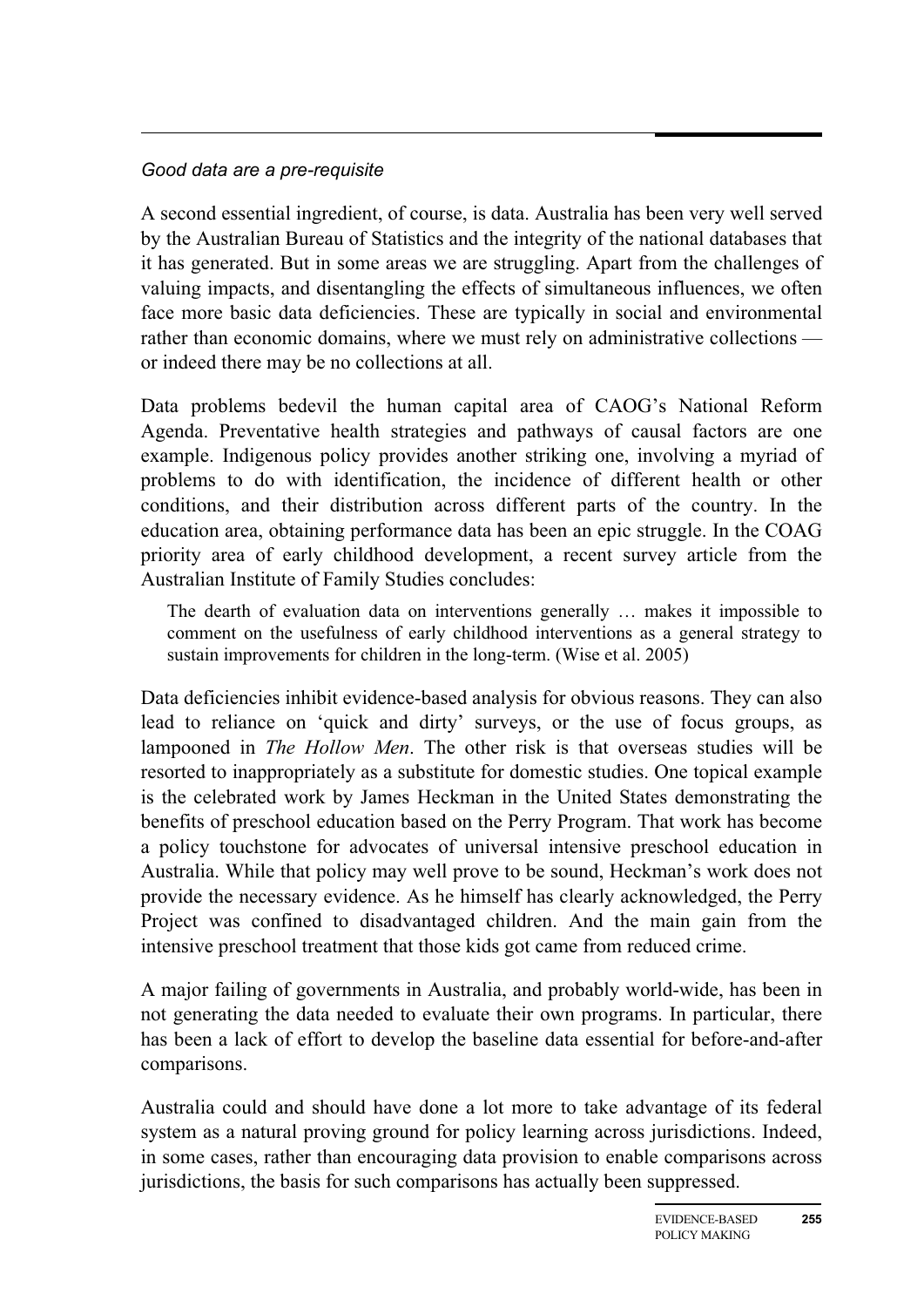$\overline{a}$ So I think there is an opportunity, under the New Federalism banner, to fund the evidence base that we need to compare policy performances across our Federation, and thereby to devise better national policies where national approaches are called for.

### *Real evidence is open to scrutiny*

Much policy analysis actually occurs behind closed doors. A political need for speed is often behind that. But no evidence is immutable. If it hasn't been tested, or contested, we can not really call it 'evidence'. And it misses the opportunity to educate the community about what is at stake in a policy issue, and thereby for it to become more accepting of the policy initiative itself.

Transparency ideally means 'opening the books' in terms of data, assumptions and methodologies, such that the analysis could be replicated. The wider the impacts of a policy proposal, the wider the consultation should be. Not just with experts, but also with the people who are likely to be *affected* by the policy, whose reactions and feedback provide insights into the likely impacts and help avoid unintended consequences. Such feedback in itself constitutes a useful form of evidence.

The Commission's processes are essentially based on maximising feedback. In a range of areas, we have learned a great deal through our extensive public consultation processes, particularly in response to draft reports. If you compare the drafts with our final reports you will often see changes for the better: sometimes in our recommendations; sometimes in the arguments and evidence that we finally employ.

### *Evidence building takes time*

Transparency can have its downsides. In particular, it 'complicates' and slows down the decision-making process — transparency involves time and effort. On a number of occasions in the past decade I have been approached about the possibility of the Commission undertaking an attractive policy task, but in an amount of time that I felt was unreasonable for it to be done well, particularly in view of the time people need to make submissions and give us feedback. When the Commission does something, people rightly expect to be able to have a say. As a consequence, those tasks have more often than not ended up going to consultants. (And in most cases the results have vindicated my position.)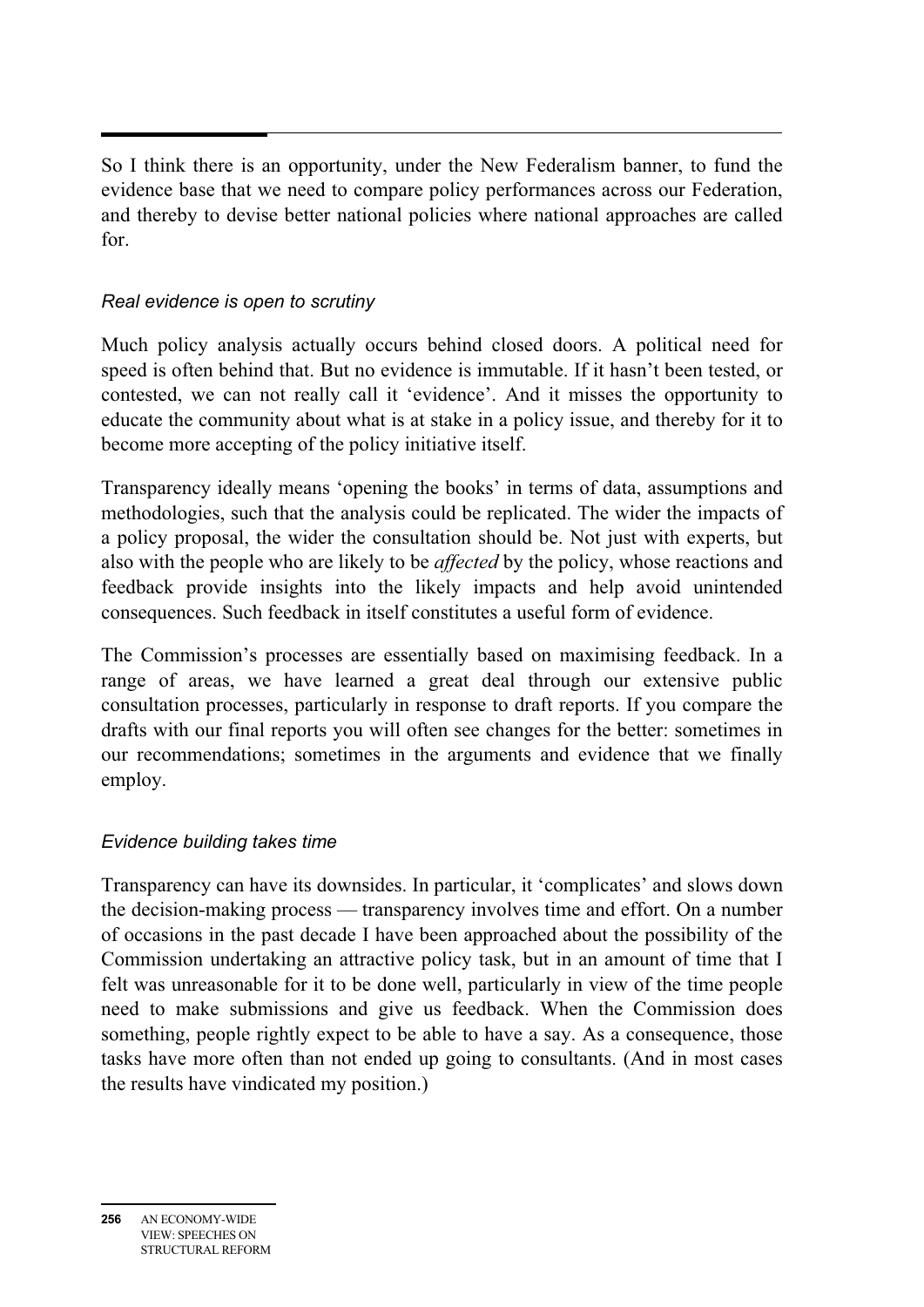### *Good evidence requires good people*

The fifth area of importance is capability and expertise. You can not have good evidence, you can not have good research, without good *people*. People skilled in quantitative methods and other analysis are especially valuable. It is therefore ironic that we appear to have experienced a decline in the numbers with such skills within the Public Service at the very time when it has been called upon to provide an evidence-based approach that relies on them. Again, that's been largely a consequence of budgetary measures over a long period of time. Research tends to be seen as a more dispensable function when governments and bureaucracies are cut back.

Several manifestations of the consequential reduction in capability have struck me. One is the lower calibre of some of the departmental project teams that I have observed trying to do review and evaluation work. Secondly, there appears to be increased poaching of research staff within the public sector, or at least pleas for secondments.

We are also seeing major new initiatives to train staff. One significant example is the Treasury's sponsorship of a new program, to be run by Monash University, to teach economics to non-economists.

We have also seen a major increase in the contracting of policy-related research outside the Public Service. A lot of those jobs have gone to business consultants rather than to academics. This contrasts with the experience in the United States, where the academic community seems to be utilised much more by government.

Contracting out is by no means a bad thing. It has been happening progressively for decades. But it does seem to be changing in character more recently. The focus seems to be broadening from provision of *inputs* to policy making, to preparation of *outputs* — the whole package.

There are clear benefits to government from using professional consultants: new ideas, talented people, on-time delivery, attractive presentation and, possibly, cost — although some of the payments have been surprisingly large. But there are also some significant risks. Consultants often cut corners. Their reports can be superficial. And, more fundamentally, they are typically less accountable than Public Service advisers for the policy outcomes.

Whether academics could be drawn on more is a key issue. In an earlier era, the involvement of numerous academics was instrumental in developing the evidentiary and analytical momentum for the first waves of microeconomic reform. Where are the new academic generation's equivalents in support of the 'Third Wave'? Only a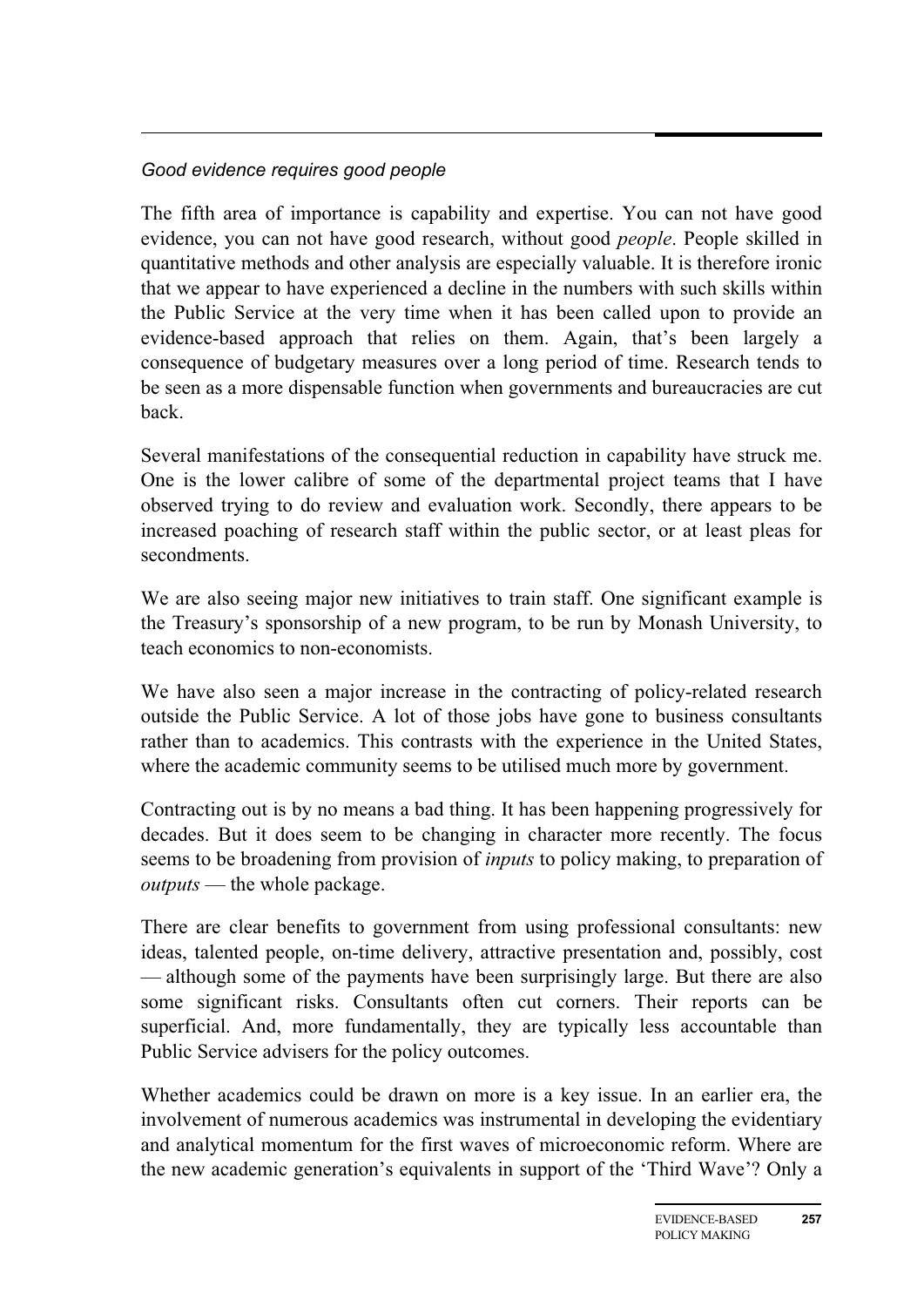$\overline{a}$ few names come to mind, for example, of academics making a notable public contribution to policies bearing on human capital development.

Such involvement is of course a two-way street — with both demand and supply sides. The supply side seems to have been diminished over time, partly as promising academic researchers have sought more attractive remuneration elsewhere and partly as their time has been increasingly consumed by their 'day jobs'. On the demand side, one sometimes hears senior public servants complain that academics can be very hard 'to do business with' or that they are too slow, or lack an appreciation of the 'real world'.

There may be some validity in these perceptions, though I suspect that they may also reflect an unrealistic view of how much time is needed to do good research; and perhaps a lack of planning. Perhaps also a desire for greater predictability in the results than many academics would be willing to countenance.

### *Independence can be crucial*

Evidence is never absolute; never 'revealed truth'. The choice of methodologies, data, assumptions and so forth, can all influence the outcome, and they do. Given unavoidable need for judgement in evaluation, evidence is more likely to be robust and seen to be so if it is not subjected to influence or barrow-pushing by those involved. What this means is that good research is not just about skilled people, it is also about whether they face incentives to deliver a robust product in the public interest.

Some years ago, following a talk that I gave at a gambling policy conference in Melbourne, an American academic came up to me and said that the Commission's report was being used extensively in public debate in the United States. I expressed surprise, given the extent of home-grown research there. She said 'Yes, but we do not know what to *believe'*. That appears to be because research is polarised in that country between that sponsored by community and church groups and that sponsored by the industry. And there is suspicion that 'he who pays the piper, calls the tune'.

Independence is even more important when dealing with technical research than with *opinions*. People are better able to judge opinions for themselves, but the average person is naturally mystified by technical research. They look for proxies to help them know whether the results of such research are believable. The status of the researcher (or who is paying for the research) is one such proxy.

Economic modelling is replete with these sorts of issues. Any model comprises many assumptions and judgements that can significantly influence the results. For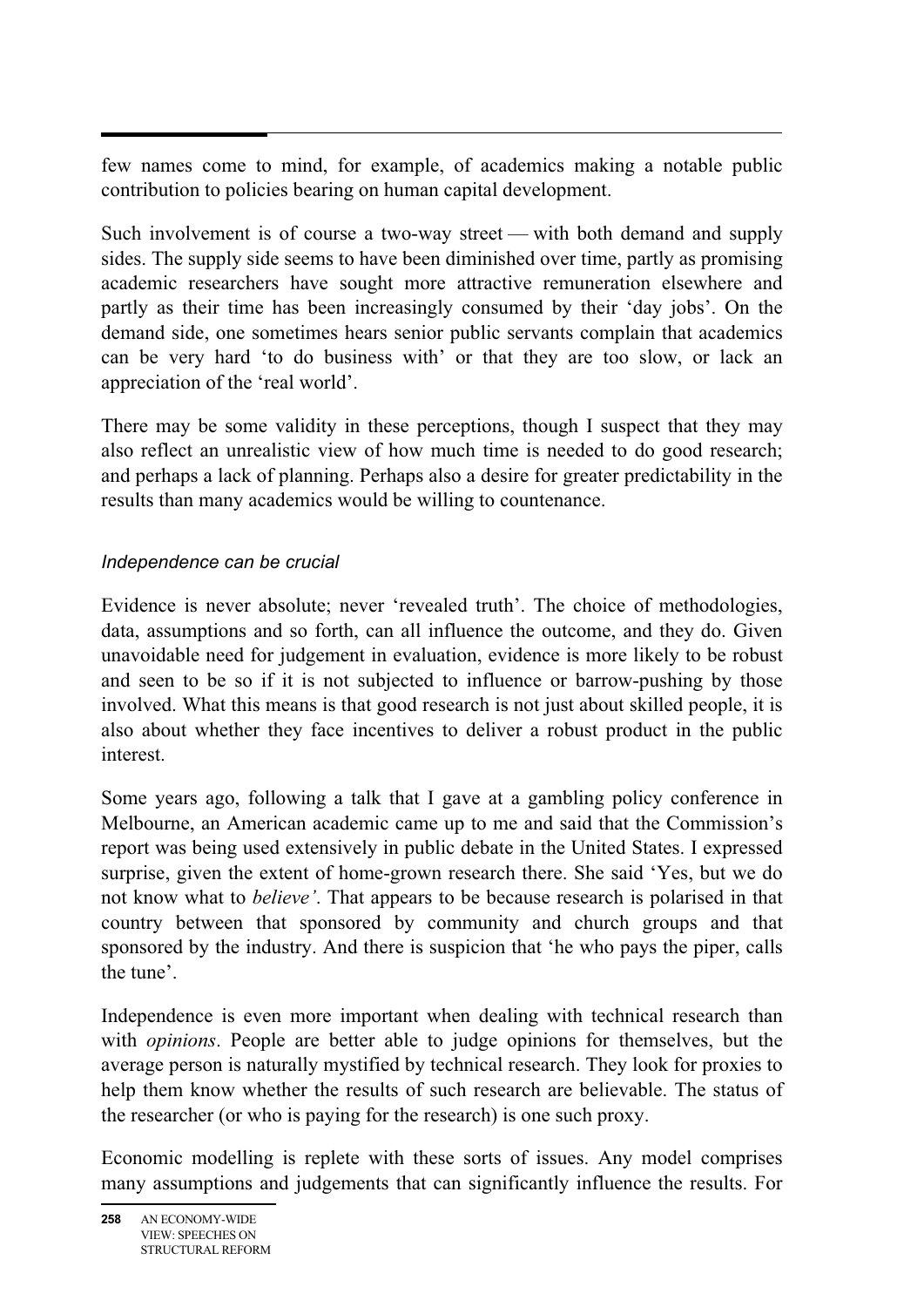example, the Productivity Commission and industry consultants used similar models recently to estimate the economic impacts of reducing tariffs on cars. The Commission found that there would be significant economy-wide gains from maintaining scheduled tariff reductions (PC 2008b). The other modellers, using different (and some less conventional) assumptions, projected net losses — with the current tariff rate coincidentally turning out to be 'optimal'.

## *A 'receptive' policy making environment is fundamental*

We come to the final and most important ingredient on my list. Even the best evidence is of little value if it is ignored or not available when it is needed. An evidence-based approach requires a policy making process that is receptive to evidence; a process that begins with a question rather than an answer, and that has institutions to support such inquiry.

We often see the reverse, especially for more significant proposals. The joke about 'policy-based evidence' has not been made in abstract — we have long observed such an approach in operation through the lens of regulation making in Australia.

Ideally we need systems that are open to evidence at each stage of the policy-development cycle: from the outset when an issue or problem is identified for policy attention; to the development of the most appropriate response, and subsequent evaluation of its effectiveness. The ongoing struggle to achieve effective use of regulation-assessment processes within governments tells us how challenging that can be to implement.

I admit that an evidence-based approach undoubtedly makes life harder for policy makers and for politicians. Lord Keynes, who seems to be well and truly back in vogue, said in the 1930s:

There is nothing a government hates more than to be well-informed; for it makes the process of arriving at decisions much more complicated and difficult. (Moggridge 1982)

I think we can see what he meant. But, against this, are the undoubted political *benefits* that come from avoiding policy failures or unintended 'collateral damage' that can rebound on a government, and from enhancing the credibility of reformist initiatives.

## **Some implications for the Public Service**

How can those of us in the Public Service help advance the cause of evidence-based policy making? We begin with the considerable advantage of explicit endorsement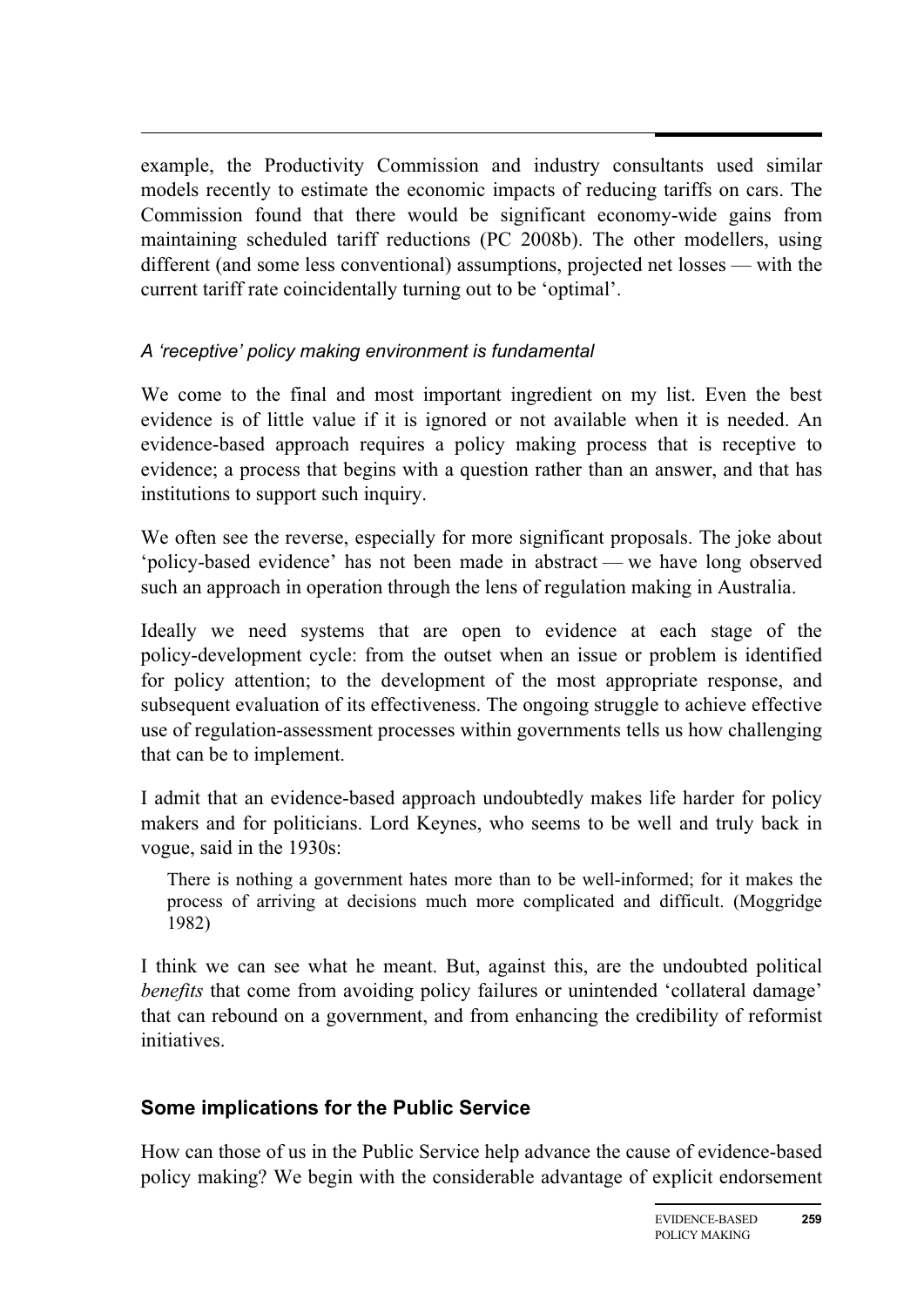$\overline{a}$ by the Prime Minister and senior ministers for an evidence-based approach to public policy. In his speech to the Senior Executive Service in 2008, Kevin Rudd declared, 'we cannot afford a Public Service culture where all you do is tell the Government what it wants to hear' (Rudd 2008). We have also heard from the head of the Public Service, Terry Moran, that 'for civil servants, a capacity to analyse problems rationally and empirically and to advance options for action by governments is a basic ethical duty'.

What both are talking about, in old parlance, is 'frank and fearless' advice: robust advice that does not second guess the politics or the politicians. So the first suggestion I have for advancing evidence-based policy making is for us to be frank and fearless. That does not mean being a loose cannon, or acting contrary to a government's broad objectives, but using the opportunity of such political support to strengthen the bureaucracy's capacity to provide evidence-based advice — and *delivering* that advice, even if it is against the current, or not confined to a minister's or government's favoured position (which often are not set in concrete anyway).

### *Making better use of existing processes*

There exist currently vehicles and frameworks within government that can be used more effectively to this end. Indeed, the recently upgraded regulation-assessment requirements are ready made for that purpose. As noted, these are based on a bestpractice 'policy cycle', with explicit provision for evidence to be utilised at each step.

In relation to spending programs, there is also likely to be scope to enhance some of the requirements, particularly to strengthen *ex ante* evaluation, and to make explicit provision for *ex post* review.

### *Effective COAG arrangements*

At the COAG level, we have a new working group structure, which is well placed to advance an evidence-based approach to public policy, given sufficient space and lead time. That said, these arrangements in themselves represent an experiment. Their novel design, in which state department CEOs essentially report to Commonwealth Ministers, faces obvious challenges.

More problematic are the time constraints imposed on COAG processes under the punishing dictates of the quarterly cycle of meetings. The seeming imperative for bureaucrats around the country to be constantly preparing for these meetings appears to be displacing some of the work that should be done to inform decisions.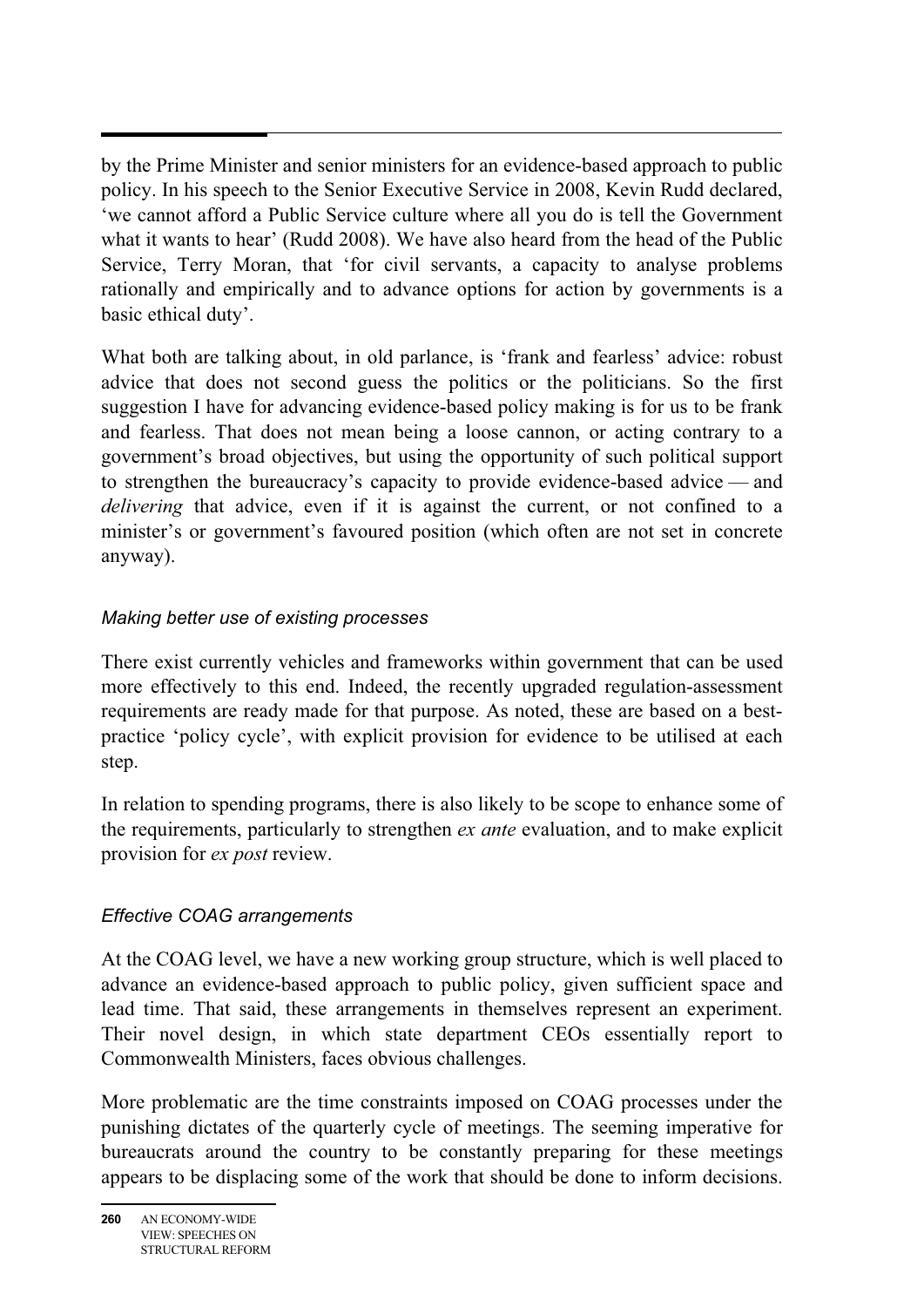$\overline{a}$ It is to be hoped, therefore, that over time we might see a return to a more measured approach, which retains, or even strengthens, the new framework of working groups behind the scenes, but involves more time between meetings of COAG itself.

### *Building greater institutional capacity*

Building capacity — or *re*building it — is also very important. But it can not happen overnight. For one thing, we need to be recruiting into the Public Service more graduates in the social and economic sciences. The United Kingdom saw a doubling in the number of researchers in the Civil Service in one decade under the Blair Government.

Any agency that is serious about encouraging an evidence-based approach needs to develop a 'research culture'. Establishing dedicated evaluation units, achieving a critical mass of researchers, strengthening links with academic and other research bodies, are all integral to this.

There is also the broader question of institution building to underpin better evaluation generally across government. Some initiatives have developed out of the foreign aid programs and literature that may be instructive. These include 'evaluation clubs' or forums that promote cross-fertilisation, peer support and learning about what works — both in relation to methodologies and policy approaches themselves. We could think of developing comparable institutions as centres of excellence to foster greater interjurisdictional learning in Australia — a kind of Cochrane Collaboration in the policy arena. Government/COAG sponsorship for such institution building is worth considering. Indeed, it could be contemplated as a useful extension to the role of ANZSOG, given its 'ownership' by all governments in Australia and New Zealand.

### *Better use of external contracting*

When it comes to the (inevitable) use of external contractors, I think we need to give far more attention to defining the task, and to identifying how contractors can best help us to make good public policy. Choosing the contractor — getting the right consultant for the task — is obviously fundamental. I would suggest that in many cases, it is better to go directly to the experts rather than to the big jack-of-alltrades management consulting firms that may be willing to tackle anything, but have an indifferent performance record in policy-related work (to say the least).

Part of the challenge, if consultants are to become contributors to a truly evidencebased approach, is to limit their tendency to second guessing, which can compound bureaucrats' own tendencies in this direction. As noted previously, this may be less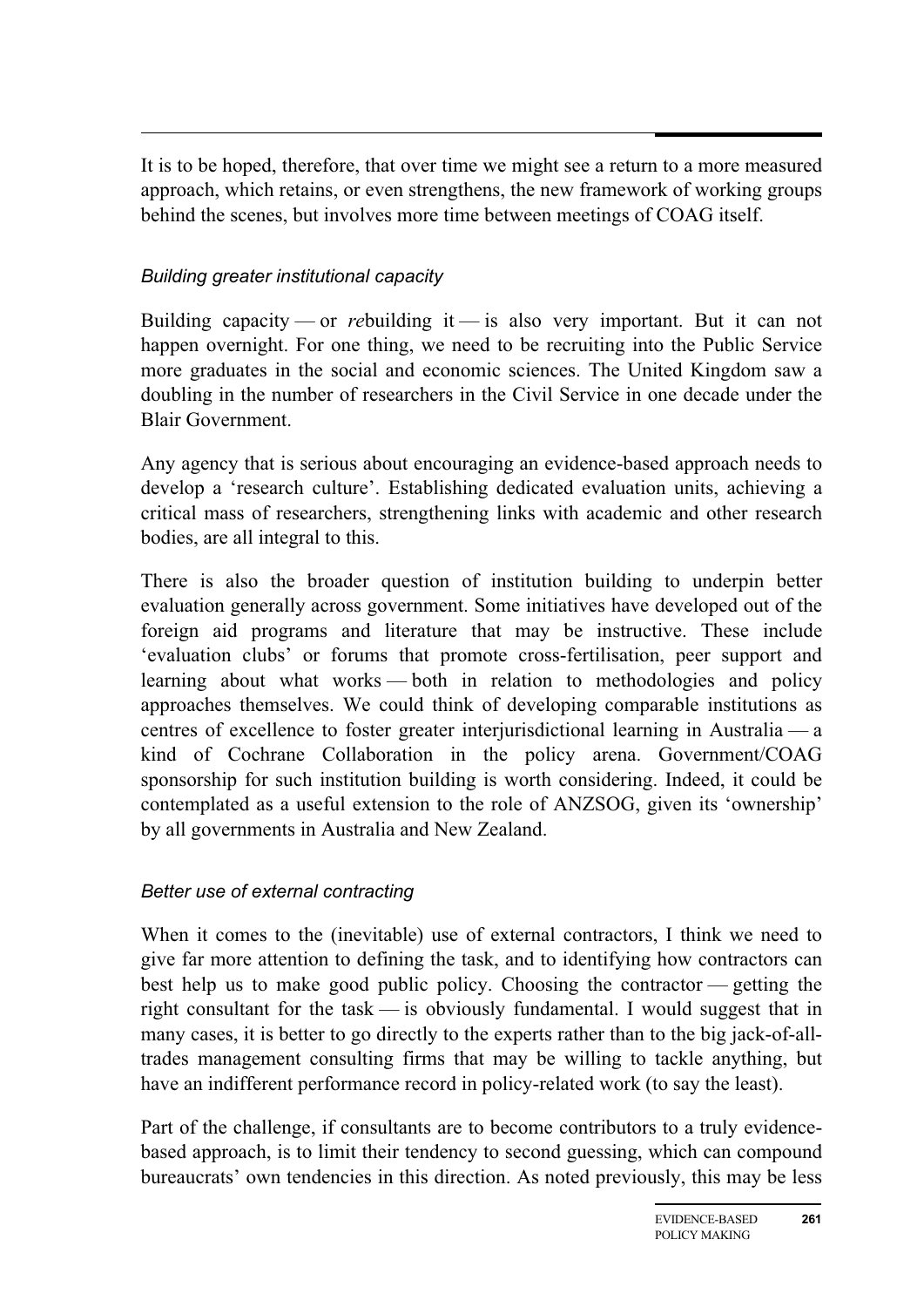of an issue for academics, who typically do not rely on such sources of income, than for business consultants, who do. An evidence-based approach ideally requires contractual arrangements that create neutral incentives for the researcher to make robust findings — for example, by making it clear that his or her work will be peer reviewed.

More generally, monitoring and reviewing the quality of such external work is crucial and, again, academic specialists would seem particularly well placed to help with that, as well as helping agencies choose which consultant to use in the first place.

Peer review can also be very worthwhile for the research that is done within government, but this is not common practice. It is especially valuable where political sensitivities require secrecy during the policy-development phase, but where there may be significant downside risks for the community from getting it wrong.

### *Resourcing evaluations properly*

We need to ensure that all government programs are designed and funded with future evaluation and review in mind. That includes data needs, especially *baseline* data. We should be pushing harder for more and better data generally, particularly in the social and environmental areas. Instead of being seen as an extra or a luxury, data for policy evaluation needs to be recognised as a necessity — and a funding priority right now if we are serious about developing an evidence-based approach.

As already emphasised, we also need to be building in more time, where it is needed to come up with robust evidence that is adequately tested. In a crisis situation such as the present, time is of the essence of course, and some decisions need to be made quickly. That is inevitable. But it is important that we lay the groundwork now to evaluate the consequences of those measures later, so the inevitable problems can be detected and timely adjustments made.

In the current context, this is particularly important for spending initiatives motivated by short-term demand management objectives, which could have an ongoing impact, or create a sense of entitlement and political pressure for their retention. For example, increased assistance to an industry — by strengthening its ability to withstand foreign competitors in a recessionary market — may initially help to shore up that industry's workforce. But this selective support will tend to weaken job retention in other local industries and, if sustained, inhibit overall job creation and productivity growth in the longer term.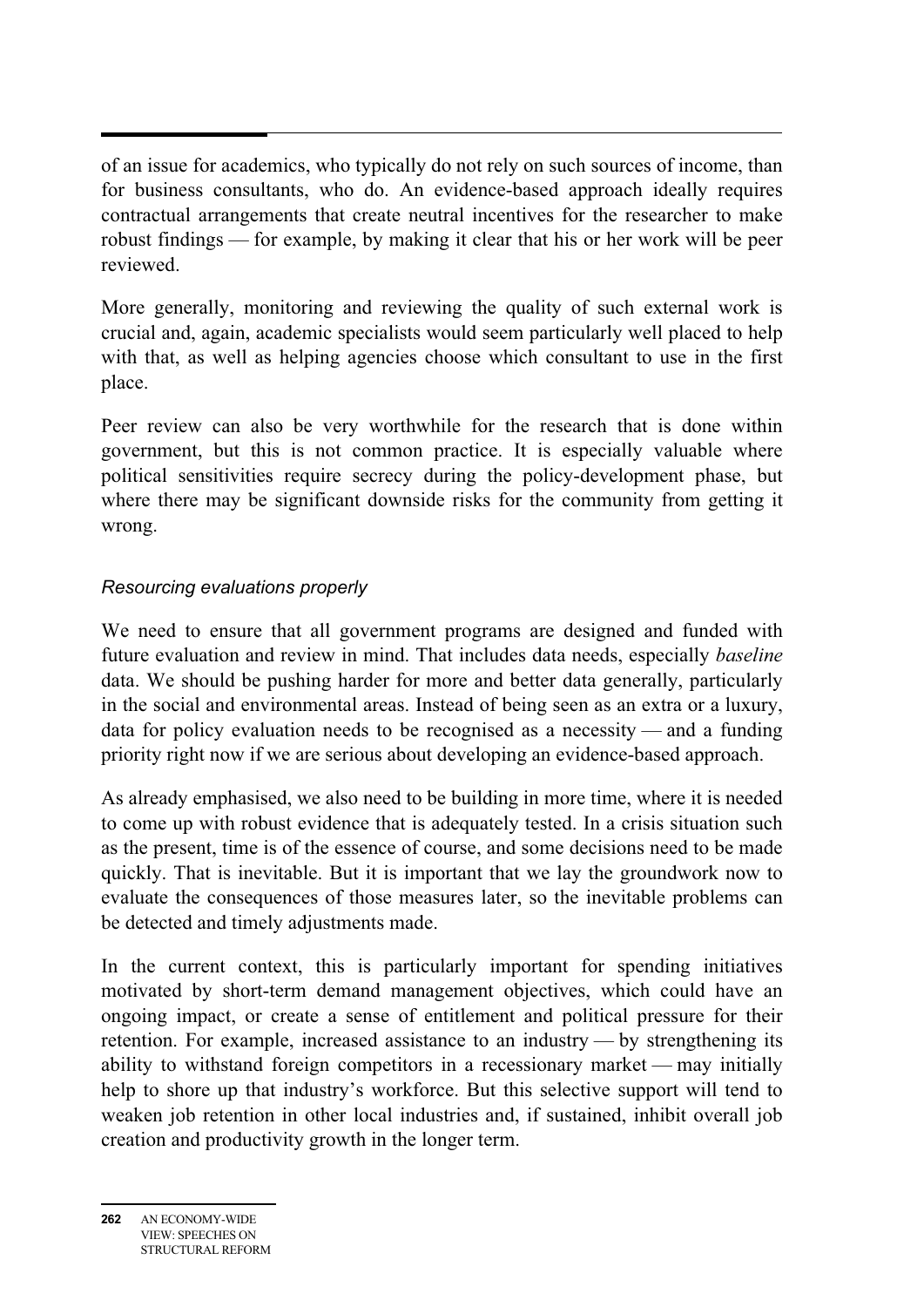#### *Bottom line*

The goal of evidence-based policy making is unquestionably important, and it is encouraging that it has received vocal support at the highest political levels. However, measured against the various ingredients for an effective approach, it seems clear that current practice continues to fall short. Addressing this is now largely up to the Public Service. Not only is there a need to improve the capacity of the Public Service to deliver evidence-based policy advice, there is a need for it to improve political understanding of what that entails. If we fail, it will compromise government's capacity to implement the beneficial national reforms that this country needs for the long term.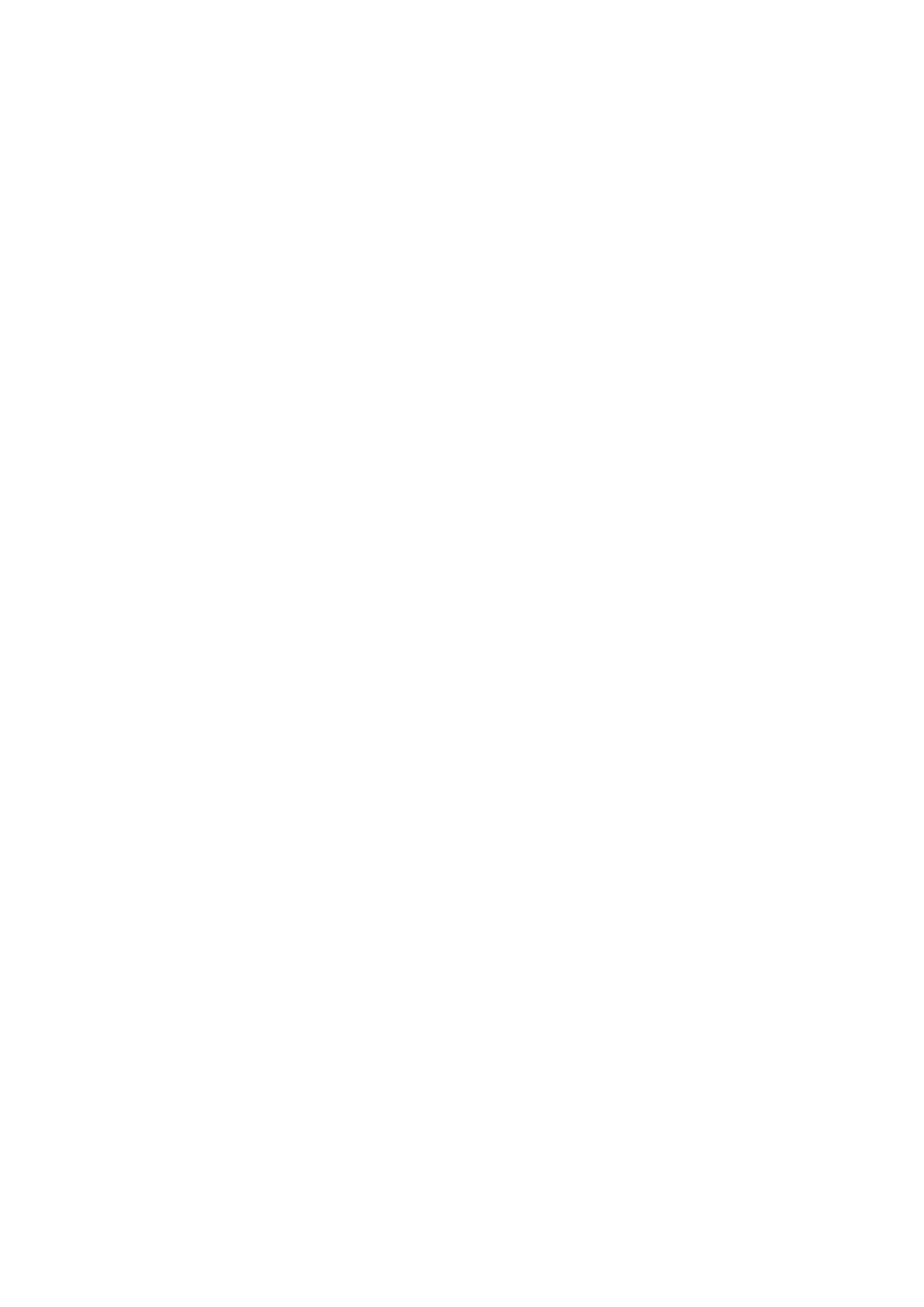## Markets: how free?<sup>∗</sup>

The invitation to speak at this symposium was an offer I could not refuse. First, the topic, 'markets: free but not beyond government intervention', was appealing. It involves recognition that markets have a very important role to play, but also that governments too have a key role — and it is important to get the mix right for the community's sake in the long term. I've spent much of my career puzzling over the tradeoffs in that territory and indeed that is the principle focus of the Productivity Commission itself.

A second reason why I could not refuse, was that this event is hosted by the Whitlam Institute, named in honour of Gough Whitlam. After all, it was Whitlam's Government that really began the process of opening up Australia's economy to the global market. He was the first Australian leader, I think, to act on the understanding that a freer, more competitive market would facilitate greater economic efficiency and productivity, which would in turn underpin income growth and pay for social programs needed to address inequality and disadvantage. As I recall a catchcry of the time, 'a government cannot redistribute what its economy does not produce'.

Whitlam saw clearly that the pursuit of economic efficiency and social progress were complementary. And he acted on this insight. It was he who dealt the first blow against Fortress Australia, with the 25 per cent tariff cut in 1973. While there were multiple rationales, and the reduction was partially reversed in following years, it was a politically brave, indeed unprecedented, gesture that demonstrated what was possible. It contributed greatly to developments in policy thinking that saw the next Labor government, a decade later, pick up where Whitlam had left off and succeed in opening up the Australian economy on a more sustainable basis.

Those further reforms, and the reforms that have occurred since then, were Whitlam's legacy in another way. Whitlam also understood that policy reforms to promote efficiency and community wellbeing are often stymied by vocal minorities who stand to lose, while not being adequately appreciated by the much larger section of the community who are the ultimate beneficiaries. He created the

 $\overline{a}$ 

<sup>∗</sup> Extract from an address to the 'Governing the Economy Symposium' convened by the Whitlam Institute, Sydney, 30 November 2009.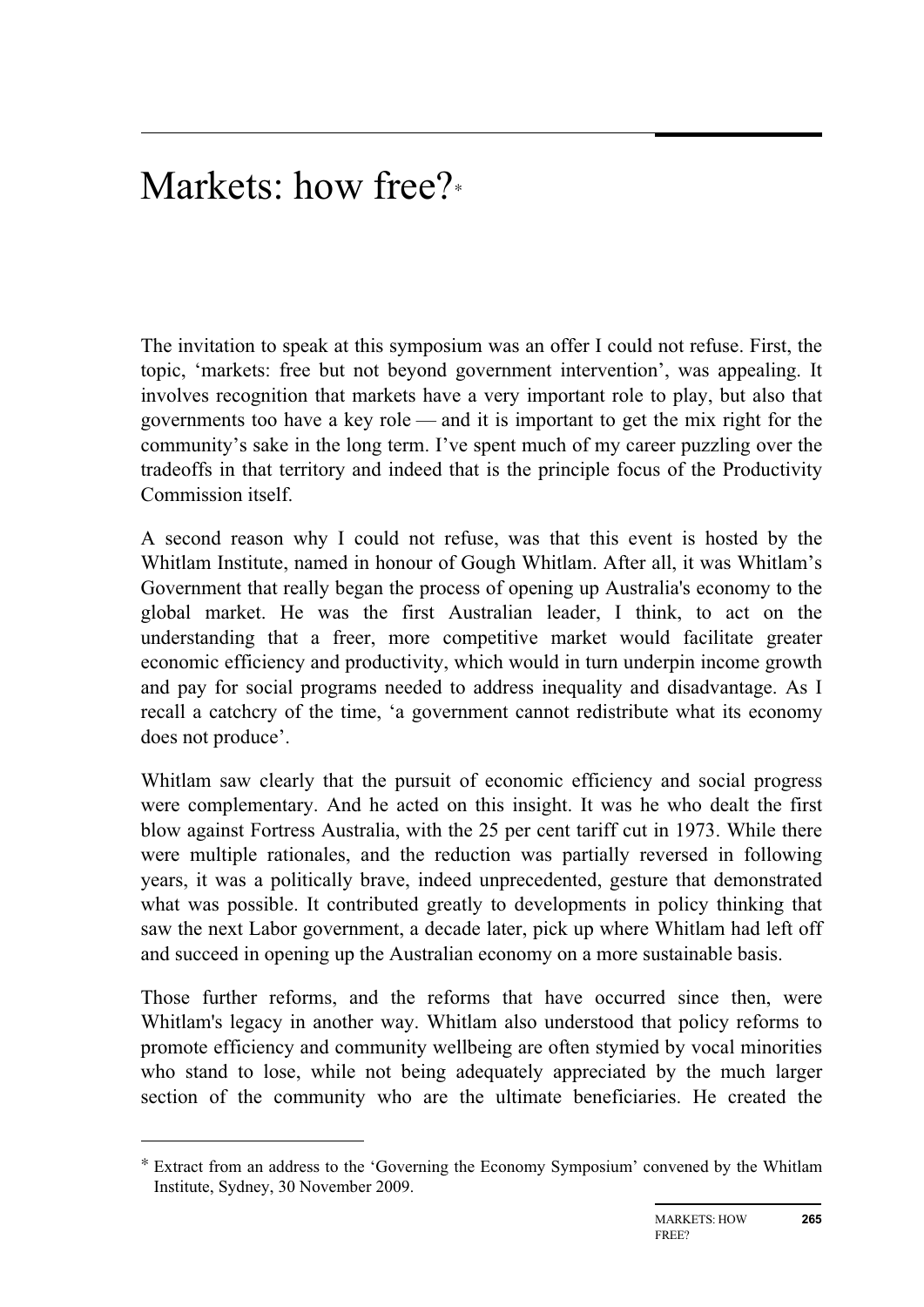Industries Assistance Commission, out of the old Tariff Board, to expose such claims to careful analysis and public scrutiny, and thereby promote more informed policy decision making in a more neutralised political environment, where the tradeoffs in reform could be better appreciated by the community.

Now at this point I must declare my own interest, because my very first job was with Whitlam's Industries Assistance Commission and, after doing various other things, my current job is with its descendant — the Productivity Commission. The basis of my affinity, I think, is clear!

At one level, the assigned titled of my talk can be interpreted as a simple recognition of reality — a statement of fact. I can not think of any market in Australia which is not subject to intervention of some kind. Indeed some markets could be said to be *creatures* of regulation, depending on it for their very existence. The Carbon Pollution Reduction Scheme is currently the most important, and I guess most contentious, example of that. Some other markets have only emerged through the loosening of tight regulatory constraints. The gambling industries, about which I'm going to say bit in a moment, are a prime example.

In the shadow of the global financial crisis, you can also read into the title the implication that markets can be *too* free — not regulated enough. I think that is a reasonable position for anyone to take, especially in the light of recent experience in financial markets. But it leads to the following big questions for public policy: how free, how much intervention and, very importantly, how should governments go about deciding this in the best interests of the community?

Well, in seeking to address, if not completely answer, those questions I'll first talk about what purpose markets serve, and their contribution to economic progress (and Australia's in particular); secondly, I will explore the limits of markets — what they *can not* do — and, related to that, why they retain an image problem in the midst of the prosperity that they've engendered; and thirdly, I'll draw on two cases studies from the current work program of the Productivity Commission — executive remuneration and gambling — to illustrate some principles that I believe have wider application.

## **What do markets offer?**

The stories that have emerged from the global financial crisis about complex financial derivative markets — as has been said, 'transferring risk from those who did not care about it to those who did not understand it' — together with revelations about numbers of people losing their savings in shonky investment vehicles, the failure of high profile financial intermediaries, and indeed the erratic swings in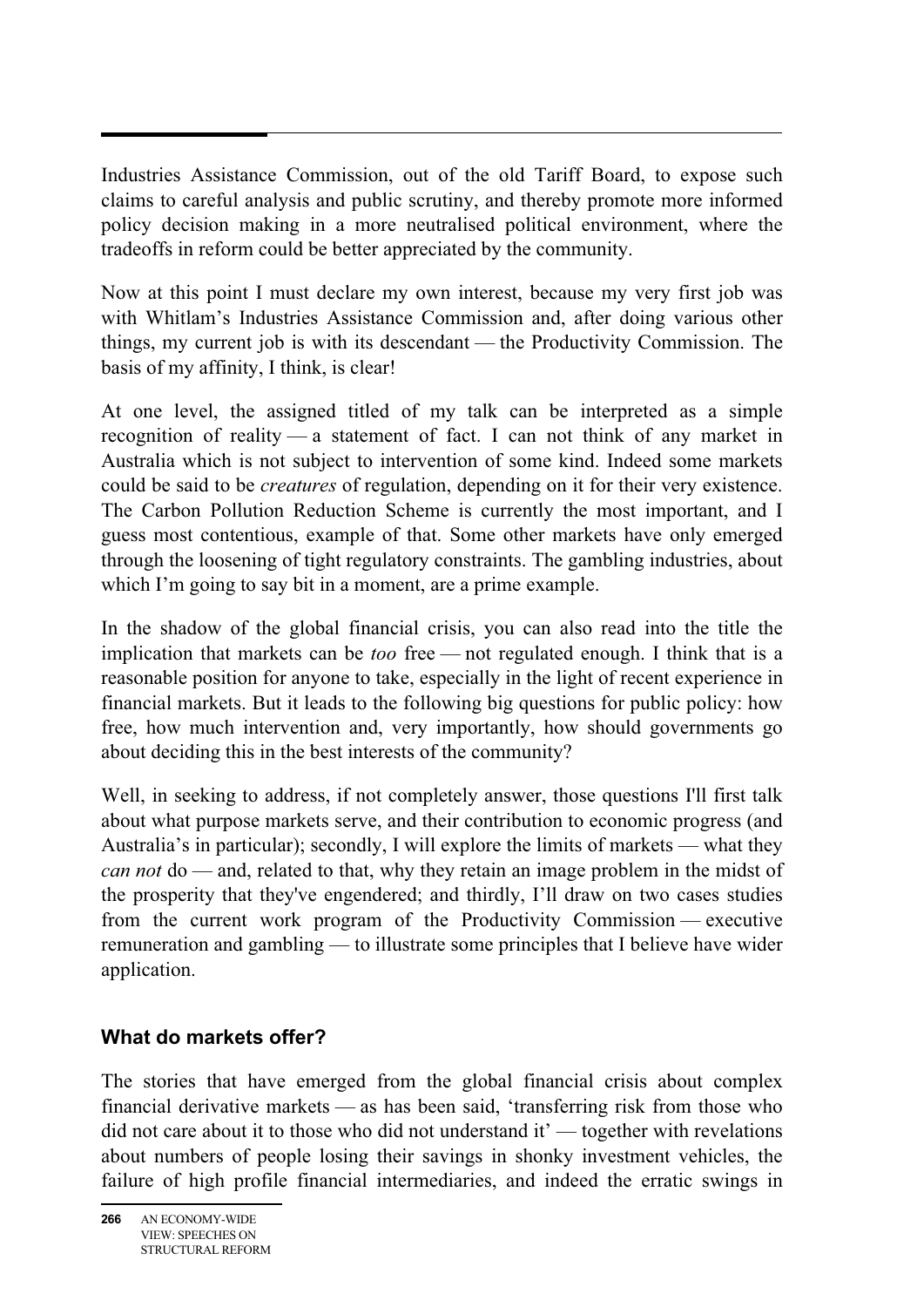stock markets and currency markets, are all seen by many people as evidence of fundamental problems with markets. That is understandable. But in reality, markets are the solution to a much bigger problem. They yield benefits to society that have greatly outweighed any costs, including those just experienced.

Problems *in* markets should not be conflated with problems *of* markets. It is easy to lose sight of the simple function of markets. They are a means of connecting willing buyers and sellers, to their mutual benefit. That is all they do. Of course, if they do it well, they achieve a lot. But, like the old saying about oils, 'markets ain't markets': some operate a lot better than others. History tells us that those societies with better functioning markets have been the most successful economically, and often the most successful socially as well.

Indeed the economic progress of mankind is broadly coextensive with the evolution of markets: from localised barter, to monetised transactions encompassing large numbers of people over large distances. How rapidly and effectively markets have developed, has depended in turn on the development of institutions and rules to facilitate them and to reduce the costs of transactions in particular. The key ones are how well property rights are defined; how effectively suppliers compete; how well informed are buyers, and the nature and reach of mechanisms for legal redress when things go wrong.

Through the medium of prices, competitive markets ensure that a country's resources get put to use where they can do the most good — taking account of what value people place on different goods and services, and how much those goods and services cost to produce. Competitive markets also ensure that the 'better mousetrap' gets appropriately rewarded, in turn providing incentives for innovation and lower-cost production, which underpin the growth process.

The logic of markets is that all this happens in a decentralised way, with the actions of many unrelated individuals coordinated spontaneously through the prices they face — Adam Smith's (unjustly derided) 'invisible hand'. Importantly, emerging shortages and surpluses, which are inherent to any economic system, can be signalled automatically in a competitive market through price movements, precipitating spontaneous actions by both buyers and sellers that eventually serve to eliminate them. If a queue persists, whether it be for taxis or hospital beds, you can be sure that a well-functioning market does not.

As noted, not all societies have been persuaded by the logic of markets. However experiments around the world with alternative systems have only served to demonstrate their value. And indeed we have seen a progressive shift towards, or back to, markets across the globe in recent decades; a move which has generally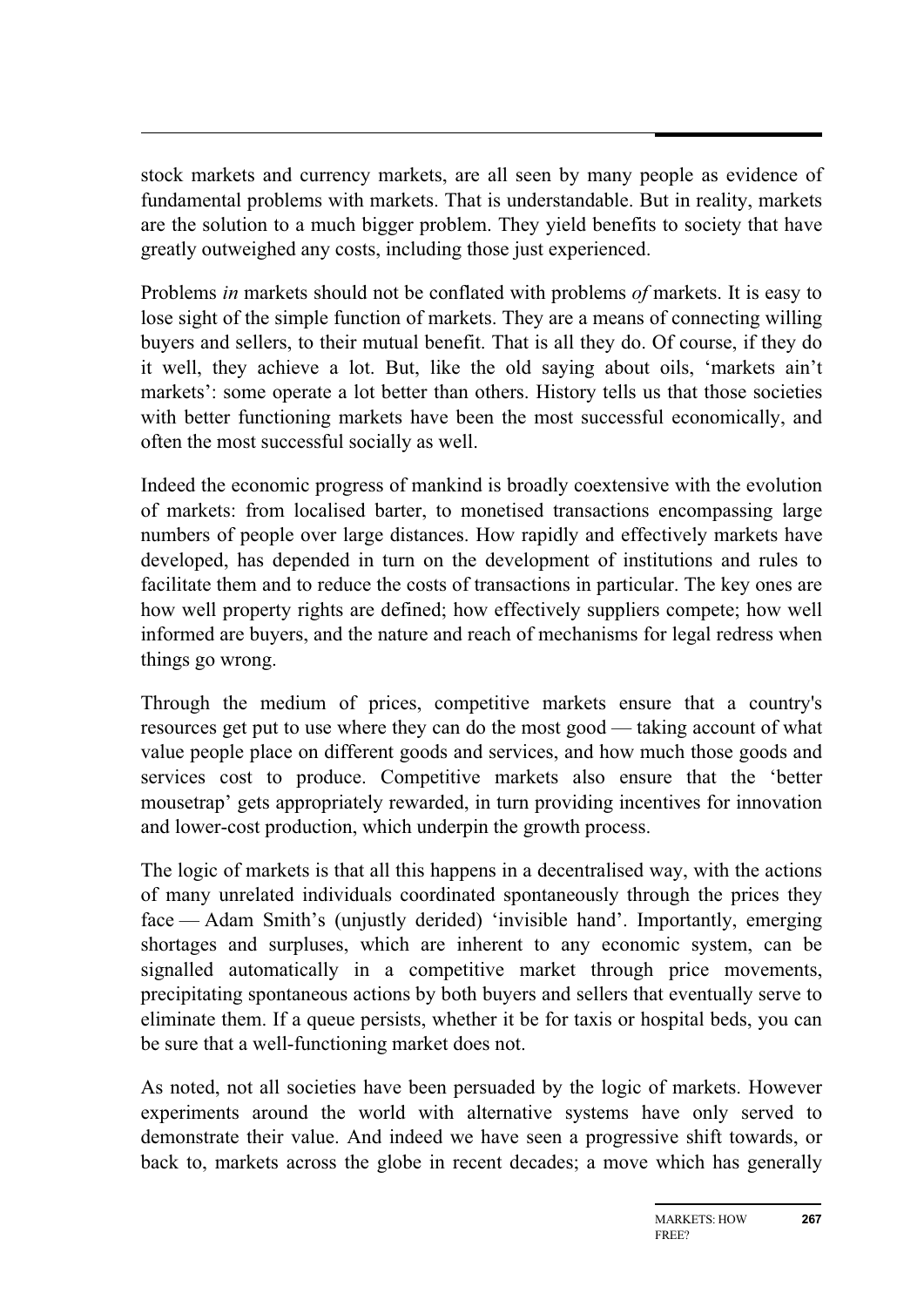paid off for the countries concerned. Since 1980, world GDP has risen by two and a half times, or an unprecedented 40 per cent per capita, with millions of people rising out of extreme poverty.

For example, China's performance since the end of the Cultural Revolution, when it tentatively began to open the door to markets, speaks for itself. Since the beginning of the reforms in China in 1978, we have seen real GDP in that country grow by more than 10 per cent a year. That in turn has seen dramatic reductions in poverty, rises in life expectancy, and gains in other indicators of wellbeing and capability, like literacy and health. The OECD has described China's advance to a market economy as among the greatest economic success stories of modern times.

The power of markets to produce prosperity has also been reaffirmed within market economies themselves — wherever impediments to the functioning of particular markets have been reduced, or markets have been introduced to industries or activities where none had previously existed.

Australia itself illustrates how important it is to a country's economic performance to make use of markets in a way that achieves the right balance between freedom and intervention. For much of the previous century, that balance shifted decidedly in favour of intervention. Successive governments imposed policies that impeded competition, distorted prices, constrained business and raised its costs.

For many years, the costs of the inefficiencies that multiplied under that regime were masked by the performance of our broadacre agriculture and mining sectors. But by 1983, when the Hawke Government came to power, Australia was falling off the sheep's back. Productivity and income growth were low, deficits had become relatively high, and our per capita GDP had slipped from fifth to fifteenth in the OECD. The 'banana republic' loomed, in Keating's evocative phrase.

The fact that we were able to reverse our economic decline, unlike those Latin American countries that shared top billing with us on the global GDP ladder at the beginning of last century, was largely due to the structural reforms set in train by the Hawke/Keating Government. Key strands of those reforms were directed at freeing up markets, exposing industry to international competition, and allowing prices to perform their proper allocative role, while undertaking reforms to make government infrastructure services more efficient and labour markets more flexible.

The consequent transformation of Australia's economy, from one that was inward looking, high-cost and inflexible, to an innovative, adaptable and competitive one, brought a resurgence in productivity and income growth. Australia climbed back to eighth in the OECD's per capita GDP rankings by the end of the century.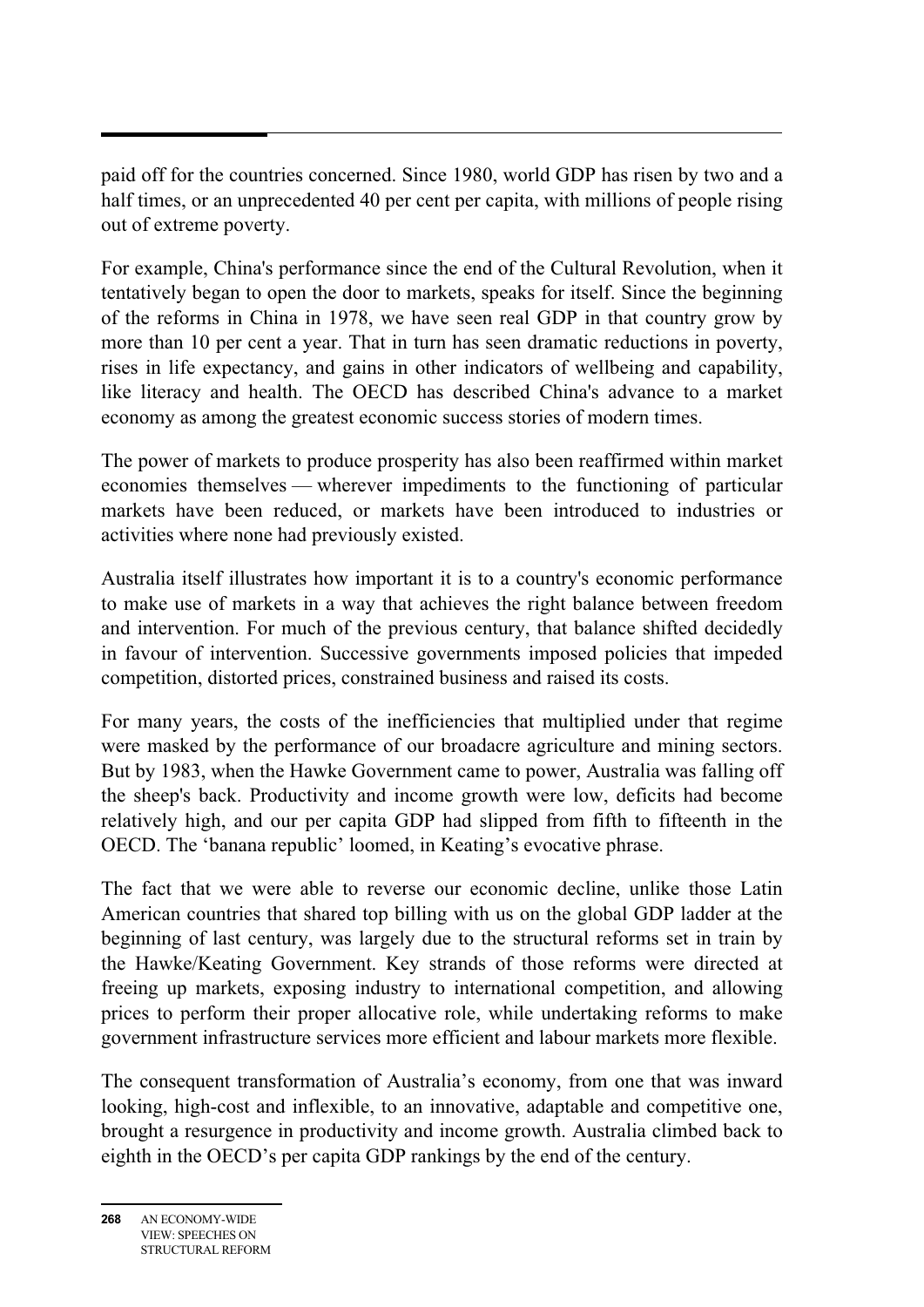These reforms also created a new resilience in Australia's economy, that saw us withstand international disturbances that would have laid us low in earlier decades. These included the Asian financial crisis, despite our greater dependence on Asian export markets. And, no doubt, those earlier reforms have also contributed to our relative success thus far in containing the real impacts of the global financial crisis. One illustration has been the ability, under more accommodating labour market regulation, for businesses to reduce labour inputs and the associated costs without sacking workers.

## **What markets** *can't* **do**

'If markets are so good, then why do they seem to perform so poorly?', I can hear some people thinking. Why do they have this image problem? Why indeed is the logic of markets resisted?

There are two features of competitive market processes that I think provide much of the explanation or reconciliation.

One is what has become known since Schumpeter as 'creative destruction': survival of the economically fittest. Markets go by results. They pay no respect to good intentions and they punish poor economic performance. If a business can not deliver a product that people want sufficiently, it will fail. That is the *destruction* bit. But the business's resources will not disappear or even remain idle for long, at least in most circumstances. They will eventually be absorbed by other, expanding businesses that are meeting the market test — and that is the *creative* bit.

Creative destruction is inherent to the growth process. With limited resources, economies are dependent on successful businesses and industries being able to attract people and capital from less successful ones. Stop that, and you stop the engine of growth, and the 'banana republic' beckons once more.

But that also means that at any time some firms will contract or even close down; some people will become unemployed, at least for a while; and some towns and regions will stagnate or decline, while others prosper. That seems harsh to most people, especially to those most directly impacted. So we see considerable resistance to the logic of markets, and indeed lobbying by industries for taxpayer support. This can be successful if the industry is influential enough, or regional politics favour it — though governments generally know that it is better to provide people with transitional income support in a dynamic economy, than to try to help them by making the economy itself less dynamic. Australian governments have been liberal in providing such income support to households and this has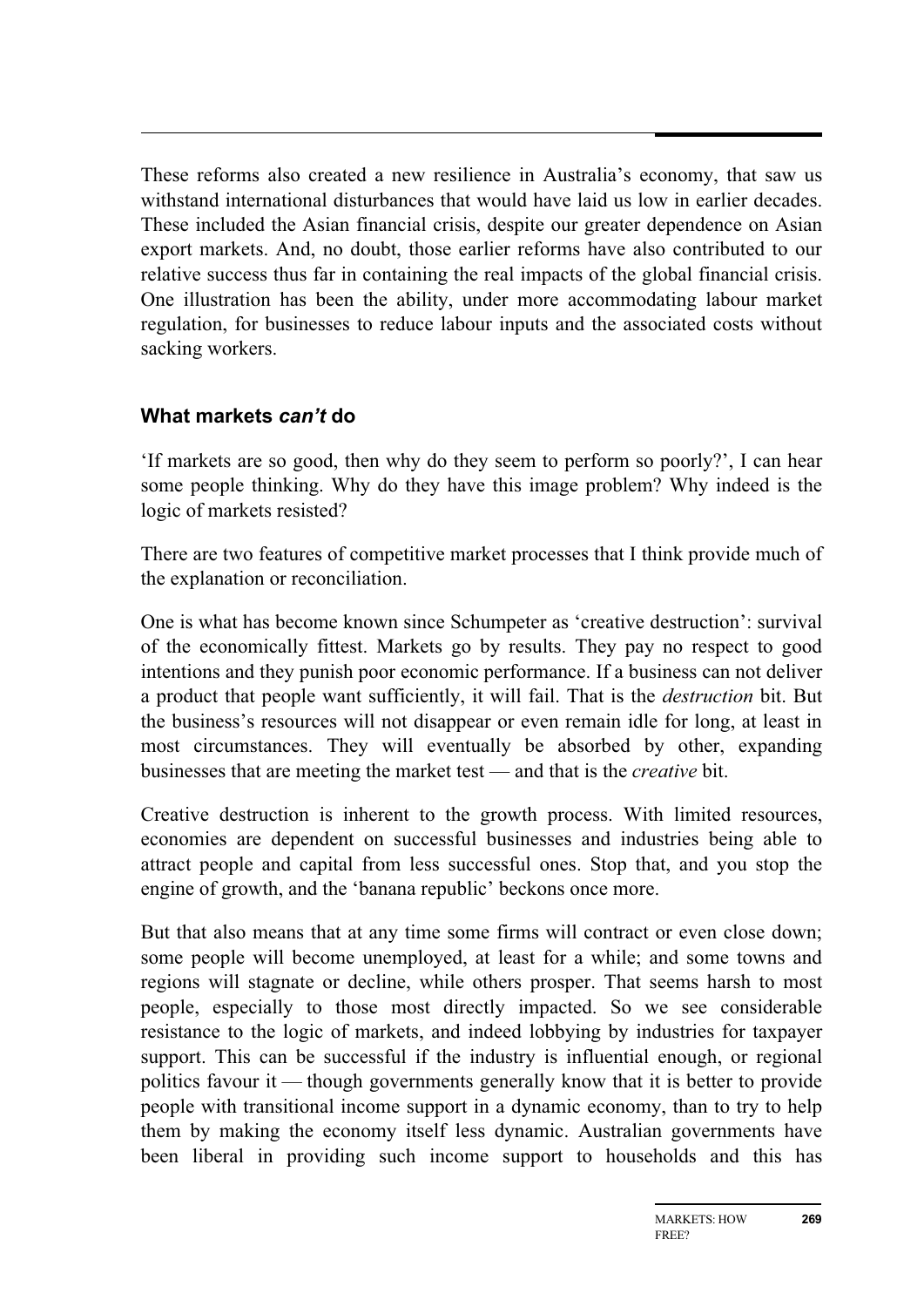underpinned a relatively stable distribution of income in Australia during what has been an extended period of wide-ranging structural reform.

The second reason why markets have acquired an image problem reflects the reality that what the market values need not accord with what *society* values, or indeed even with the interests of the economy as a whole in the long run. Private and social valuations need not be the same. This can manifest itself in several ways, but four principal ones occur to me:

- Firstly, certain kinds of goods and services may not be produced by the market, because while they are socially valuable, firms cannot make a buck out of them as it would cost too much to stop people 'free-riding'. These are known in the jargon as 'public goods'.
- Secondly, certain people within society may not get access to some services that *are* produced, like adequate healthcare or adequate education — once commonly referred to as 'merit goods'.
- Thirdly, some activities or services may be privately produced, but underdone. This includes production activities like R&D, which give rise to unrewardable spillovers, but also things like safety within the workplace or probity within businesses. Another 'product' that will similarly tend to be under-provided is welfare services.
- And fourthly, some production activities may be *over*done, and I guess pollution is the traditional, yet still topical, example.

These gaps or deficiencies in market provision all involve things that civilized societies care about. They have to do with fairness and quality of life. It could be said that they have to do with the *productivity of societies,* not just the *productivity of economies.* But we shouldn't condemn markets for failing to produce them. Markets make an important contribution, but they cannot satisfy every societal goal or need. They cannot do it all. That is why we have governments and why, realistically, electorates require them to perform a larger role than the minimalist functions advocated by libertarian philosophers.

In addition to establishing institutions to underpin markets, governments need to intervene to influence behaviour by the participants, and they need to provide socalled 'non-market' services. While many of the latter interventions have been desirable, some have come at a high cost, and some have been motivated by private interests rather than the public interest. Unwinding such arrangements has been the object of the microeconomic reform process since the early 1980s.

Among the more marked trends in government intervention have been the removing of impediments to competition, as well as a shift from public to private provision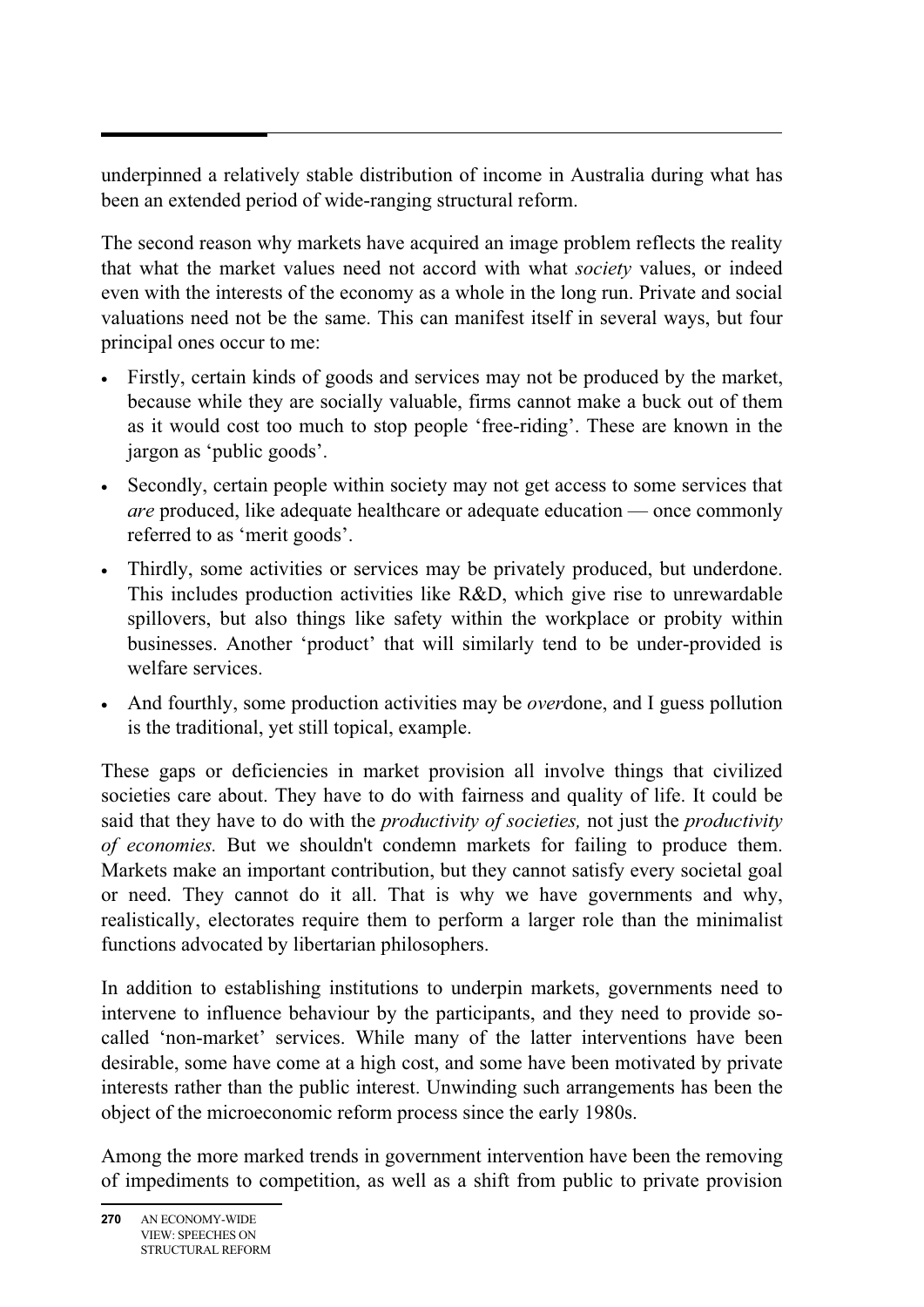where it is more efficient or cost effective. And, in financial markets, we have seen a greater emphasis on principle-based regulation focused on outcomes, rather than prescriptive regulation focused on inputs. There has also been more reliance on disclosure and the strengthening of overarching institutional oversight.

While this change has yielded significant benefits for Australia — and our financial markets and institutions have proven relatively robust — the global financial crisis's origins in regulatory failures overseas, together with Australia's membership of the G20 and that grouping's increased role, has meant that we are inevitably facing pressure to introduce more regulation in Australia. That is not necessarily a bad thing. We need to be reviewing all regulation periodically in the light of experience, particularly in areas as important as financial markets. But managing this process so as to ensure that any new regulations we do introduce are appropriate to Australia's circumstances, and a good fit with the existing regulatory framework, will be quite challenging.

There is much at stake in getting this right. Financial flows are the lifeblood of the economy. Prior to the liberalisation of the 1980s, financial markets in Australia could be said to have been very safe, but credit was costly, hard to get and poorly allocated. The relaxation of credit controls and barriers to competition drove major innovations and cost reductions that boosted economic growth and benefited many people, including low-income people.

Any response in Australia to the recent excesses and poor risk management in the United States and other countries should not overlook these important benefits. They imply the need in intervening in this market, to get a balance between reducing the risks and costs of financial instability, and its contagion effects on the real economy, and the risks and costs of reducing competition, innovation and productivity in this key industry sector, and the adverse economy-wide impacts that these too would have.

## **Achieving regulatory 'balance'**

Some lessons can be briefly drawn from two inquiries on which I am presiding executive remuneration and gambling — in terms of the bigger picture in balancing freedom and intervention in markets.

The first lesson is that it is 'horses for courses'. Unless you are operating in a perfect market with social and private valuations and effects coinciding, and complete information for all, there may be a case for intervention to influence behaviour. But how much and what kind will depend crucially on the particular market.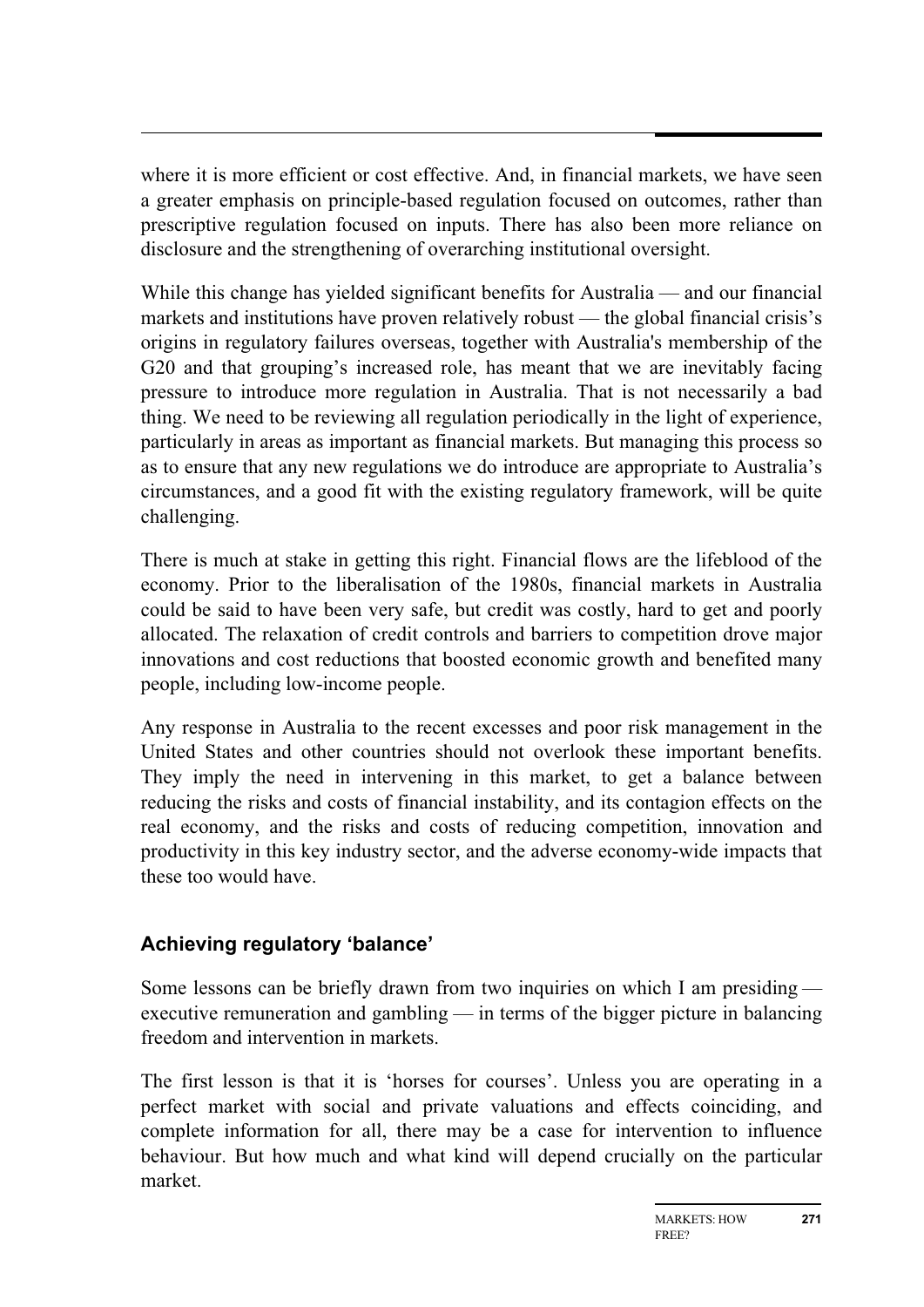Secondly, interventions that can target the source of a problem without unwanted side effects or other collateral damage will generally be superior, and give greater confidence of achieving a net benefit to the community over the longer term.

Thirdly, sometimes markets give rise to social costs, but no intervention can be found that would reduce them without giving rise to greater costs. In other words, in some situations, we will see a problem, but there will be no way for government to solve it without causing greater problems. In those situations, although it can be politically hard to resist, 'no action' is the most appropriate course.

Fourthly, knowing whether and how to intervene so as to do good, or at least not to do harm, is rarely straightforward, and getting this right demands good analysis and good evidence, which must include consultation with those likely to be affected. So it also requires good process. The Commission has never had an inquiry where its final recommendations to government have not benefited from the exposure of a draft report to feedback from the community. The law of unintended consequences holds most firmly when consultation is weakest.

Moreover, the risks of unintended consequences are generally highest when making *ad hoc* or piecemeal changes to an *interactive* system — which is the essence of a market.

In sum, markets perform a very valuable role. They are integral to the process of economic development and the reduction of poverty worldwide. But they are rarely entirely free, and indeed depend for their existence and proper functioning on a framework of regulation. Markets also cannot satisfy all policy goals and need to be complemented by government intervention that either 'fills the gaps', or influences the behaviour of market participants to align private and public interests. Getting this right is hard. Evidence, analysis and 'learning by doing' are all essential to finding the best balance, in the best interests of the community.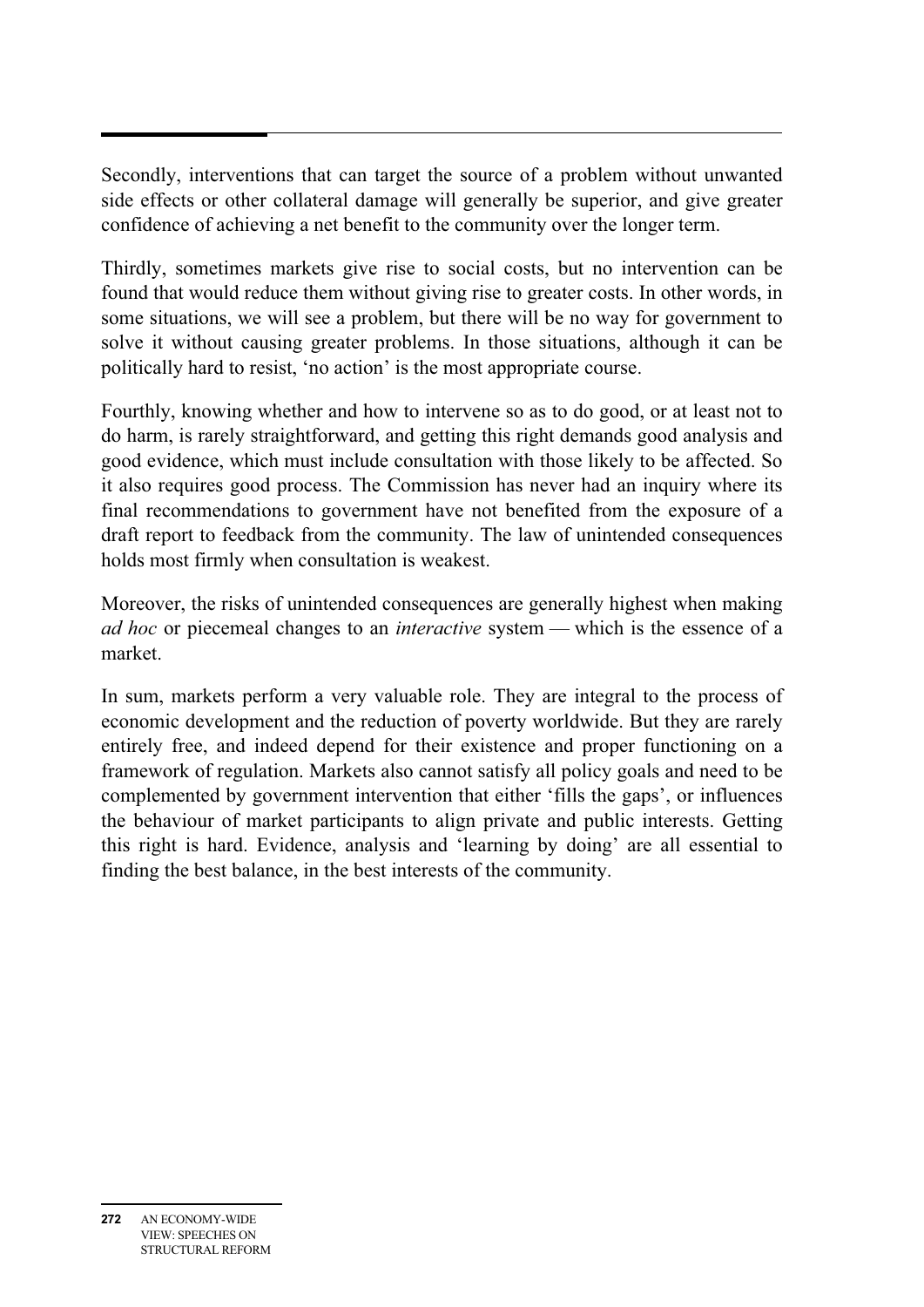## Domestic transparency and trade liberalisation\*

A successful conclusion to the Doha Round remains elusive despite six years of intensive negotiations. The sense of déjà vu is palpable. As in previous rounds, the key sticking point — divisions between the European Union, United States and developing countries on the adequacy of current 'concessions' — reflects perceptions within those countries that their liberalisation only benefits them if it is reciprocated by their trading partners. That in turn is a reflection of a poorly informed policy discussion within WTO member countries, and the lack of domestic processes to promote it.

This, of course, is not a new diagnosis. Two decades ago, two international study groups reporting on ways to overcome the then impasse in progressing multilateral trade negotiations advocated establishing 'domestic transparency' mechanisms within member countries to generate better information about the costs and benefits of domestic liberalisation, and thus a more 'positive' approach to international trade negotiations (Leutwiler et al. 1985, Long et al. 1989). The proposal was also revived in the early stages of the Uruguay Round in the negotiating group on the functioning of the GATT System (Rattigan, Carmichael and Banks 1989) but consideration was deferred pending establishment of an *external* monitoring process within the WTO, the Trade Policy Review Mechanism (TPRM). That deferral became permanent.

The consequences of this deficiency in national preparations for trade negotiations have become more profound given the expansion of 'trade' negotiations beyond tariffs and quotas on manufactures to more difficult areas of domestic policy, and by the expansion in membership of the WTO. These days, negotiations encompass agriculture, services and 'behind-the-border' issues such as foreign investment, competition law, product standards, intellectual property, governance and other matters which are widely seen as belonging to domestic policy. The complexities of

 $\overline{a}$ 

<sup>\*</sup> Edited extracts from Banks, G. and Carmichael W. B., 'Domestic transparency in Australia's economic and trade reforms: The role of "the Commission"', presented to the Lowy Institute and Tasman Transparency Group conference, 'Enhancing Transparency in the Multilateral Trading System', Sydney, 4 July 2007. (Bill Carmichael is a former Chairman of the Industries Assistance Commission.)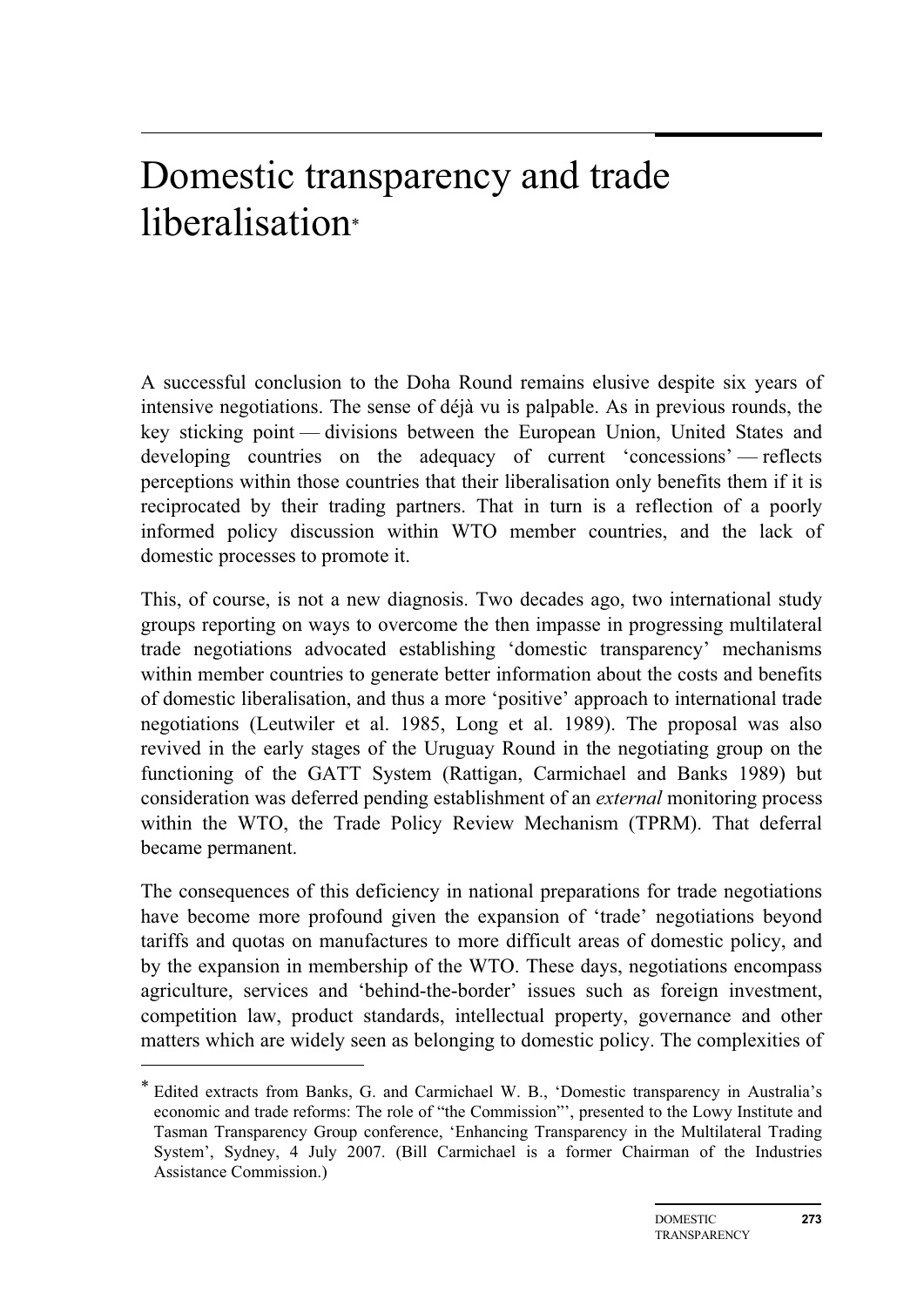this broadened trade agenda, the fact that it has more to do with domestic than international policy matters, and the lack of mechanisms to examine the consequences of policy change, have compounded the difficulties of achieving liberalisation in international settings.

The broadened international agenda has heightened the need for more transparent domestic policy-making processes. Australia's experience in this area, reflecting in part our traditional lack of negotiating scope in the GATT as an agricultural exporter, has attracted renewed international attention. The latest WTO Trade Policy Review of Australia makes the following observation:

The high degree of transparency in the formulation and evaluation of Australia's economic policies in relation to their rationale, nature, and economic effects, enhances government accountability and public debate over the merits of these policies. Hence, transparency has contributed greatly to the continued process of reform, which began in the 1980s, and in which trade liberalization, much of it unilateral, has played an integral part. (WTO 2007, p. vii)

The TPRM report emphasised that the transparency function had become institutionalised in Australia, notably through the role of the Productivity Commission (and its predecessor organisations) as an independent review and advisory body on microeconomic policy and regulation.1

While other countries have organisations within the public or private sectors that do research or provide advice on trade and related policies, Australia appears to be unique in having fashioned an independent institution within government to pursue this on an ongoing basis, using public processes and an explicit national interest perspective. Even within the Australian tradition of extensive use by governments of public inquiries to investigate all manner of public policy issues (Prasser 2006), the Commission's standing transparency function is distinctive.

Although formed in 1998, the Productivity Commission's institutional roots go much deeper. It is the direct descendent of the Industry Commission (1990–1998) and, before that, the Industries Assistance Commission (1974–1990). In turn, that body was created from the Tariff Board, which was founded in 1921.

The Tariff Board was established to advise the Commonwealth Government on questions of assistance for import-competing industries. It served an essentially protectionist role until the mid-1960s, when, under the combined influence of a new Chairman (Alf Rattigan), a separate high profile public inquiry into Australia's

 $\overline{a}$ 

<sup>&</sup>lt;sup>1</sup> Growing interest in the Commission is also evident as part of a wider push within a number of countries to enhance their own capacity for policy formulation and economic decision making. A recent focus for this has been 'institution building' within Asian members of APEC and New Zealand, but interest extends as far afield as Chile, Botswana, Kazakhstan and even France.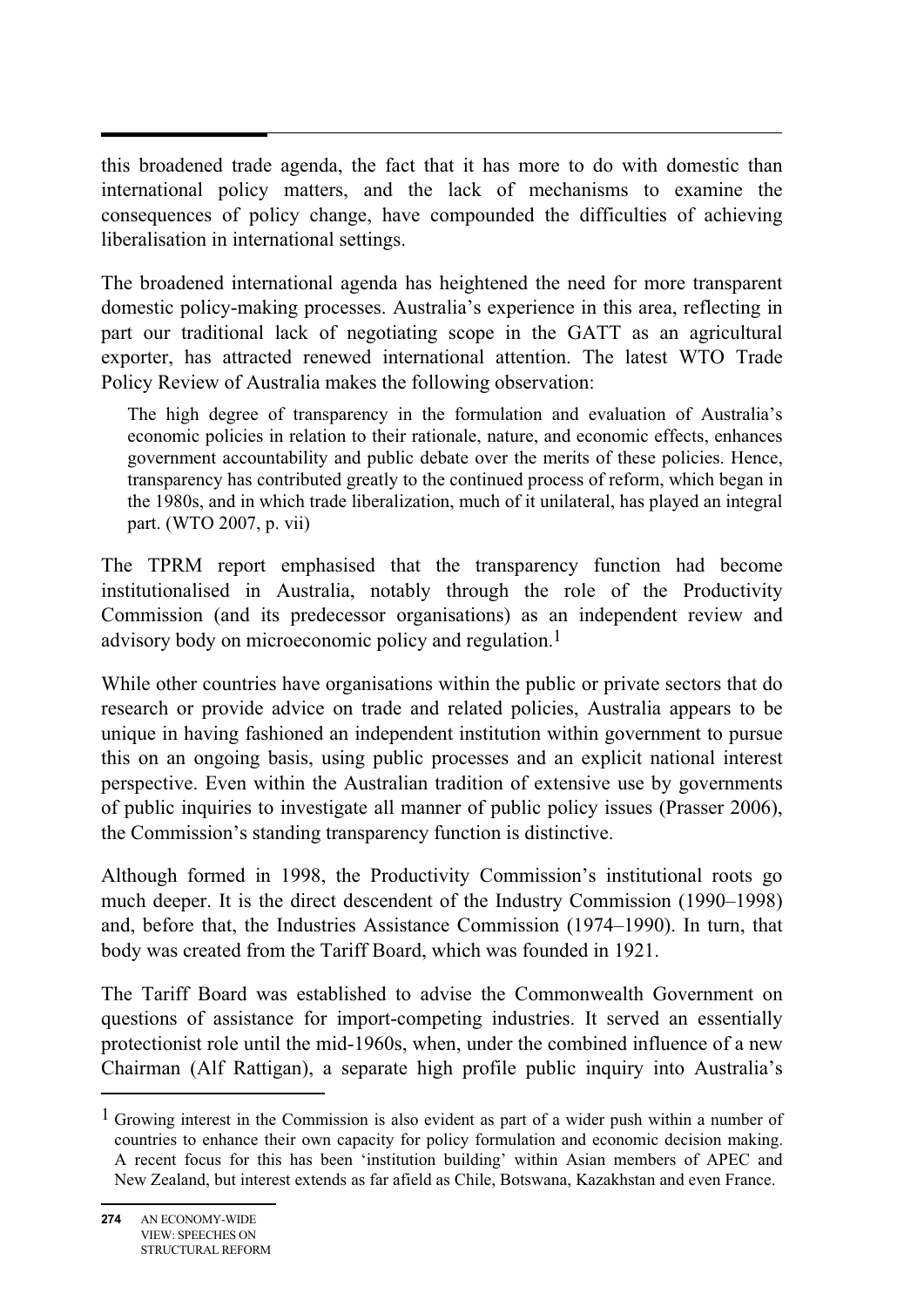economic policies (the Vernon Committee) and developments in protection analysis fostered by Australian academics (notably Professor Max Corden), the Board began to question the effects on the wider economy of its longstanding, needs-based approach to tariff advice.

In the face of considerable resistance from the then Government, the Board increased its analytical capacity, began estimating and making transparent its measures of the relative protection levels accorded different industries (using the relatively new concept of the 'effective rate' of assistance) and published a tariff review program focusing on broad groups of manufacturing industries — rather than narrow product lines — commencing with those most highly assisted.

As a result of the Board's use of transparent criteria against which to assess claims for assistance, and concern for the wider economic impacts of its recommendations, its advice gained greater respect and authority.

The election of the Whitlam government in December 1972 brought decisive changes to Australian tariff policy. The Industries Assistance Commission (IAC) replaced the Tariff Board in January 1974, with a wider remit, and a clearer focus on national economic performance. The new Commission was seen as providing a counterweight to the sectional and other political pressures resisting trade and industry liberalisation.

The legislation creating the IAC provided it with a charter and independence required to ensure that its advice to governments would be disinterested, open to public scrutiny and formulated with regard for the best interests of the community as a whole, not just those of particular groups.

Three features of the IAC's structure and operations underpinned the effectiveness of its contribution to public debate and policy formulation: independence, transparency, and an economy-wide mandate. These features have remained fundamental to the role and operations of the two organisations that succeeded the IAC, namely the Industry Commission and today's Productivity Commission. In combination, these institutional arrangements preserve the autonomy of governments over policy, while ensuring transparency and an economy-wide perspective in the advice provided to them on key issues.

The main differences between the three organisations have been in their coverage, which has been progressively extended beyond industry assistance matters to include structural reform issues across all sectors of the economy, and in social and environmental as well as economic spheres. Around 80 per cent of the IAC's inquiry reports concerned assistance for manufacturing industries. These days, around 80 per cent of Productivity Commission inquiries relate to cross-sectoral,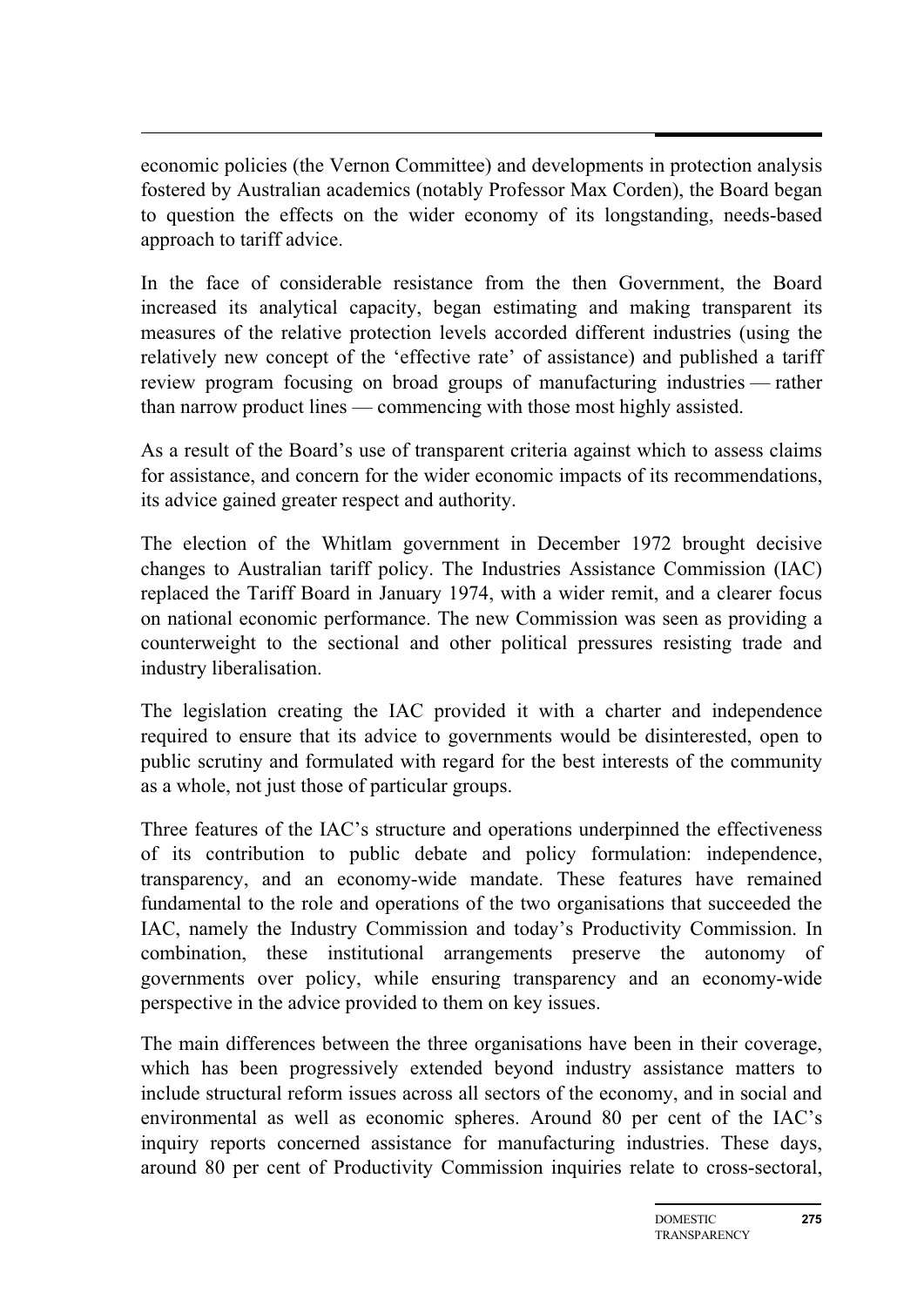$\ddot{\phantom{0}}$ infrastructure, social and environmental policy issues. The breadth of matters addressed by the Commission in recent years is illustrated by its major reports on public support for science and innovation, infrastructure regulation and pricing, waste management, energy efficiency, water markets, paid maternity leave, implications of the ageing of the population, and Australia's gambling industries.

## **The public inquiry process**

The Commission's public inquiries tend to be resource intensive and have a high public profile compared to other research studies and are therefore not designed for trivial or straightforward matters. Rather, they typically concern policy issues that have a significant impact on different groups within society, or are otherwise contentious or complex to assess, but where the potential of a long-term payoff for the nation from better informed policy making is high. These features put a premium on good process and effective engagement with potentially affected sections of the community.

Once the Australian Government agrees on the focus and scope of an inquiry (often in consultation with other governments and community groups), the Treasurer sends a 'reference' to the Commission. The terms of reference outline in writing what the inquiry covers and how long the Commission has to report. Most inquiries specify a duration of 9 to 12 months, sometimes less for urgent matters. Such timeframes need to ensure adequate opportunity for public participation and for feedback on the Commission's preliminary findings before its report is finalised and sent to the Government.

Public inquiries are widely advertised and provide an opportunity for different points of view to be heard and considered. The Commission is active in identifying those potentially interested in the inquiry and all individuals and organisations with an interest can participate. They may do so through the Commission's visit program, through written submissions and attendance at hearings, or at workshops and other forums. Submissions and transcripts of public hearings are posted on the Commission's website and are also available in hard copy.

These transparent processes ensure that the arguments of interest groups are subject to close scrutiny, as is the Commission's own analysis.

Final inquiry reports must be tabled in Parliament within 25 sitting days of the Treasurer receiving the report. But it is up to governments to make the final decisions in response to the Commission's findings and recommendations.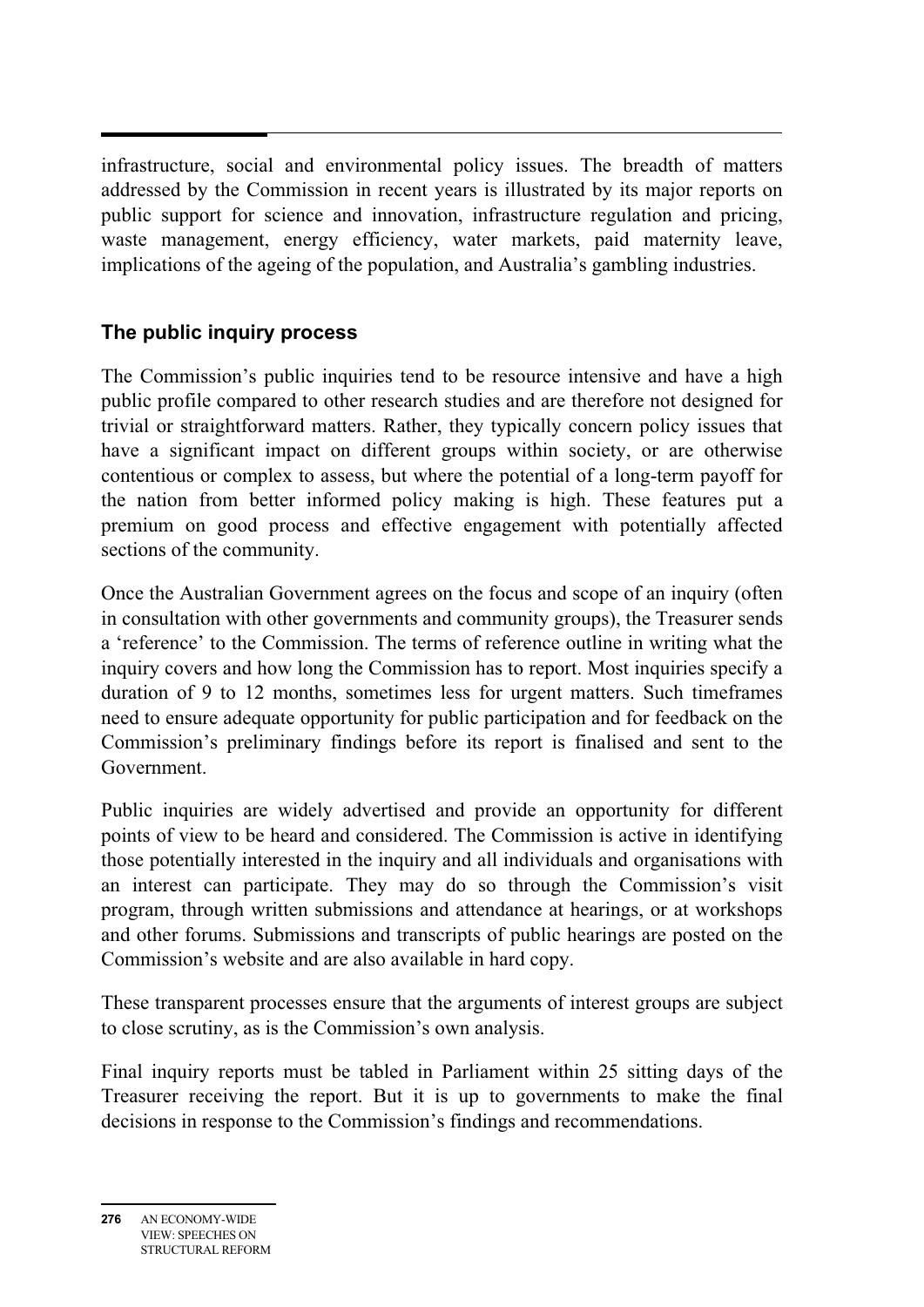## **The value of a supporting research function**

Crucial to the Commission's contribution has been its capacity to undertake research on its own initiative. According to Rattigan (1986, p. 21) many of the early difficulties of the Tariff Board could be traced to its incapacity to stand back from day-to-day inquiry work, assess the shortcomings in its overall approach and to develop ways to overcome them.

In its earlier forms, the Annual Report was the main vehicle through which the Commission could publish research findings on the structure of protection, sources of structural change in the economy and related matters, and to explain the rationale for the Commission's general approach to its inquiry work. In comparison, the Productivity Commission has an explicit statutory duty to initiate research that complements its other functions and to promote public understanding of the tradeoffs involved in different policy approaches. In addition, it must report annually on the impact of assistance and regulation on the productivity and performance of the Australian economy as a whole. The Productivity Commission's supporting research program is integral to its work and comprises a significant proportion of its output.

## **Impact on trade policy debates and decisions**

In seeking to gain an understanding of the Commission's role, international visitors often ask for evidence that it has made 'a difference' to policy making in Australia. It is hard to be conclusive. After all, the Commission is only an advisor, not a decision maker; there are many other sources of advice to government, and there can be lags between when the Commission reports and the ultimate policy decision, such that attribution is difficult. And of course, views by different parties on the performance of the Commission can be conditioned by how those interests have been affected by its advice and analysis.

One simple indicator of the Commission's influence is government acceptance of its findings and recommendations. In the case of its inquiries into industry protection or assistance, notwithstanding some high profile rejections (generally in politically charged circumstances), the great bulk of the Commission's recommendations have been implemented either fully or in part.

It has taken more than four decades of policy effort and debate to lower Australia's trade barriers and industry assistance levels, but the protectionist regime has been almost dismantled (figure 1). Nevertheless, tariff reform remains incomplete. In 2000 the Australian Government deferred implementing the Commission's recommendation to reduce the remaining general tariffs of 5 per cent to zero,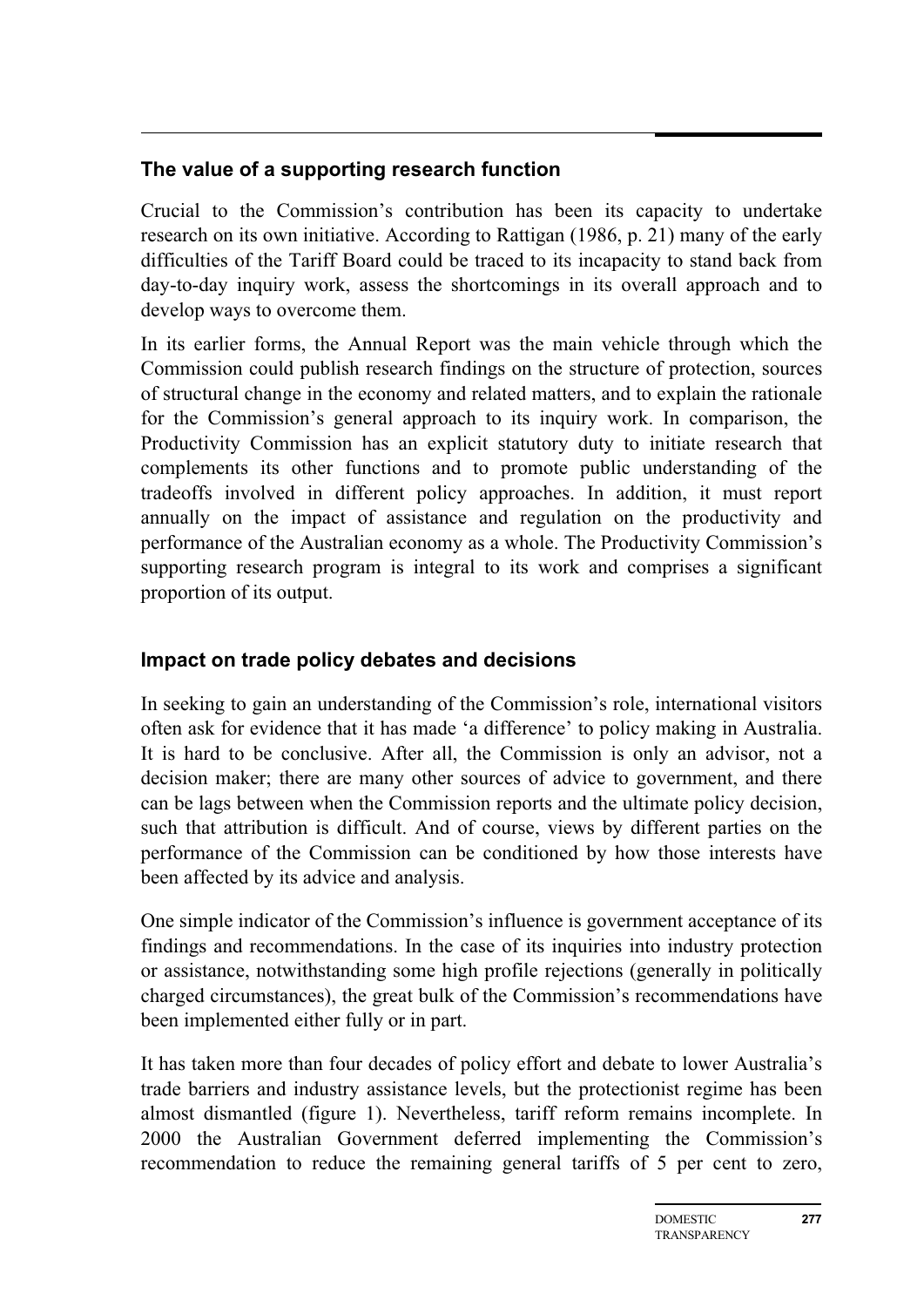preferring to delay removal until a time 'consistent with trade and fiscal objectives'. Moreover, the legislated reduction in automotive tariffs has the caveat of a further review to be conducted by the Commission in 2008 'to determine whether changes are warranted to the legislated tariff reductions in view of conditions in the international trade environment'.

With Australia's tariff walls falling and competitive pressures on the traded goods sector rising, policy impediments 'behind the border' began to attract attention.<sup>2</sup> Initially, the Commission's reporting helped to widen the microeconomic reform program in the 1990s to improving the performance of economic infrastructure services dominated by government-owned monopoly suppliers in energy generation and distribution, water, rail, ports and postal services.



#### Figure 1 **Declining industry assistance in Australia**

*Data source*: Productivity Commission estimates.

#### **Some implications**

Australia's experience demonstrates that institutionalised transparency can help governments undertake beneficial reform and make better policies, but is also suggestive of some general cautions. Expectations need to be tempered:

 $\overline{a}$ 

<sup>2</sup> The Tasman Transparency Group (2007) has pointed out that domestic transparency procedures are needed to bring opaque 'behind-the-border' barriers into account in trade negotiations. These barriers are pervasive in the markets for services.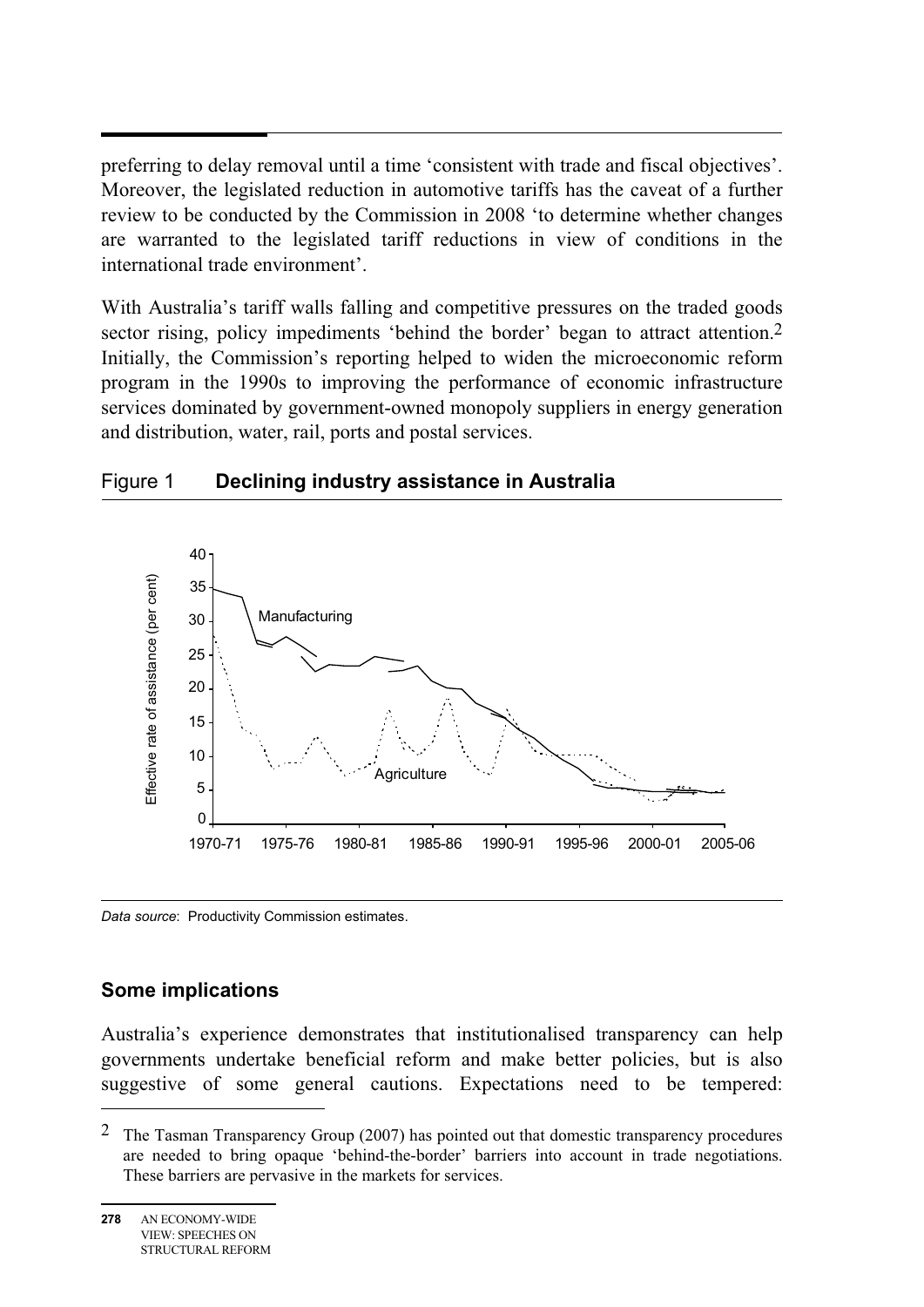transparency is unlikely to transform to policy environment overnight. Building a pro-reform constituency in government and the wider community is a gradual process. It took Australia four decades to get tariffs down and more than a decade tackling sources of underperformance in economic infrastructure services. And neither reform program is yet complete.

That said, reforms once made in Australia have tended to stick, having stronger foundations of support or acceptance within the community precisely because the basis for reform *was* transparent. The programs of tariff liberalisation and regulatory reform initiated under one government have generally been maintained by new governments of different political complexions.

The Australian experience with early tariff reform is also instructive of the adverse consequences of avoiding transparency. The 25 per cent tariff cut of 1973 followed a report prepared secretly within government and was implemented without warning. In hindsight, there can be little doubt that it set back public acceptance of protection reform and created uncertainty about how reform would be conducted in future. Reflecting that uncertainty, and in response to pressure from those who stood to loose most from the tariff cuts, the Government subsequently acted to effectively quarantine Australia's most highly protected industries from the general reduction. While the 25 per cent cut lowered the average level of protection, the Government's subsequent selective imposition of quantitative restrictions increased the disparities in protection across industries. This greatly reduced the potential benefits. It is significant that, more than three decades later, the two manufacturing groups quarantined from the across-the-board reduction in tariffs are still the exceptions in Australia's otherwise low protection regime.

A second implication is that reform is a *process*, not an event. One set of reforms exposes the need for others. As Australia opened its borders to foreign goods, services and capital, 'upstream' inefficiencies in government utilities and inflexibilities in labour market regulation became more apparent and unacceptable to those facing new competitive pressures. This effectively enlarged the 'constituency for reform' within Australia. As noted, the Commission's work program went increasingly 'behind the border', to cover an array of industry assistance issues and anti-competitive regulation across the economy and, nowadays, the human capital related drivers of productivity growth and living standards.

A point to emphasise, given the context for this international conference, is that the Commission's contribution to Australia's trade policy has generally not been made as part of the trade negotiation process itself. Rather, the Commission's reports have focused on the case for domestic liberalisation. However, this unilateralist focus progressively affected Australia's approach to multilateral trade negotiations. In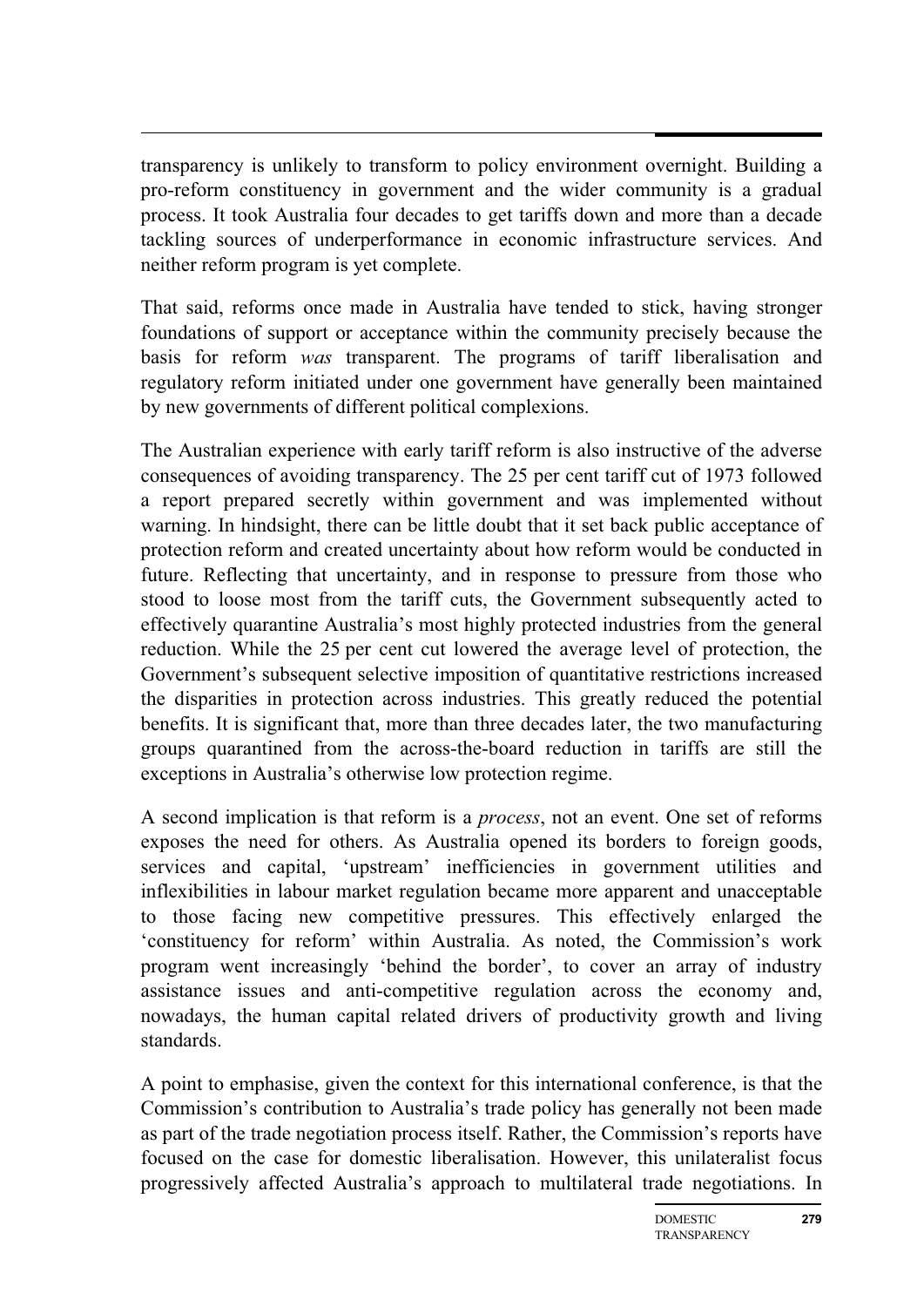effect, the negotiations largely served to 'lock in' our protection reductions, through binding international agreements, rather than driving the reforms themselves (Banks 2003b).

The nature of the Commission's contribution, which relies not only on solid research but also on providing adequate scope for public input and scrutiny, is not a good fit with the secrecy and rapidity that characterises decision-making in trade negotiations. However there is scope for the Commission to play a more direct role, by providing an assessment of the potential for gains and losses for Australia when prospective trade agreements are contemplated and, subsequently, before agreements are signed, assessing whether the final outcome from negotiations is likely to deliver net benefits for Australia. It could also provide guidance on more general or systemic issues, such as the product coverage of negotiations, the design of rules of origin or identifying the greatest distortions from a domestic welfare perspective.

A caveat is that there needs to be sufficient lead-time for the Commission to consult and test its analysis with other experts and those potentially affected. This applies equally to modelling work, which has previously been performed by consultants under tight timeframes. While the Commission no longer has a monopoly on modelling technology or expertise (to the contrary) it does provide a 'neutral' incentives environment for modelling directed at the national interest. In hindsight, the 'battle of the models' that occurred during the Australia United States Free Trade Agreement negotiations, arguably did more to confuse than enlighten the community about the likely outcomes for Australia from that agreement.

Finally, the longevity of 'the Commission' should not obscure the difficult times it weathered along the way. The institution found itself under threat of closure or emasculation on several occasions. It is the insights gained from the Commission's survival that are most likely to be of interest to those contemplating how transparency might best be introduced into the policy apparatus in their own countries.

The Commission's independence has been invaluable in ensuring that its advice is not compromised or swayed by particular sectional or bureaucratic interests. Independence, together with quality analysis directed at community-wide ends, underpin the credibility of the Commission's advice in contentious areas of public policy.

For a transparency body to be effective, responsibility for it should rest with a minister having economy-wide responsibilities. The Australian experience is that the Commission prospered least when it reported to a minister with responsibility for a particular sector of the economy. A properly functioning domestic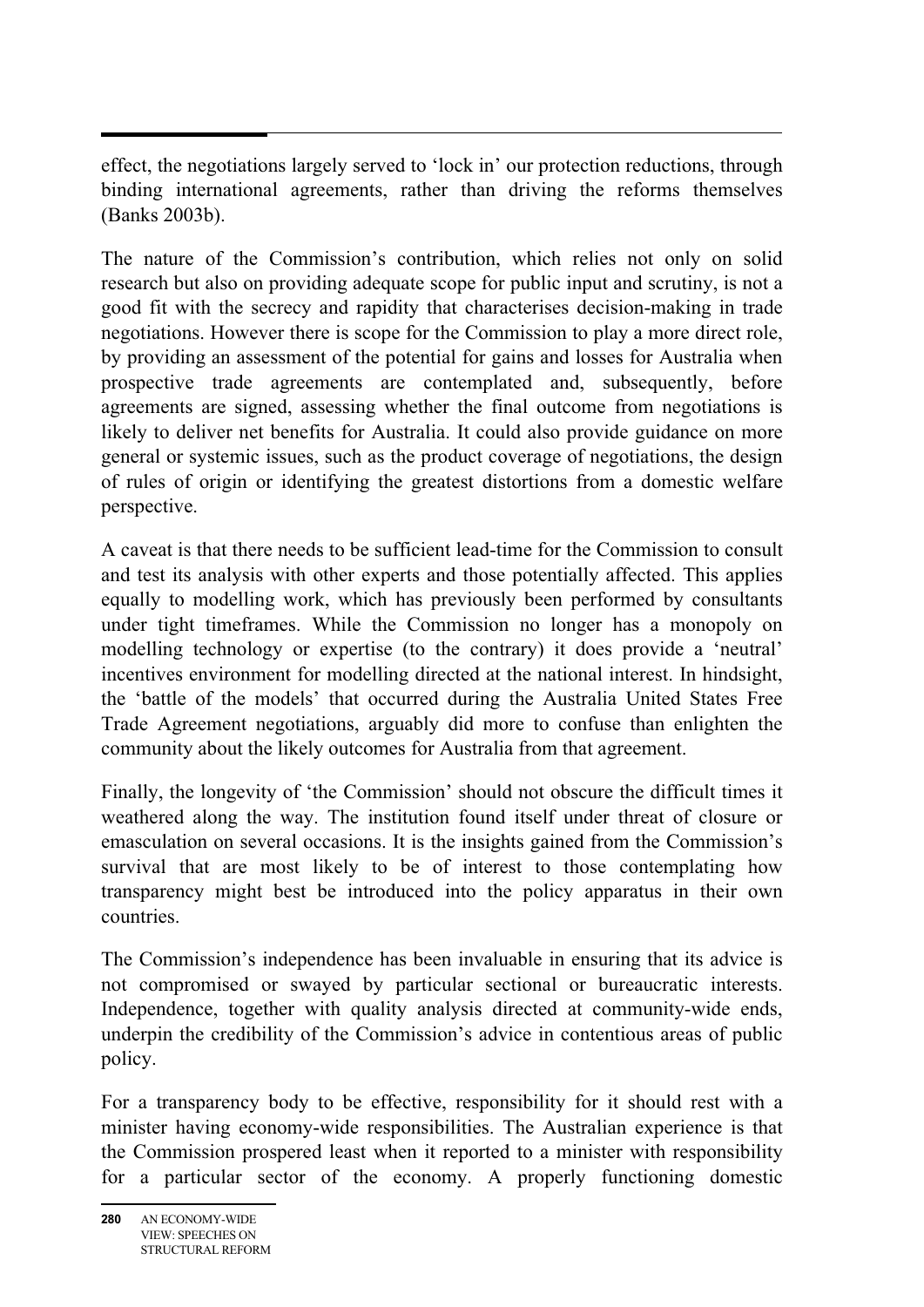transparency agency acts as a counterweight to sectional interest groups, whereas industry ministers have industry constituencies to which they naturally feel the need to be responsive.

In practical terms, adequate funding and control over its use determine how well the domestic transparency function can be performed. These were early 'battle grounds' as the Tariff Board began to reinterpret its role and saw a need for greater research, and bureaucratic opponents sought to hinder this. Subject to general governmental controls affecting public sector agencies, the Commission has discretion in allocating its budget to meet the needs of its inquiry, supporting research and other functions.

Effective policy formulation in contentious areas of public policy requires effective consultation as well as good analysis. The hallmarks of the Commission's inquiry procedures are: public notification of new inquiries and their terms of reference; face-to-face visits or roundtable discussions with major interest groups; insistence that all key aspects of submissions and the information and views provided at hearings be made publicly accessible; and exposure of the Commission's preliminary analysis and conclusions to public scrutiny before its advice to government is finalised.

As a result of the system of open inquiries and public reports that form the basis for Australia's transparency arrangements, decision making has been better informed about the future consequences of policy initiatives under consideration. This system has helped make it possible for Australian governments to move forward on economic and trade reform, a journey that is not yet over.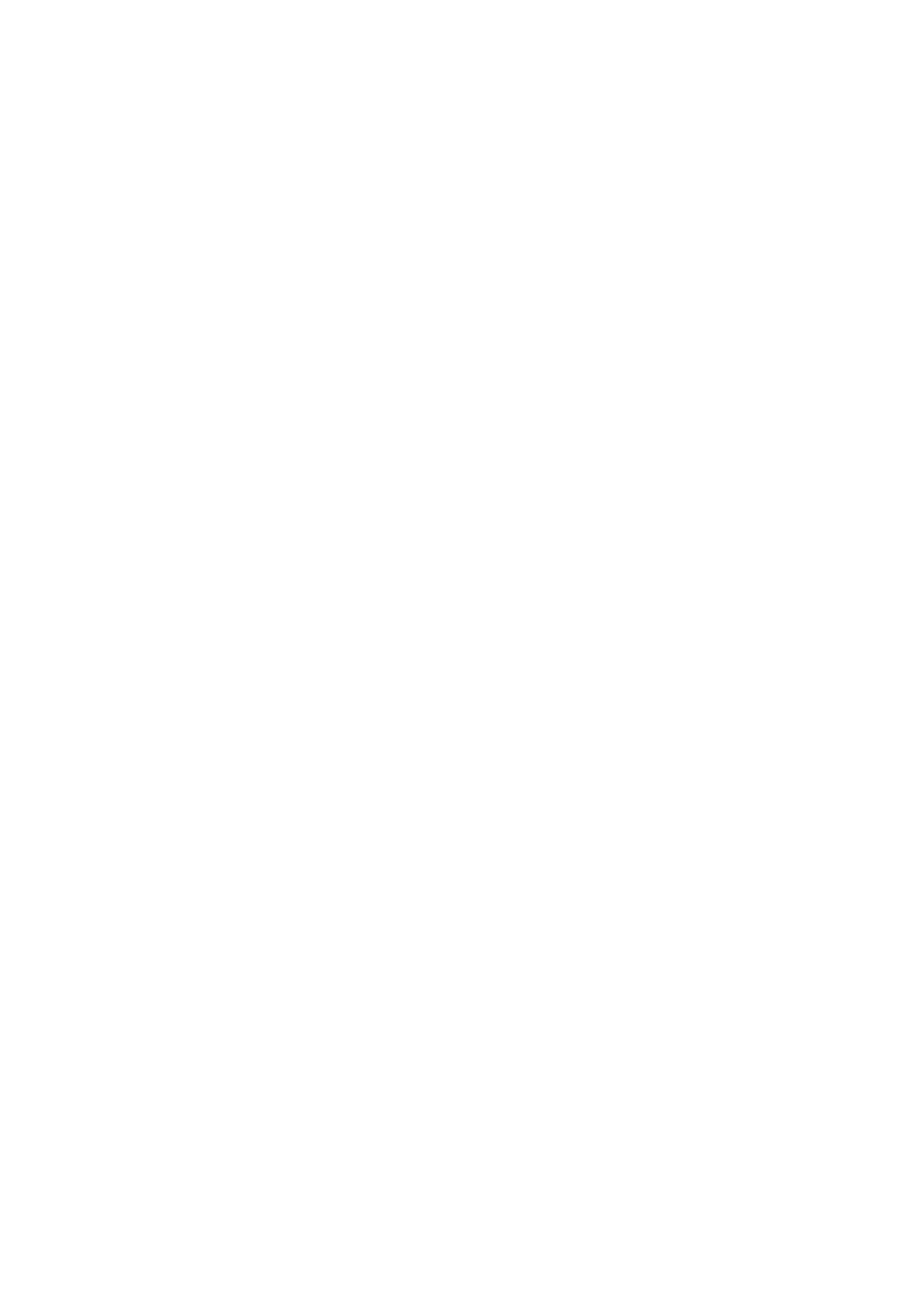## Why have a Productivity Commission?<sup>∗</sup>

The Productivity Commission has been given an important job. Its role, expressed most simply, is to help governments make better policies, for the benefit of the Australian community. As its name implies, the Commission's focus is on ways of achieving a more efficient and productive economy — the key to higher living standards.

The Productivity Commission is an independent Commonwealth body, created by Act of Parliament in April 1998, to replace the Industry Commission, the Bureau of Industry Economics (BIE) and the Economic Planning and Advisory Commission (EPAC). It has been launched at a time of almost unprecedented debate about key policy directions for Australia. There has been a backlash against many of the policy reforms of the past decade, particularly those which have exposed Australian workplaces and regions to increased competition. And this reaction has spilled over to the institutions of government associated with that transformation.

As a catalyst for change in policy areas where there are often vested interests in maintaining the status quo, the Commission will often find itself in the firing line. Those who disagree with the Commission's findings will naturally be tempted to shoot the messenger. Recently, there have been three broad areas of criticism. One accusation, carried over from the Industry Commission, is that the new body is ideologically driven. A related criticism is that the Productivity Commission, in combining three separate agencies, now monopolises policy advice. A third approach has been to dismiss the Commission as irrelevant because its predecessor's advice was not followed on some key issues.

## **Which ideology?**

 $\overline{a}$ 

The first and most ingrained of these, that the Commission has an ideological antipathy to all forms of government intervention, probably has its origins in the protection debate under the former Industries Assistance Commission. While it is true that the Commission and its predecessors, including the BIE and EPAC, have

<sup>∗</sup> Address to the Committee for Economic Development of Australia, Public Education Forum, Brisbane, 26 August 1998.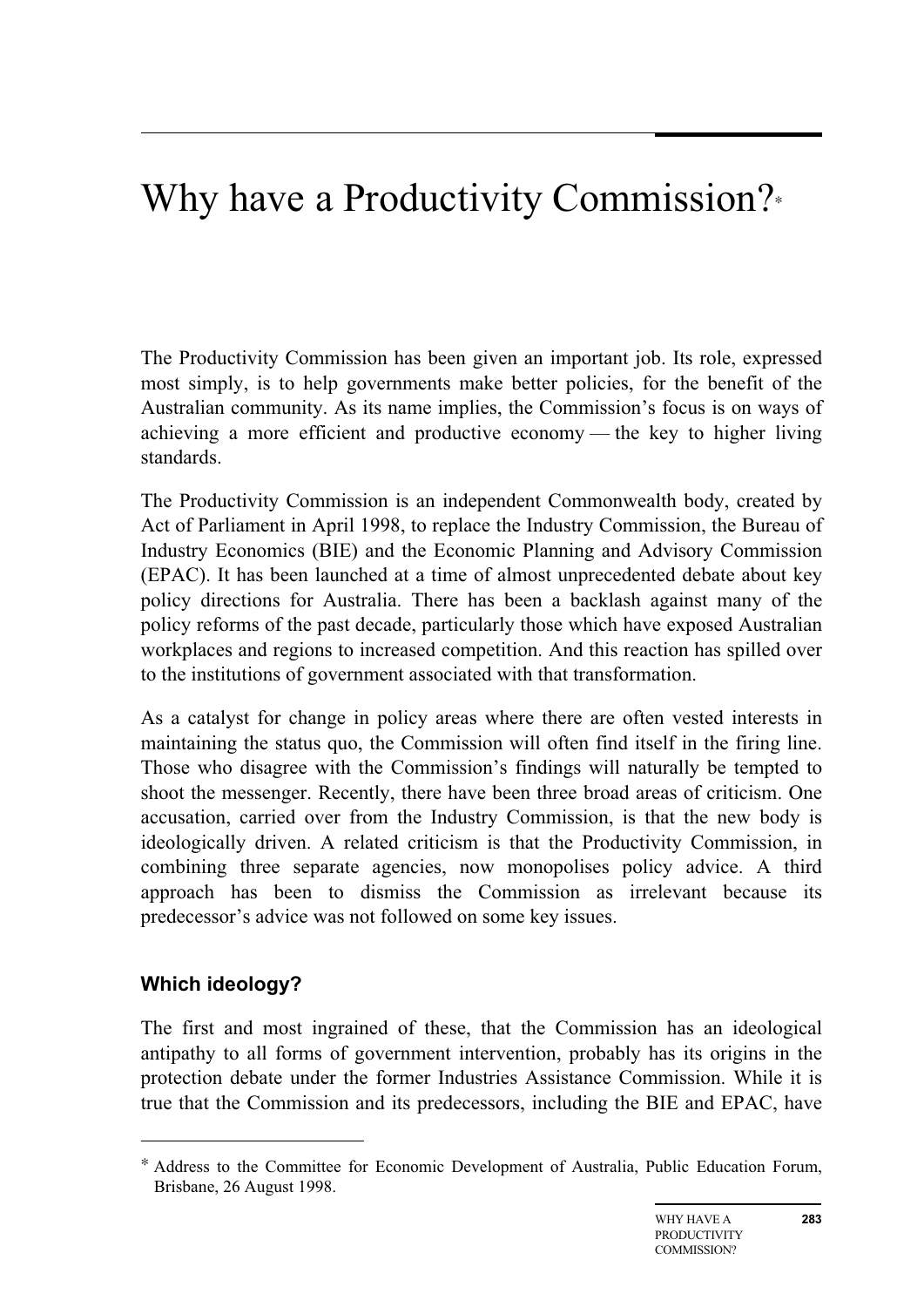been consistent in advocating reduced industry protection, this has had more to do with removing the costs on the Australian economy and community than with any ideological predisposition against government intervention.

Indeed, in its recent submission to the Mortimer review of business programs, the Commission outlined various circumstances in which governments needed to assist industry (IC 1997c).

The Commission and its predecessors have also emphasised the value of competitive market disciplines to promote greater efficiency and productivity and thus higher living standards. But this has not involved doctrinaire adherence to unbridled market forces. Each case has been assessed on its merits. For example, in areas such as health and education, the Commission has emphasised the importance of mechanisms to ensure access for those on lower incomes. In a number of reports dealing with environmental issues, the Commission has supported government regulation to achieve better outcomes.

A careful, case-by-case assessment has also informed the Commission's approach to privatisation, which has generally been seen as of secondary importance to removing constraints on competition and advocated only where it would clearly bring additional benefits.

When one goes beyond industry assistance and public utility regulation to consider the other diverse policy areas in which the Productivity Commission now has a role, it becomes even more difficult to button-hole us. Yet the pattern, or lack of it, was already apparent under the Industry Commission. For example, what is the common ideological basis for:

- the Commission's support for public provision of housing?
- its recommendations to maintain the 150 per cent tax concession for business R&D, or its strong support for basic research in universities?
- its advocacy of stronger duty of care enforcement for OH&S?
	- or the extension of the duty of care concept to land management regulation?
- its recommendation that the tax deductibility of donations to community social welfare organisations not only be retained, but extended?
- its rejection of unilateral open skies deregulation of international air services?
- its identification of the role of poor management practices as well as that of unproductive work arrangements in stevedoring?

There is little evidence of an open slather free market ideology in these recommendations. Not only that, I suspect that most of them would not have been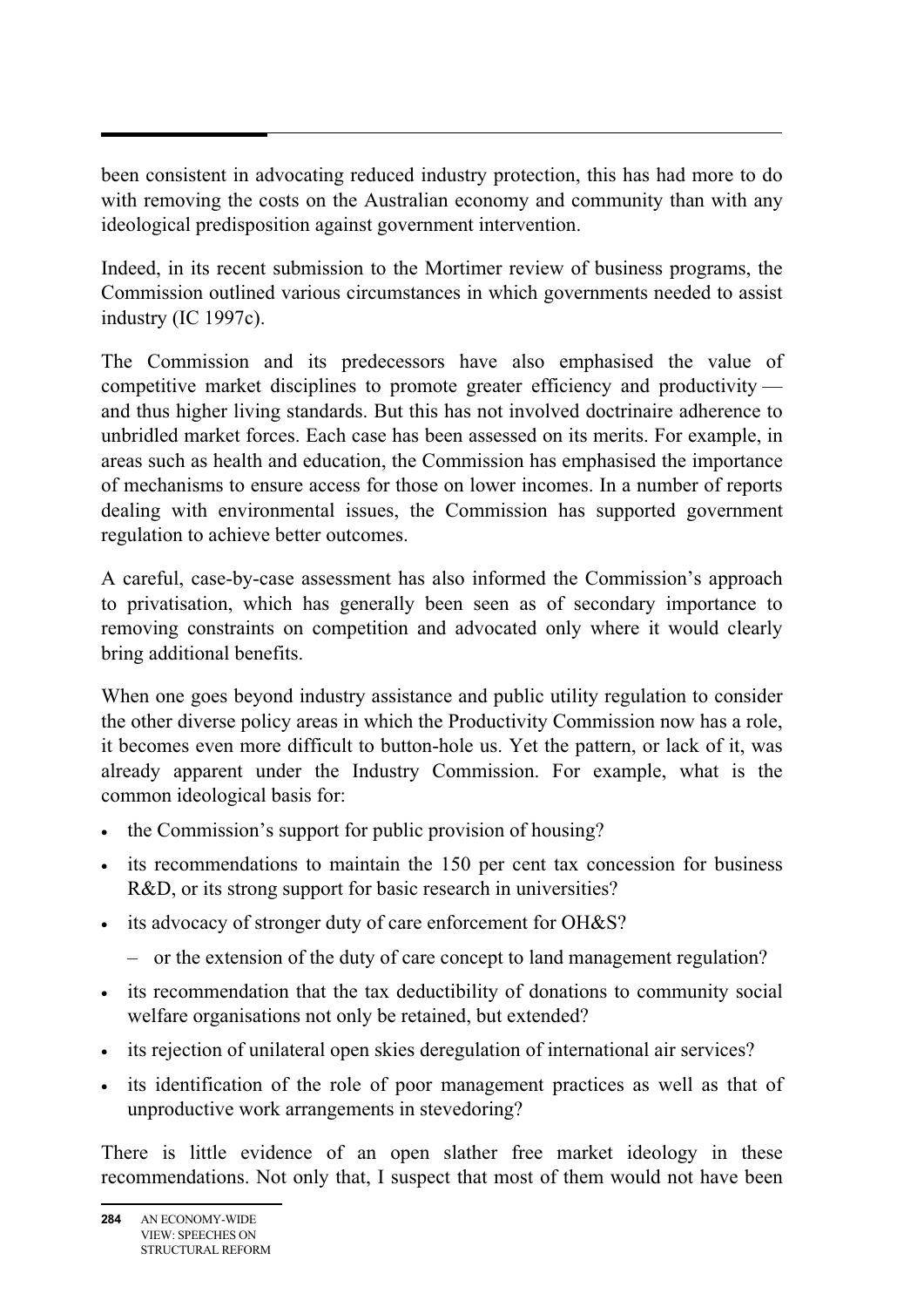predicted by the participants in those inquiries — or even by the Commission itself at the outset. The fact is that most of our inquiries are a voyage of discovery. Where we end up depends on what we learn along the way.

Similarly, accusations that the Commission pursues a narrow concept of economics with little regard for adjustment or social issues have missed some important strands of its work. Some of our critics clearly have not read our reports.

There is a long tradition through the Commission's predecessors, of recommending phased or graduated change to allow time for orderly adjustment or to meet equity objectives.

A key instance is the consistent advocacy of gradual, predictable reductions in tariff levels, including in the most recent passenger motor vehicle (PMV) and textiles, clothing and footwear (TCF) reports (IC 1997a, 1997d). But there are many others. For example, while the Industry Commission's report on urban transport found that restrictions on taxi numbers were costing the public on average an extra \$2 a trip, it recommended that the restrictions be eased over a number of years by auctioning additional plates, with the possibility of compensating existing licence holders with the sales proceeds (IC 1994b). In its report on private health insurance, the Commission recommended modifications to community rating based on the age of entry, to help stabilise the system and make it fairer to long-standing members. It also proposed, however, that this change apply only to future entrants and that there be an initial grace period during which anyone could enter under the old rules (IC 1997b).

In these and other inquiries, the Commission has generally given careful consideration to both the adjustment and distributional implications in making its policy recommendations.

For example, although not widely reported at the time, the TCF report identified a need to provide targeted support to improve the employability of workers needing language training and to ensure assistance to depressed regions where there is significant TCF activity (IC 1997d). Emphasising the important role of generally available training and welfare programs in the adjustment process, the Commission recommended that the eligibility of any redundant workers for employment services should not depend on them receiving social security benefits.

Where the Commission has not recommended tailored support to facilitate adjustment by particular groups, this is not through any ideological objection, but because it has seen no additional pay-off from such schemes, which can be difficult to design and generally have a poor track record.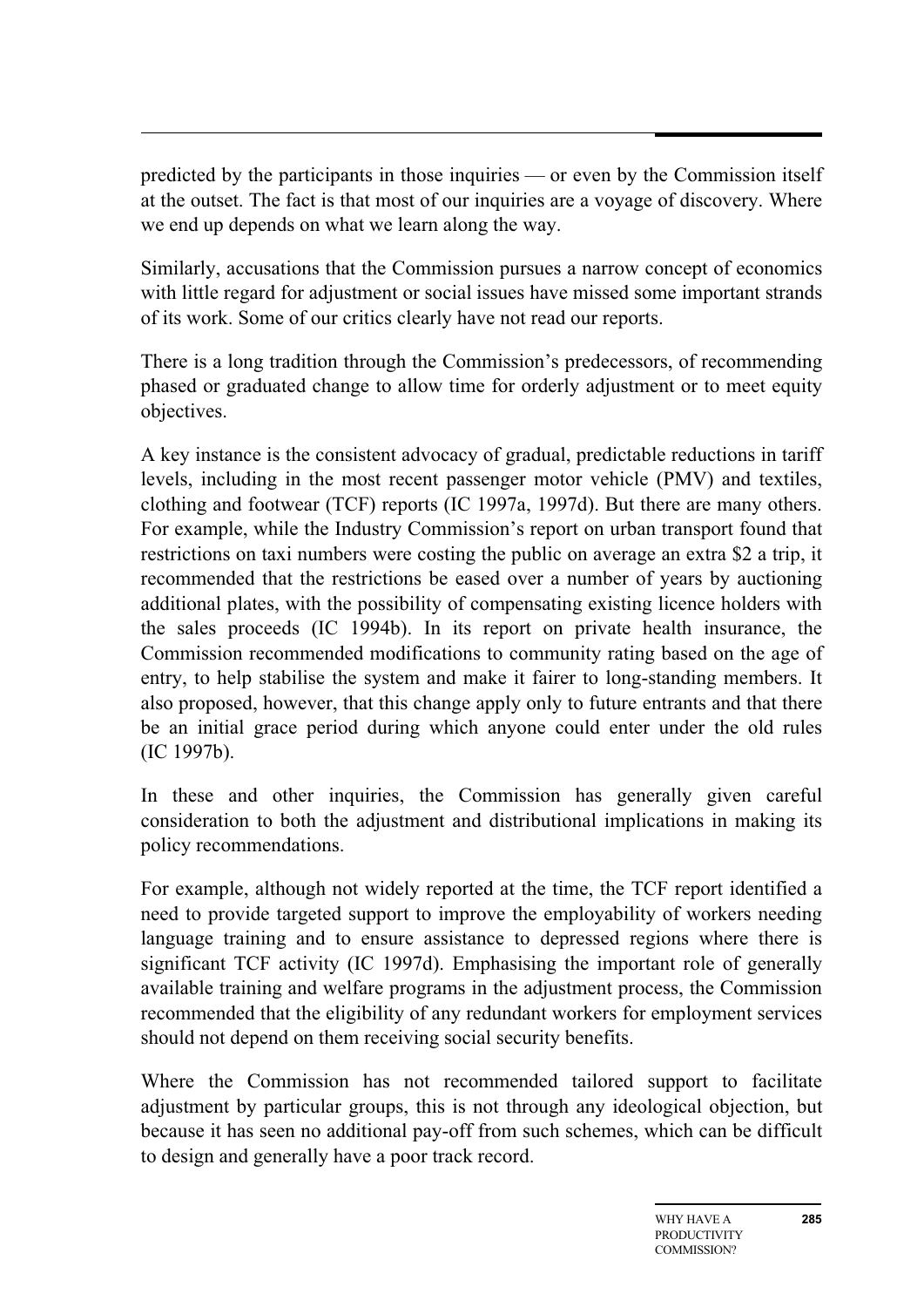A concern for the effects of policies and policy changes on different groups of people and regions is embedded in the Productivity Commission's current research and inquiry program. But it was also evident in the work of the Productivity Commission's predecessors. For example, the Industry Commission documented the regressive incidence of import taxes (tariffs and quotas) and how some states benefited at the expense of others (IC 1996c). More recent Commission research has explored the effects of a range of microeconomic reforms on employment in different industries and regions, and on the income levels of different socioeconomic groups (De Laine et al. 1997; Murtough et al. 1998). Such work has demonstrated that policy reforms have been only one among many pressures for change, often being outweighed by developments in technology and on international markets.

The Commission has also attempted to advance understanding of the social dimensions of microeconomic reform through published research, in its annual reports and community workshops — one example being its conference on 'equity, efficiency and welfare' (IC 1996b). We can of course do more in this complex area and that is why it has a central place in our work program and our consultative processes.

I think all of this reveals the hollowness of accusations that the Commission's output is narrow in focus or predictably ideological. If we have one guiding principle, it is the community-wide perspective that we bring to our work. That is the real key to the diversity of the Commission's recommendations.

As already indicated, our findings and recommendations emerge from consultations with a wide variety of industry and community groups. To give a few examples, the Industry Commission inquiry into charitable organisations involved 220 visits to interested parties, 800 written submissions and 284 participants in public hearings; the OH&S inquiry involved 250 visits and over 400 submissions; and the land management inquiry undertook 20 roundtable meetings, involving about 200 people across most regions of Australia. I expect the inquiries into the gambling industry and the effects of competition policy to involve more of the same.

The Commission can draw on a range of skills within the institution itself. Commissioners and staff have diverse backgrounds, qualifications and life experiences. The amalgamation of staff from the BIE, EPAC and Industry Commission enhanced this diversity, as did the appointment of new Commissioners. The *Productivity Commission Act 1998* requires that there be Commissioners with extensive skills and experience in matters to do with the environment, social welfare delivery and the operations of industry.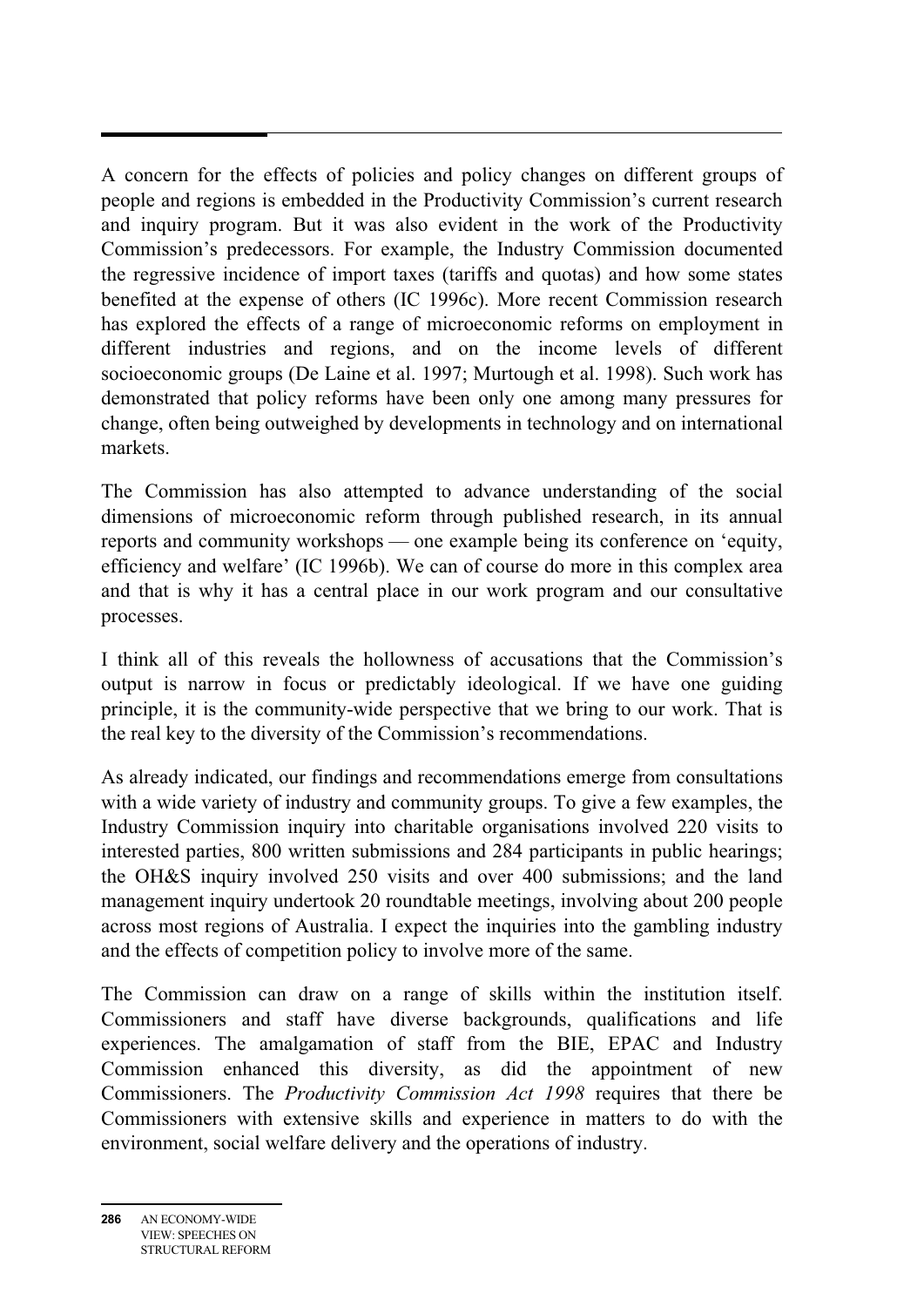This is supplemented by the appointment of Associate Commissioners with skills relevant to particular inquiries. Thus, the Industry Commission was fortunate to have had Sister Margaret McGovern from the Mercy Family Centre as an Associate Commissioner in the charitable organisations inquiry; Michael Easson, with his union background, on the inquiry into OH&S; Professor Mick Common from the Australian National University's Centre for Resource and Environmental Studies on the greenhouse inquiry, and so on.

Such part-time appointees enrich the Commission's understanding of the issues and enhance the credibility of its judgments. They obviously also need to share the requirement on permanent Commissioners that there be no conflicts of interest that could be seen as affecting their judgment. This has been highlighted by the recent designation of the Productivity Commission as Australia's authority for hearing claims for temporary import protection under the safeguards provisions of the WTO. Any doubts about the impartiality of those processes in the current pigmeat case, for example, would put Australia at risk of subsequent challenge in Geneva.

The Commission also has the flexibility to draw on the expertise of others in a variety of ways, including through external consultancies and staff secondments. These mechanisms are widely used.

But we can always do better. In the gambling inquiry, for example, we intend to form a consultative panel of eminent people with a range of social and industry perspectives, to generate and test ideas and provide constructive feedback.

### **Monopolisation of advice?**

There has been some criticism that creating the Productivity Commission through the amalgamation of three separate agencies has diminished the competition for ideas and the breadth of views available to government.

It is undeniable that there are now fewer such government organisations than there were before, and this will inevitably have some effect. But this needs to be put in perspective.

For one thing, the key functions of each agency have been preserved in the Productivity Commission. For example, in addition to the public inquiry activity of the Industry Commission, the BIE's international benchmarking of economic infrastructure is continuing — as evidenced by our recent waterfront report (PC 1998c) — and EPAC's concern with social issues is a core feature of the new Commission's program. Moreover, there is now a more widely ranging research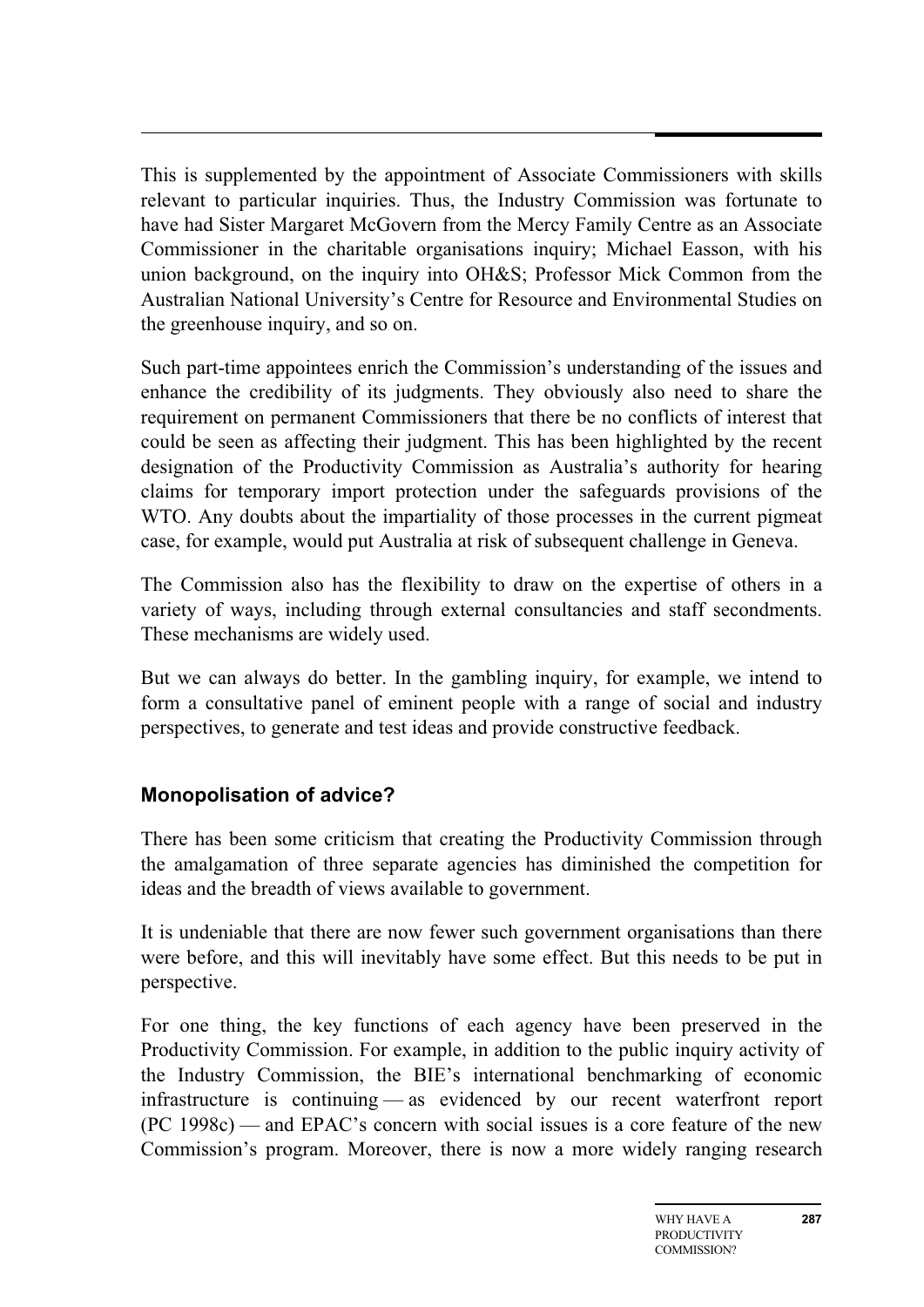program than existed under the separate agencies. Much of this work is published as staff papers.

It is also possible to exaggerate the separate contribution of the three agencies. In recent years, there was considerable commonality in their findings and conclusions in those areas where their work overlapped, which it increasingly did.

Governments have available to them many other sources of advice.

The Productivity Commission could scarcely be regarded as having a monopoly within the public sector. The policy departments (including Prime Minister and Cabinet) are all very forthcoming in presenting their views to Ministers, as of course are Ministers' own offices. And most Commonwealth departments have a substantial research capability as well, or could build it (or contract it) if they chose.

It is also misleading to lump the Productivity Commission in with the Treasury as is sometimes done. Although the Commission reports to the Treasurer, it is quite separate from the Treasury Department and has its own independent voice.

The Commission must also compete with the wide-ranging sources of advice from private sector consultancies and think tanks, such as the Centre for Independent Studies, Evatt Foundation, Institute for Public Affairs, Access Economics, Centre for International Economics, ACIL and the many other 'centres' now proliferating at our universities. Then there are the myriad lobbyists and organisations representing particular industries and community interests, as well as individual companies.

If anything, the Productivity Commission's public inquiry processes *facilitate* the competition for ideas among these many parties, whose influence may otherwise be exercised behind closed doors and never be adequately tested.

This also suggests why the Productivity Commission's role could not simply be privatised or contracted out. Its critical distinguishing characteristics of independence, transparency and a community-wide perspective constitute what is fundamentally a public good, which government itself needs to establish.

Governments can and do set up *ad hoc* committees of inquiry or review on key issues. And there has been a variety of them in recent times. Their contribution depends very much on how they are constituted and resourced and whether they can exercise an effective independent role. Some recent ones in the industry policy domain have performed poorly against such criteria; others, like the recent review of the financial system, have performed very well.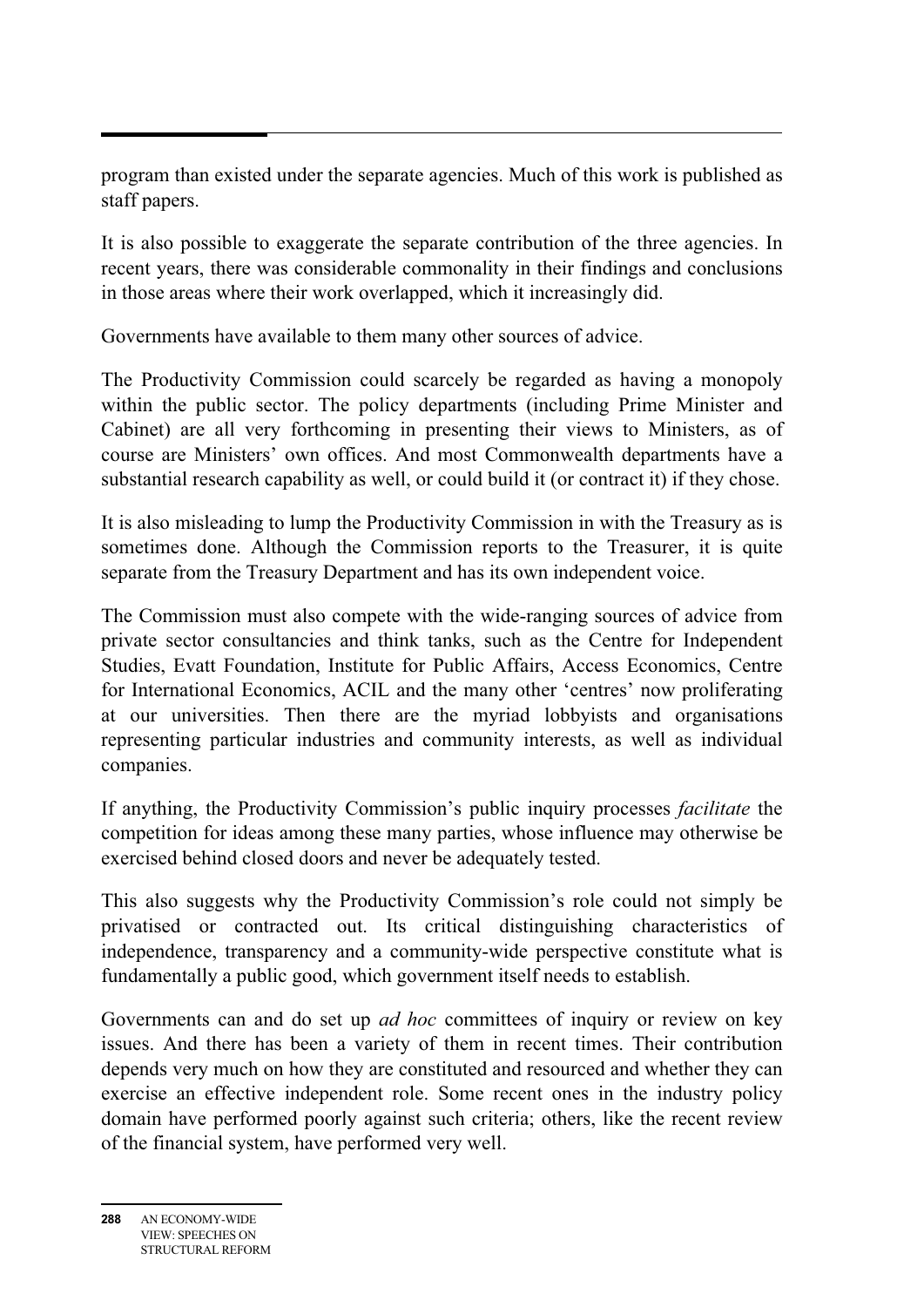## **How influential?**

One potential liability for government in sending references to the Commission, especially on issues where the political stakes are high, is that it will not always like the answer. To be true to its charter, the Commission needs to look at issues on their merits, against economy-wide tests, without second-guessing the politics. It can of course provide options for governments to consider, but needs to be clear about the basis for its preferences. This inevitably means that the Commission's advice will not always be accepted.

It would be misreading the Commission's role, however, to interpret any rejection of its advice as indicating that the institution is of no value to the policy-making process.

A government must make policy decisions based on a range of considerations, including its judgment about what will be acceptable to the public and about the appropriateness of the timing. The Commission's advice is but one input among many to the eventual outcome. Because it is independent and directed at the longterm public interest, it nevertheless plays a significant role in helping governments understand the tradeoffs in different policy choices.

The fact that a government may not initially accept key recommendations in a particular report does not mean that that report has no influence. If we take the PMV and TCF reports (IC 1997a, 1997d) as the most relevant recent examples, a number of the findings and recommendations in both reports were in fact accepted by the Government. And, although the Commission's majority positions on the rates of tariff phase-down were rejected, both the Government and industry agreed to further reductions after the current programs are completed in the year 2000. It is reasonable to ask whether this could have been achieved in the absence of those inquiries. I think not. Indeed, the political pressures building at that time were such that we could well have gone in the opposite direction.

It is also not uncommon for recommendations to be acted on some years later. This may be triggered by a change in government or in the economic climate, or just greater public acceptance of new ideas with the passage of time. The general program of phased tariff reductions that commenced in 1988 under the Hawke government, owed much to a 1982 report on approaches to general reductions in protection on which the Fraser government took no action (IAC 1982). A more recent example is the Government's deregulation of the petroleum industry, which was broadly in line with the recommendations of the Industry Commission's 1994 report (IC 1994a).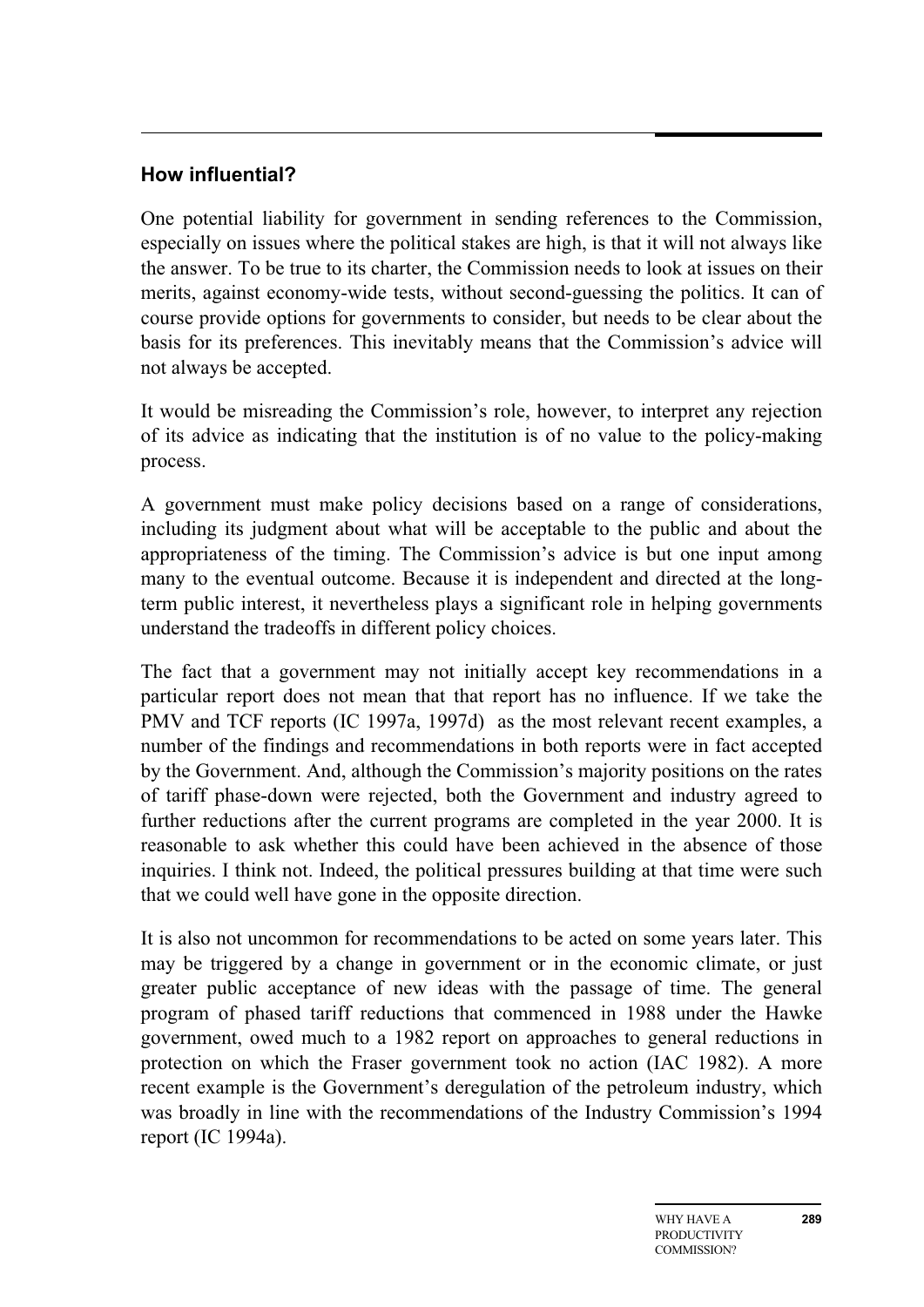A final perspective on the Commission's influence, which has its own irony, is the steady demand for its reports from international agencies and foreign governments. To provide a first-hand illustration, I was recently invited to address a conference on private health insurance in Ireland, where I was astonished to find our report (IC 1997b) being described as a key input to the current review of that country's own health insurance system. Among other examples, the Industry Commission's pioneering work in measuring industry assistance has been picked up by the WTO and APEC and is now adopted in many countries. Our approach to regulation review has been embedded in OECD codes for member governments. And the Commission itself has been advocated as an institutional model for other countries by international agencies concerned with policy reform.

## **In conclusion**

The Productivity Commission is getting on with an extensive program of work, ranging across policy areas of long-term importance to the community. While it has the advantage of well-established processes of transparency and independence, the Commission's output will also be shaped by its new legislation and appointments. These have served to broaden its perspective further and have brought greater emphasis to the adjustment and social dimensions of structural reforms.

Recent political developments demonstrate the importance of dealing effectively with these issues, if generally beneficial policy changes are to proceed. When people are doing it tough and there is mounting pressure for piecemeal policy responses and quick fixes, it is particularly important that we as a society can maintain the basis for a properly informed debate.

I believe that the Productivity Commission's role is integral to this process. While its findings will rarely please everybody, they have the benefit of a robust consultative process in which the interests of the wider community are recognised to be the dominant consideration.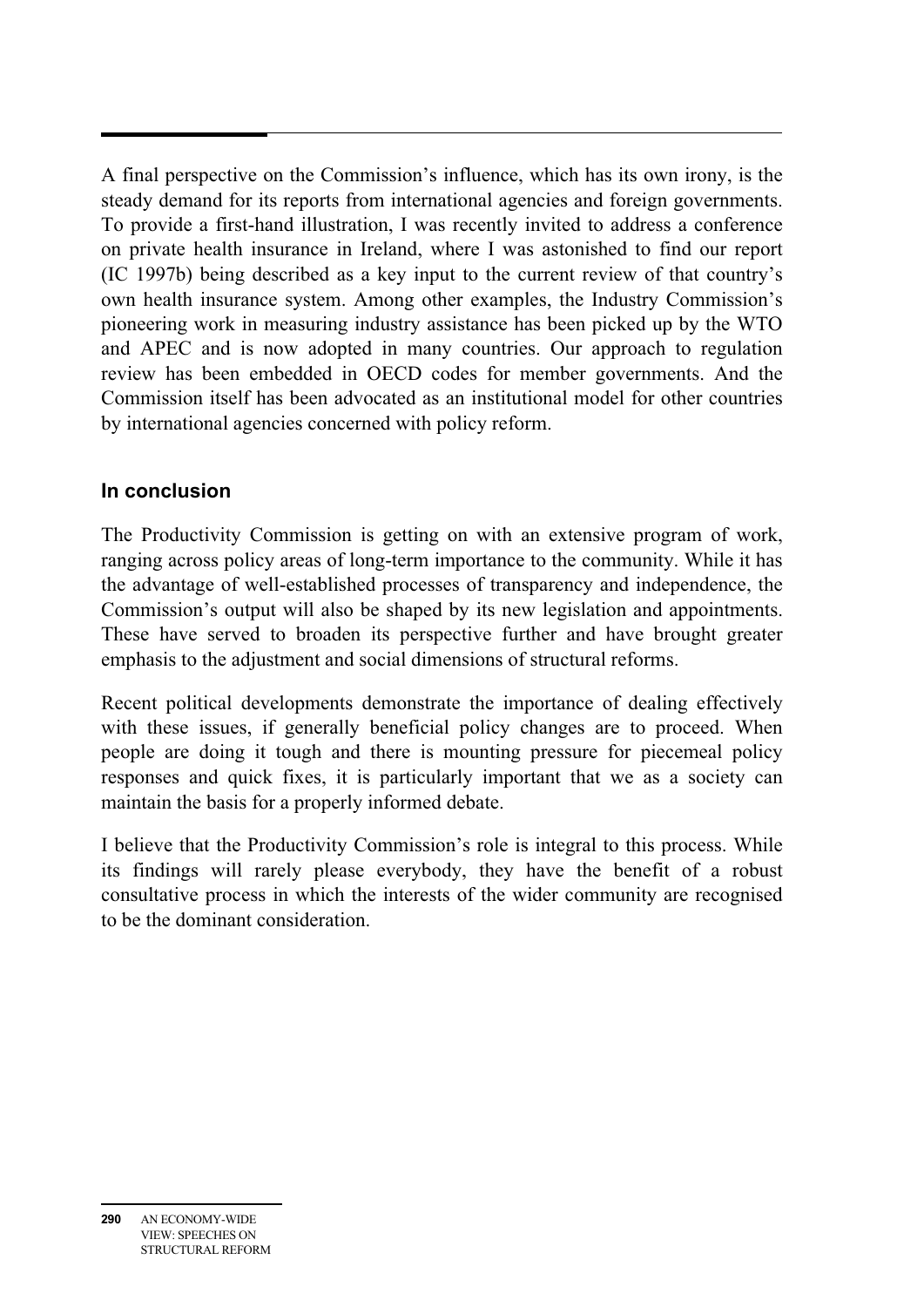# Great expectations: management (and other) lessons from the Regulation Taskforce<sup>∗</sup>

Many of those addressing this conference are leaders of major Public Service departments, with responsibility for large budgets and major policy programs. In contrast, my own organisation, the Productivity Commission, is relatively small and has no executive responsibilities. It also has a special role among public sector entities, with statutory powers to undertake public reviews of government policies and programs and to inform the community about what is at stake in pursuing reforms.

The leadership and management requirements of such a body are therefore likely to differ in a number of respects from those elsewhere in the Public Service. At the same time, the core business of the Productivity Commission — conducting (public) inquiries and reviews — is becoming an increasingly prevalent feature of contemporary policy development, involving the appointment by governments of an array of taskforces and eminent individuals or specialists from the public and private sectors.

Some examples from the last couple of years of such *ad hoc* reviews include Professor Hogan's Aged Care Review, Andrew Podger's Health System Review, the Fisher/Moore-Wilton/Ergas Taskforce on Export Infrastructure, the Biofuels Taskforce, Venture Capital Review Committee, Warburton/Hendy study of Australia's comparative tax burden, Tourism Strategy Consultative Group, Nuclear Energy Review (Switkowski), Agricultural and Food Policy Reference Group, Wheat Export Marketing Committee (Ralph) and, among those in train, the Prime Minister's Task Group on Emissions Trading and the Opposition's Garnaut Review of Climate Change and its Economic Impact.

 $\overline{a}$ 

<sup>∗</sup> Address to the L21 Public Sector Leadership Conference, Sydney, 15–16 May 2007. Gary Banks chaired the Regulation Taskforce. (Co-authored with Ian Monday, who had been seconded from the Productivity Commission to the Taskforce secretariat.)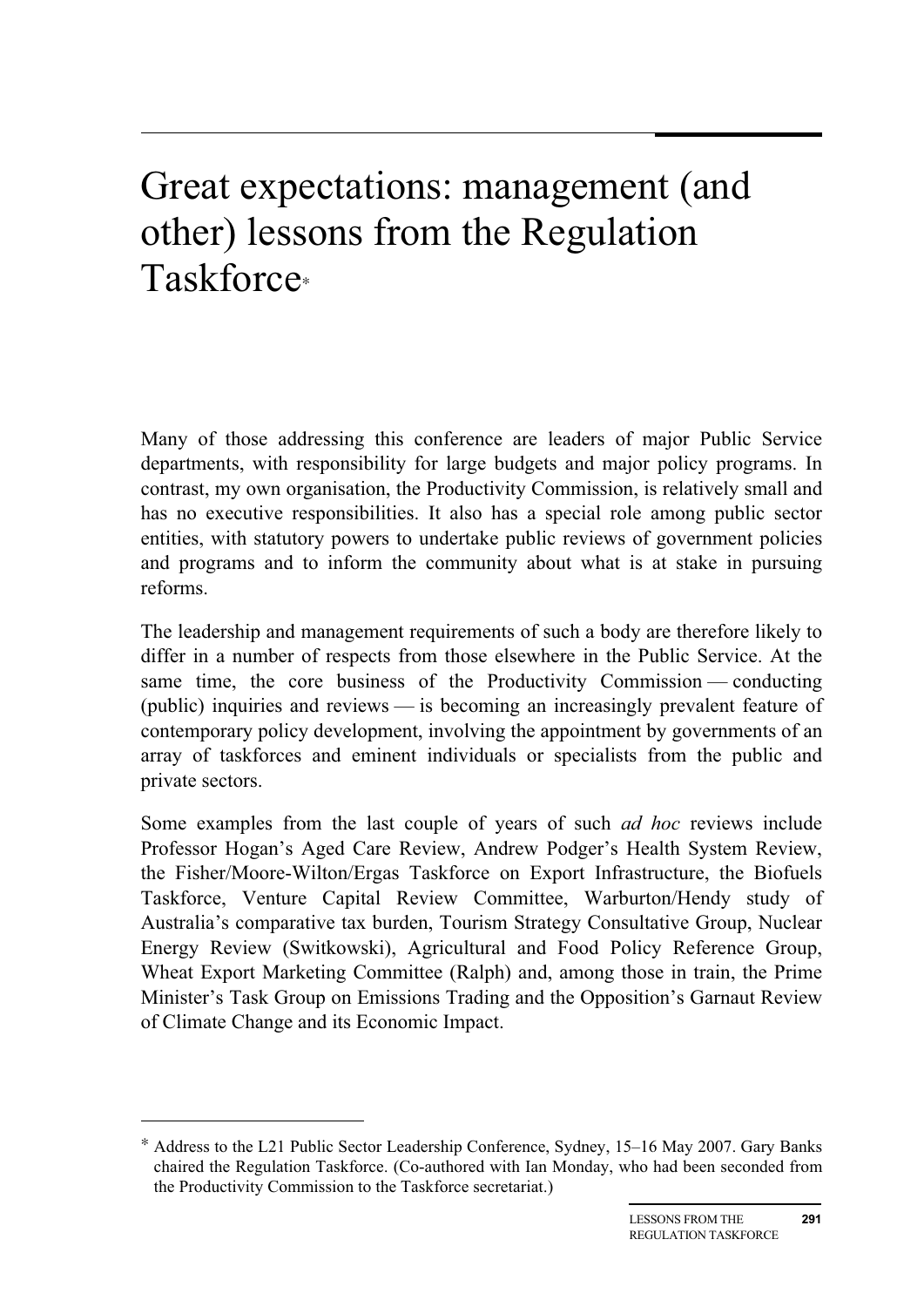Some of these dealt with issues for which my own organisation could be said to have had legitimate claims, and some not. The reasons for taking the specialpurpose or *ad hoc* review approach, notwithstanding generally higher set-up costs, possibly include a need to achieve an early breakthrough (the Productivity Commission's public processes need time), a wish to specify who is involved, particularly in achieving a blend of private as well as public sector experience (although this can also be achieved through the appointment of Associate Commissioners on particular reviews) and, following the old maxim about Royal Commissions, a desire to avoid 'surprises'.

Regardless of the particular motivating forces, once set in train, *ad hoc* reviews face many of the challenges with which the Productivity Commission has had to grapple over the years, and its experience could provide some useful guidance. However, as I discovered when heading such a review myself, they also present distinct challenges of their own. With this in mind, I have sought in this paper to outline some of the particular lessons that emerged from the Regulation Taskforce, which may be of benefit to other such reviews in the future.

## **The context**

Australia has undergone a major program of microeconomic reform over the past two decades, which has contributed significantly to this country's unprecedented run of economic growth. Much reform has been regulatory in character. It has in many cases been concerned with removing or reforming anticompetitive regulation of various kinds across the economy. The irony is that this era of 'deregulation' has also seen the fastest growth in *new* regulation in the nation's history. For example, at the Commonwealth level, there has been more primary legislation (measured in pages) passed since 1990 than in the nine preceding decades since Federation.

Much of this regulatory inflation has been in response to the heightened social and environmental demands of an increasingly affluent and risk-averse society. For the most part, these demands are legitimate and probably hard for governments to resist. But in many cases they have been addressed through regulatory interventions that have shown more concern for the potential benefits than appreciation of the inevitable costs, and the need to balance the two.

Small business, having least capacity to absorb or pass on regulatory costs, was the first to complain. A Taskforce headed by the late Charlie Bell (CEO of McDonalds) was established in 1997 to address their concerns and, notwithstanding some suggestions to the contrary, many of its recommendations were implemented (Bell 1996). However, the target of cutting red tape by 50 per cent proved elusive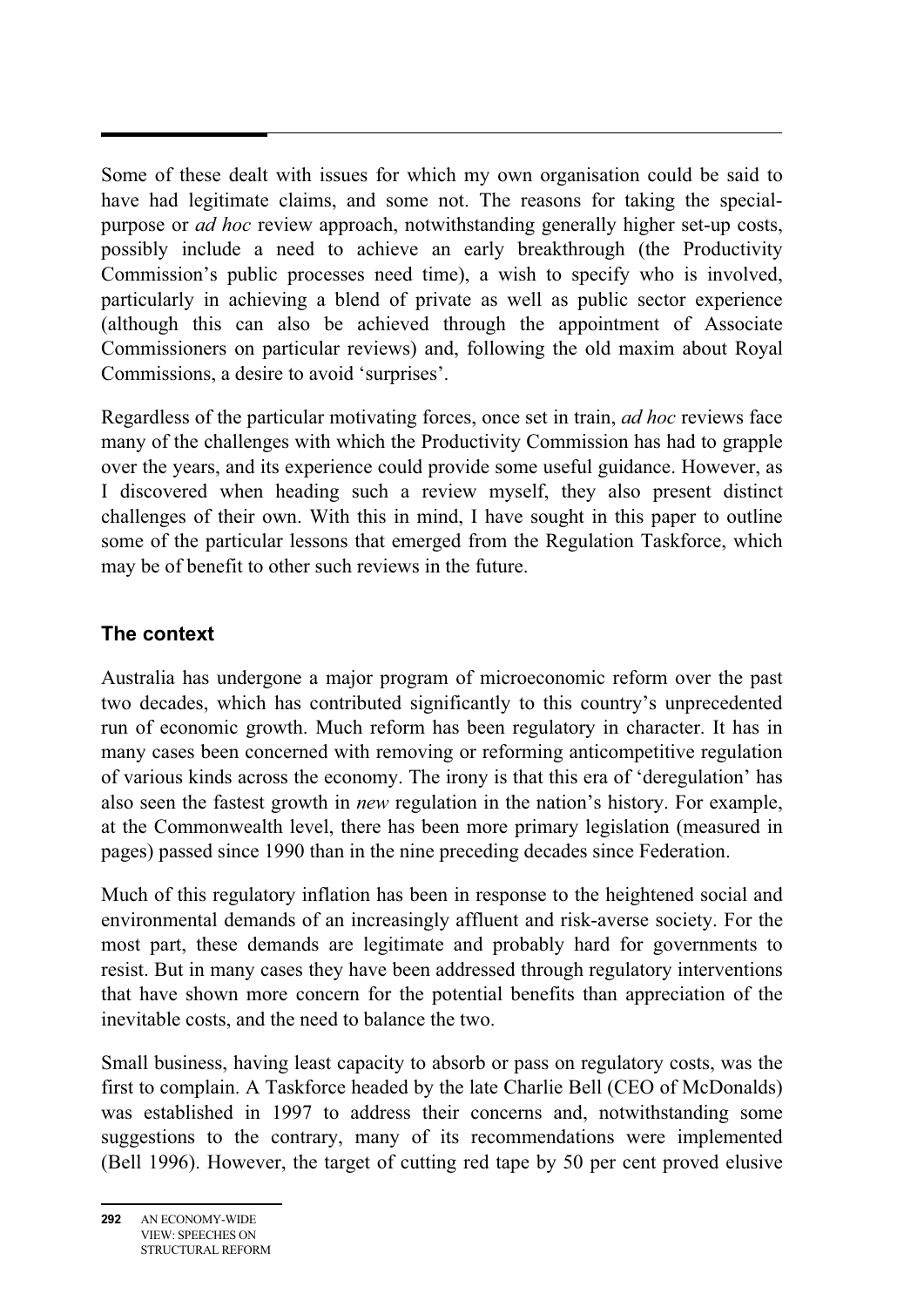and small business remained a vocal critic of regulation in subsequent years, particularly after the introduction of the GST.

Big business also became increasingly vocal, with a particular focus on competition regulation and, most recently, the onerous obligations of the Financial Services Reform Act.

On 12 October 2005, the Prime Minister and Treasurer jointly announced the appointment of a 'Taskforce on Reducing Regulatory Burdens on Business'. Appointees to the Taskforce comprised Richard Humphrey (former CEO of the Stock Exchange), Rod Halstead (corporate lawyer), and Angela MacRae (tax and small business specialist), with me as its Chairman. Our remit was wide-ranging, enabling us to identify reforms to reduce regulatory burdens across all areas of Commonwealth regulation and their intersection with state and territory regulation.

The most obvious challenge faced by the Taskforce was the reporting deadline with Christmas in the middle it left 3 months for the task. This was compounded by the potentially open-ended scope of the exercise, and the fact that neither the Taskforce nor most of its secretariat had worked together before, and most secondees had had no previous experience working on a project of this nature.

The challenges were made more acute by the high profile nature of the exercise presented by Government as the means by which it would be able to address business's concerns (Howard and Costello 2005).

The reception by business itself to the Taskforce announcement was ambivalent. Behind the necessary public support for an initiative that was directed at meeting its needs, was a degree of scepticism about what any such review could achieve in the allotted time. At the same time, business leaders seemed encouraged by the composition of the Taskforce, and the way it proposed to go about its task.

In the event, the outcome of the review has generally been regarded as successful, with Government 'accepting' — if not implementing — most of the Taskforce's recommendations. Actions taken comprise many reforms to the stock of regulations, but also to the processes and institutions responsible for new regulation, which had been a particular concern of business and other groups (Banks 2006a, 2006b).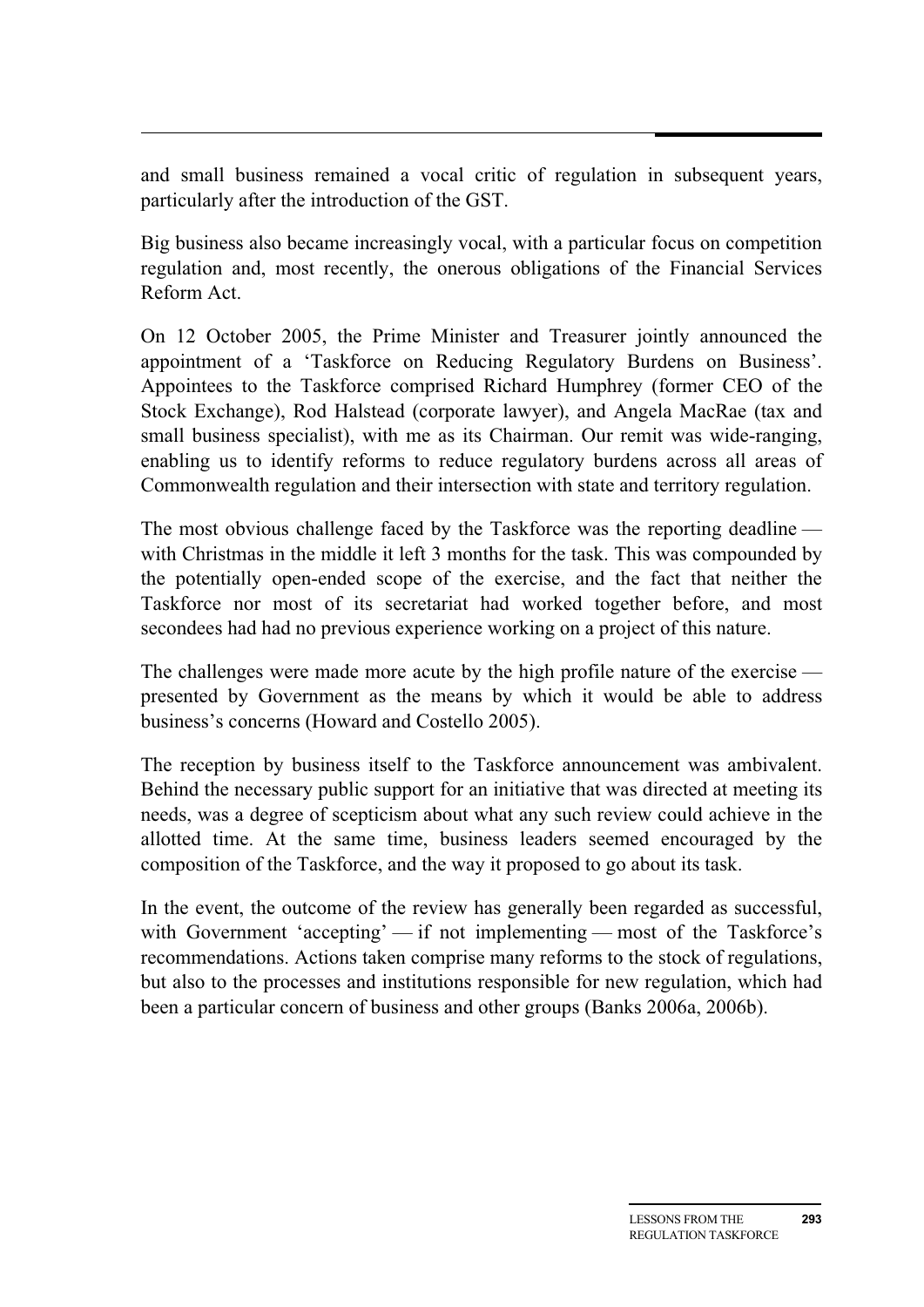### **Making the task manageable**

The scope of the Taskforce's brief was potentially very wide. It was asked to identify problem areas and solutions from across the entire spectrum of Commonwealth regulation in Australia, including areas of overlap with state and territory regulation.

At first blush this seemed to many an impossible task, especially in a few months. After all, taking into account primary and subordinate legislation and quasiregulation, there are over a thousand new instruments made each year. And, while the sobering reality is that no-one really knows precisely the extent of the stock of regulation, it is undoubtedly many multiples of the annual inflow.

Clearly, it was not going to be possible for the Taskforce to comb through the entire regulatory morass in any comprehensive way. A more selective or targeted approach was called for. Achieving this, while meeting the expectations of government and business, was going to be crucial to the success of the exercise.

That the Taskforce was asked to identify areas where regulatory reform could provide 'significant immediate gains to business' proved an important escape clause. Rather than scan the body of regulation itself, the Taskforce initially called on business groups to identify priorities from their perspective. The focus in the terms of reference on addressing regulations that were 'unnecessarily' burdensome, provided a second important avenue for narrowing the scope of the task. The Taskforce took from this that its job was not to examine or analyse policies as such, but rather to focus on undue (avoidable) costs associated with their implementation through regulation. It was a critical distinction.

Nevertheless, it was anticipated that, in some cases, the compliance costs would be intimately connected with the nature of the policy approach itself. The Taskforce took the view that, where justified, such areas should not be ignored, but recommended for more detailed follow-up reviews. Similarly, it was clear that in the time available the Taskforce would not be able to confidently make recommendations in all the areas that it considered significant. So an approach that involved early actions where the appropriate course was clear, together with an agenda of follow-up reviews, was an important way of credibly managing the potentially wide range of regulatory problems that business was likely to put forward. The Taskforce further limited the dimensions of its work by excluding from consideration regulations that were still 'in play' or those already subject to effective review processes.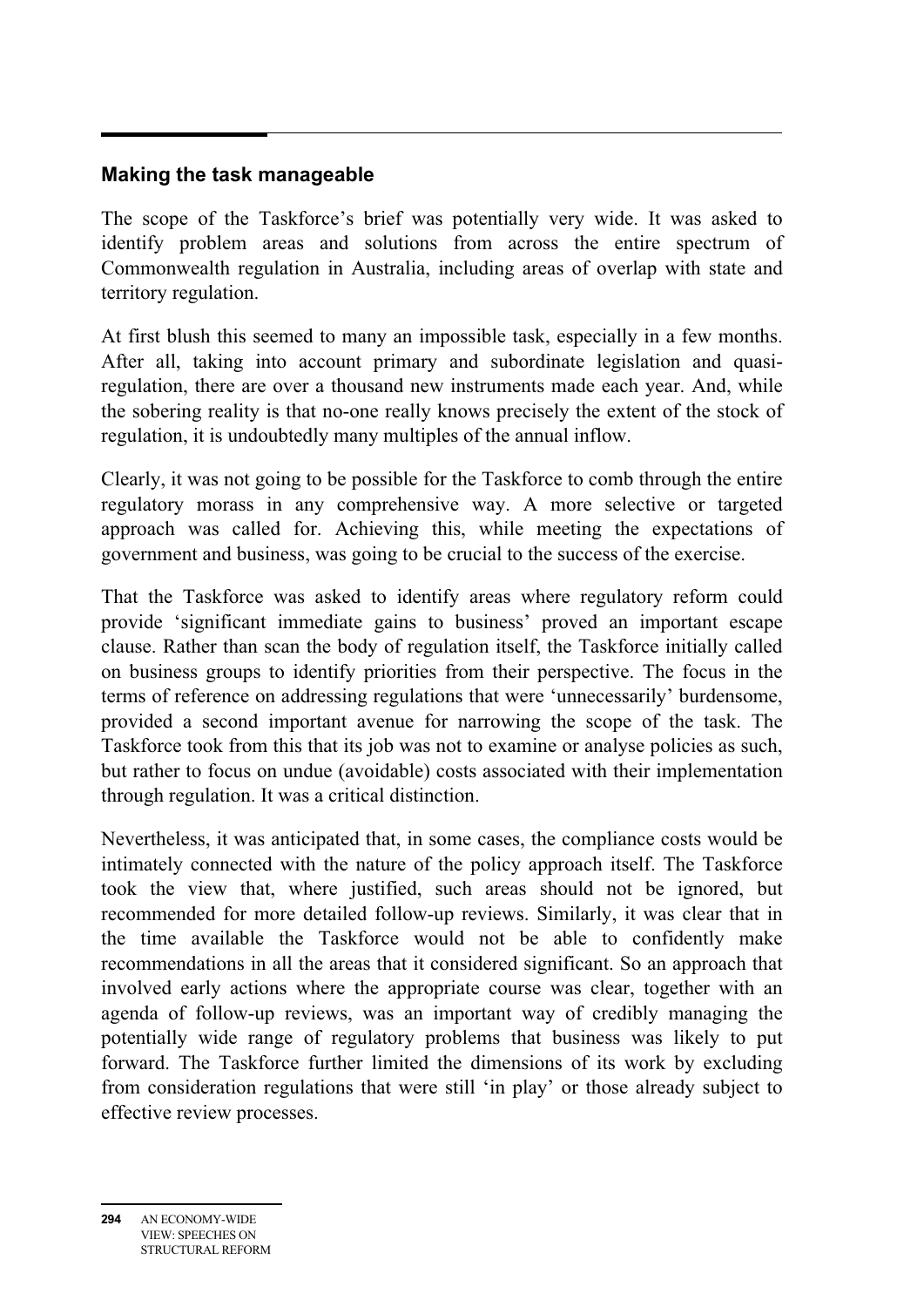## **Forging a cohesive project team**

Having a team of good people who work well together and are committed to a common objective is crucially important to the success of any such enterprise, particularly one facing severe time constraints.

The mixed record of achievement of *ad hoc* reviews can on occasion be explained by the origins and make-up of their secretariats. The biggest problems typically arise where an appointed review is fitted up with a secretariat drawn from the department responsible for the policy area under review. The dominance of the department's own interests and views can be hard to shake.

Our review started with the considerable advantage of an appointed taskforce comprising four people of an independent cast of mind, whose experiences, skills and inclinations proved highly complementary. We also got on well together, which was a further advantage.

The secretariat was drawn from across government. It included officials nominated by the three 'stakeholder' departments (Prime Minister and Cabinet, Treasury and Industry, Tourism and Resources) as well as one each from the Departments of Health and Ageing and Employment and Workplace Relations. The person appointed to head the secretariat was head of the Office of Small Business within the Department of Industry, Tourism and Resources. In addition, I was permitted to appoint several researchers from the Productivity Commission, including an SES Band I officer to act as the deputy project manager.

The advantage of such a 'whole-of-government' secretariat is that it was able to bring relevant skills and experience, as well as providing conduits for communication with relevant areas of government, without the problems that can arise with a concentration of people from an interested portfolio.

Nevertheless, most members of the secretariat had never worked together, and most had had no experience working in such a setting. It was important to establish quickly a sense of belonging and of commitment to the exercise, over and above the particular interests of home departments. In this I believe we were successful.

A number of deliberate initiatives contributed to the team's effectiveness. A key early decision was to bring the team together in one location, at the Productivity Commission's Canberra office. The Commission's Function Room was commandeered for the departmental appointees and also served as a meeting place for the whole secretariat. This soon created a hothouse atmosphere for discussion and team bonding. In my view, the proximity of team members is absolutely essential for a 'short, sharp review'.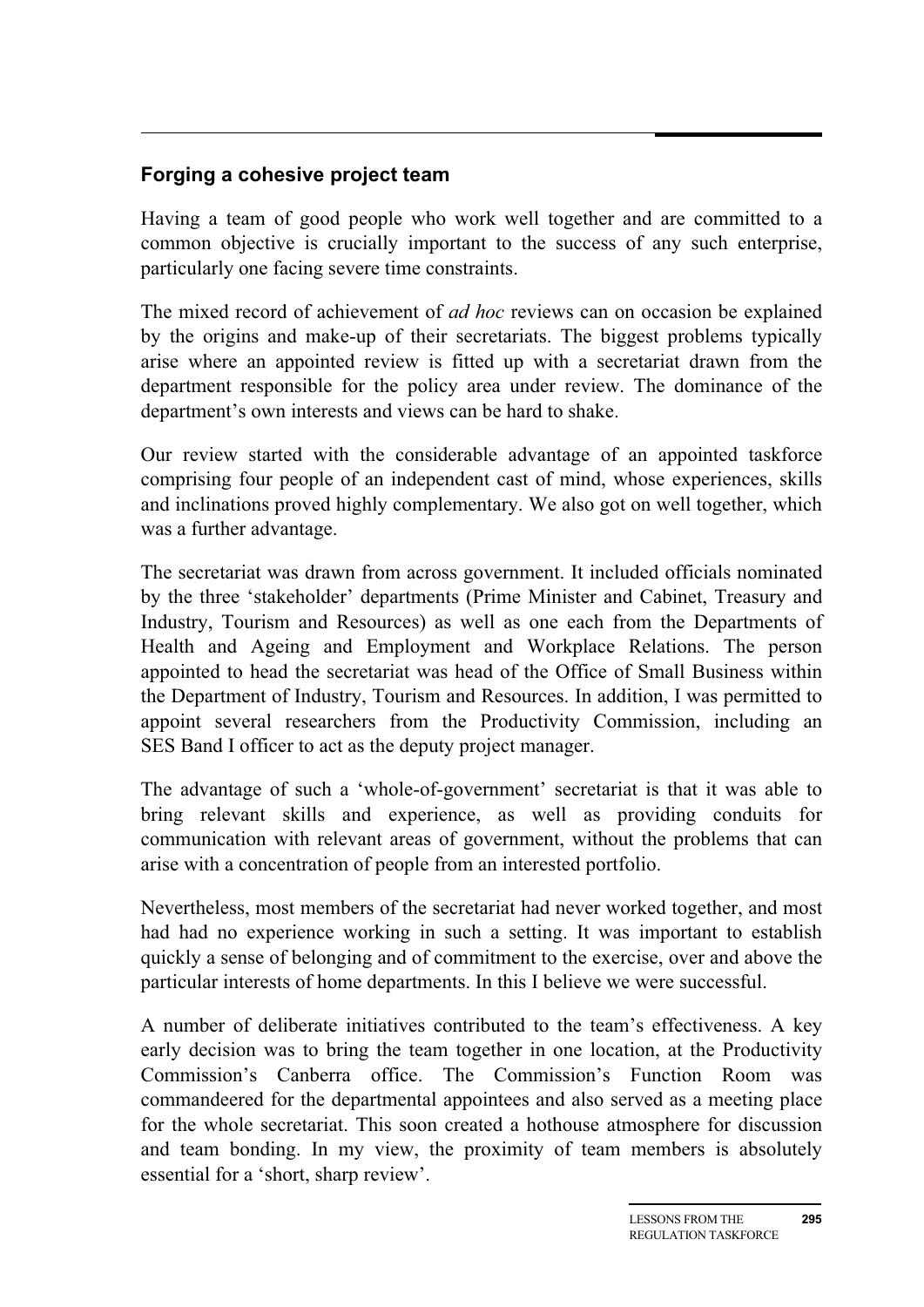A guiding principle behind a number of operational practices within the Productivity Commission is that ideas must be able to withstand robust internal scrutiny and debate if they are to have any prospect of prevailing externally. Through the course of a project there are regular team meetings at which all members are encouraged to have a say, as well as various other mechanisms to test ideas with the rest of the organisation. This culture of scrutiny was fostered within the Taskforce as well. Debate and discussion within the project team was promoted through daily planning meetings, as well as *ad hoc* meetings on key issues as they emerged. These were in addition to several meetings involving all members of the Taskforce, which served to make higher level judgements and establish directions for the secretariat's efforts.

## **'Optimising' community participation and consultation**

Lack of consultation with those affected by a proposed regulation is often the main cause of poor regulatory design and excessive burdens on business. Government agencies have generally been poor at consultation and this was one of the main complaints of business.

As noted previously, we deliberately chose to rely heavily on the views and information from business in order to do our job. It was essential, therefore, that we got extensive business participation in the review and that we extracted quality information from business. How to achieve this in a tight timeframe was perhaps the biggest challenge of the whole review.

The main elements of the strategy, more or less in sequence, were as follows:

- immediate contact with heads of the largest business associations, to encourage their support and active participation
- immediate advertising of the review and call for submissions in the national press, plus some media interviews to raise the review's profile
- release of an Issues Paper (Regulation Taskforce 2005) and meetings with key individual stakeholders, to obtain views and solicit (substantive) submissions
- a series of roundtables and forums to enable better interaction with some stakeholder groups (for example, small business and the aged-care industry) and more focussed discussion in key areas (for example, social/environmental regulation and economic/financial regulation)
- follow-up interaction on an *ad hoc* basis in response to particular submissions.

The Issues Paper and early meetings helped encourage participation by demonstrating the potential payoff, as well as by providing guidance on the sort of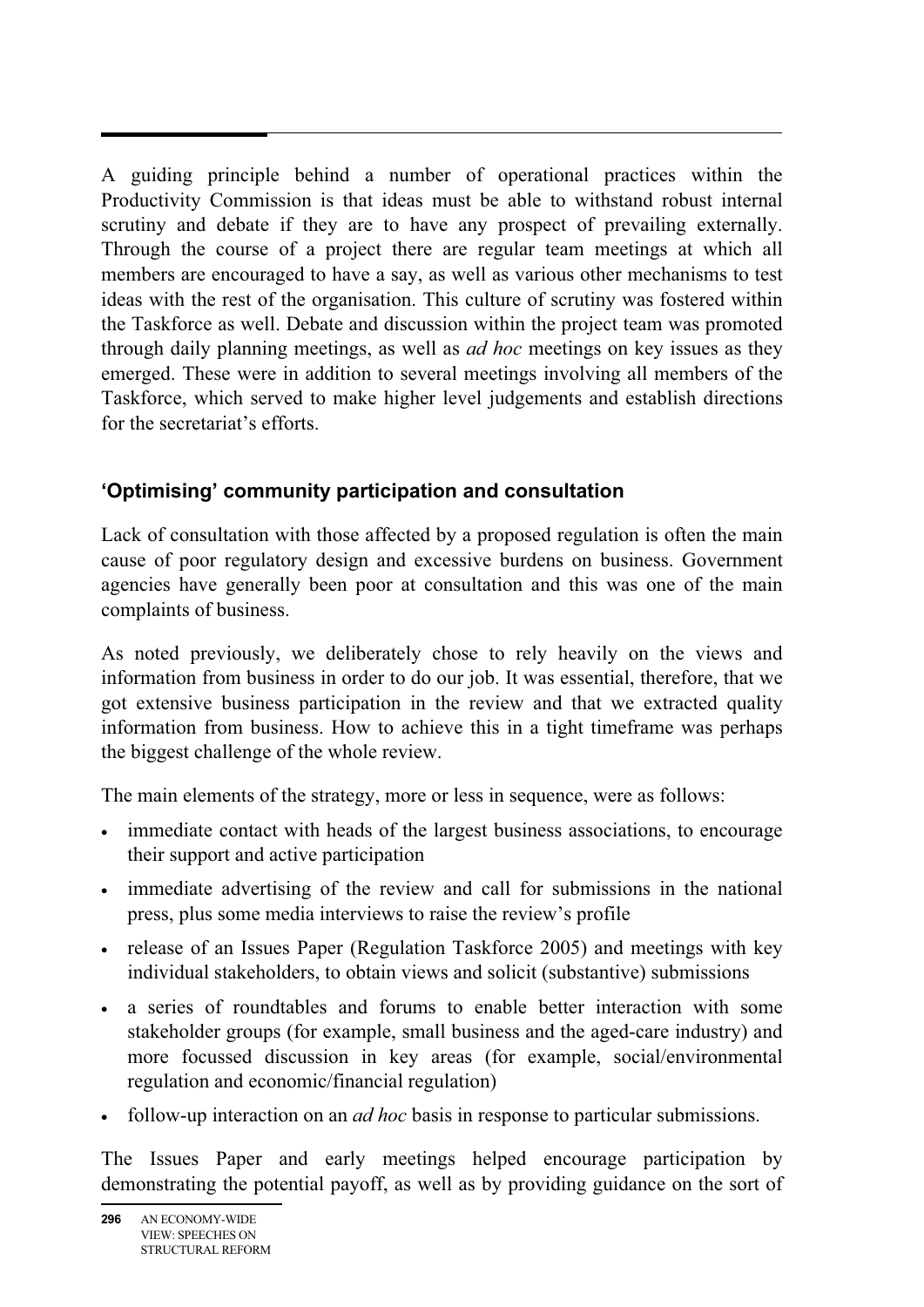input that was needed. The Taskforce received 150 submissions, most of which were of high quality.

In the Commission's experience, visits to stakeholders during a review and the relatively informal discussions that they entail, can be just as valuable as formal submissions and public hearings (more so, in some cases). The Taskforce visited some 60 organisations within a six week period. As a practical matter, this required some specialisation among Taskforce members, based on pragmatic considerations of geography, area of expertise or interest, and availability. This is not ideal, as much learning occurs through such visits. And some stakeholders will expect to see the whole Taskforce, particularly its Chair. We handled this by reserving certain meetings for all or most members to attend. In all cases, meeting notes were made and disseminated to all members of the Taskforce and its secretariat.

The roundtables and other forums proved to be a valuable part of the consultation process. The Productivity Commission's experience was useful — particularly in reinforcing the need to be strategic and selective. The lesson from some Commission projects is that there needs to be a well-defined target group and set of issues. It is also important to have a clear agenda, which participants see in advance and can prepare for. That way, there is more prospect of an informed discussion that focuses on issues important to the review, and from which useful information and insights can be gained.

#### *Consulting with government*

In addition to consultations with business and community organisations, there was also extensive interaction with the Public Service itself. Much of this was through correspondence related to preliminary proposals for reform, but there were also opportunities to speak to senior officials from various departments. The terms of reference specifically asked the Taskforce to consult closely with the Secretaries of Prime Minister and Cabinet, Treasury and Industry, Tourism and Resources. This was discharged through meetings with individual Secretaries in the early stages of the review, and a subsequent meeting with all three Secretaries at the 'early bottom lines' stage, where attention was also given to the proposals bearing on systemic reform.

### **Producing an accessible document**

Contrary to the Government's expectations when commissioning the review, it became increasingly apparent that, to do justice to the response from business, the report would need to include a large number of recommendations. That posed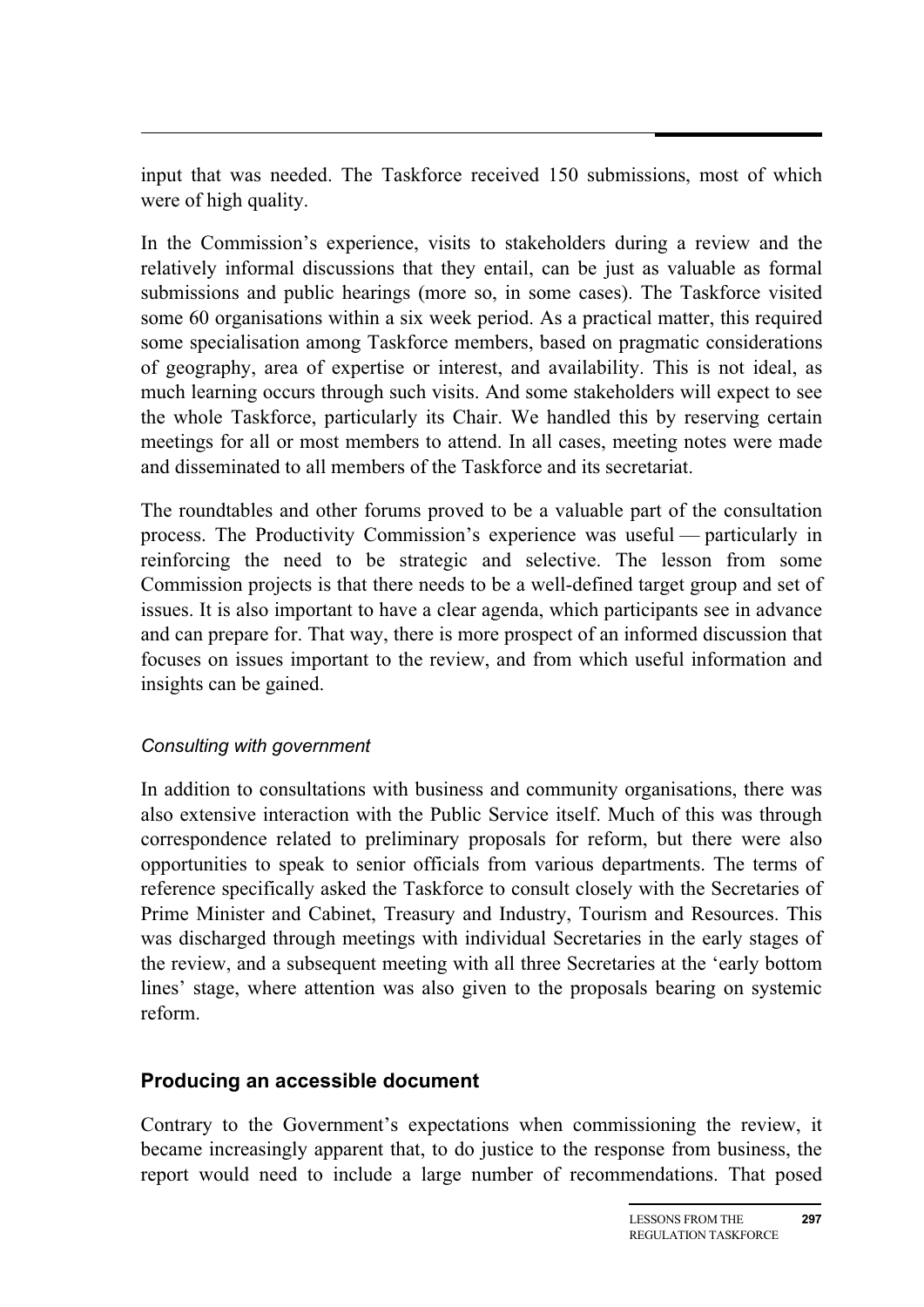obvious presentational challenges for the report itself. The Government's desire for a 'short sharp report' was shared by the Taskforce, but how short and sharp can a report be when it contains 178 recommendations?

The different character of most of the Taskforce's recommendations meant that it could credibly opt for breadth without depth. Moreover, as noted, in most cases the recommendations had the advantage of business support and departmental acceptance. Where both agreed (and third parties were not affected) the burden of proof was considerably lightened. So we adopted the 80:20 rule, providing the minimum explanation necessary to indicate why a particular reform was advocated. The result was a report of eight chapters and 184 pages.

Given the large number of recommendations, rather than listing them word for word at the front of the report (which would have amounted to some 30 pages), we captured each as a one-line summary, together with its identification number and the page of the report where it could be located. This proved very effective as a quick entry-point to the report, as well as conveying the entirety of the report's bottom lines in a dozen pages. Its utility was affirmed by the Government's adoption of the same format in summarising its response to the report.

## **Attention to implementation priorities**

While these presentational devices helped make an extensive report more accessible and reader-friendly, the more important or substantive means by which the Taskforce accommodated the Government's wish for a manageable agenda, notwithstanding the breadth and scope of our report, was through the clear identification of priorities.

In identifying the priorities, the Taskforce considered the prospective gains, the likely ease of implementation and logistical issues, such as the need to avoid overloading COAG or particular portfolio areas. Its priorities encompassed both specific reforms and proposed reviews, and were listed under thematic headings in the report's final chapter. Ten of each of the most important stock reforms and proposed reviews were then highlighted in the Overview.

## **'Selling' the report**

The attention given to the report's structure and readability no doubt contributed to its success. Effectively engaging readers can usefully begin with the choice of a report's title. Determined that this Taskforce would not squander the opportunity to have a meaningful and useable title for its report, a competition was set in train to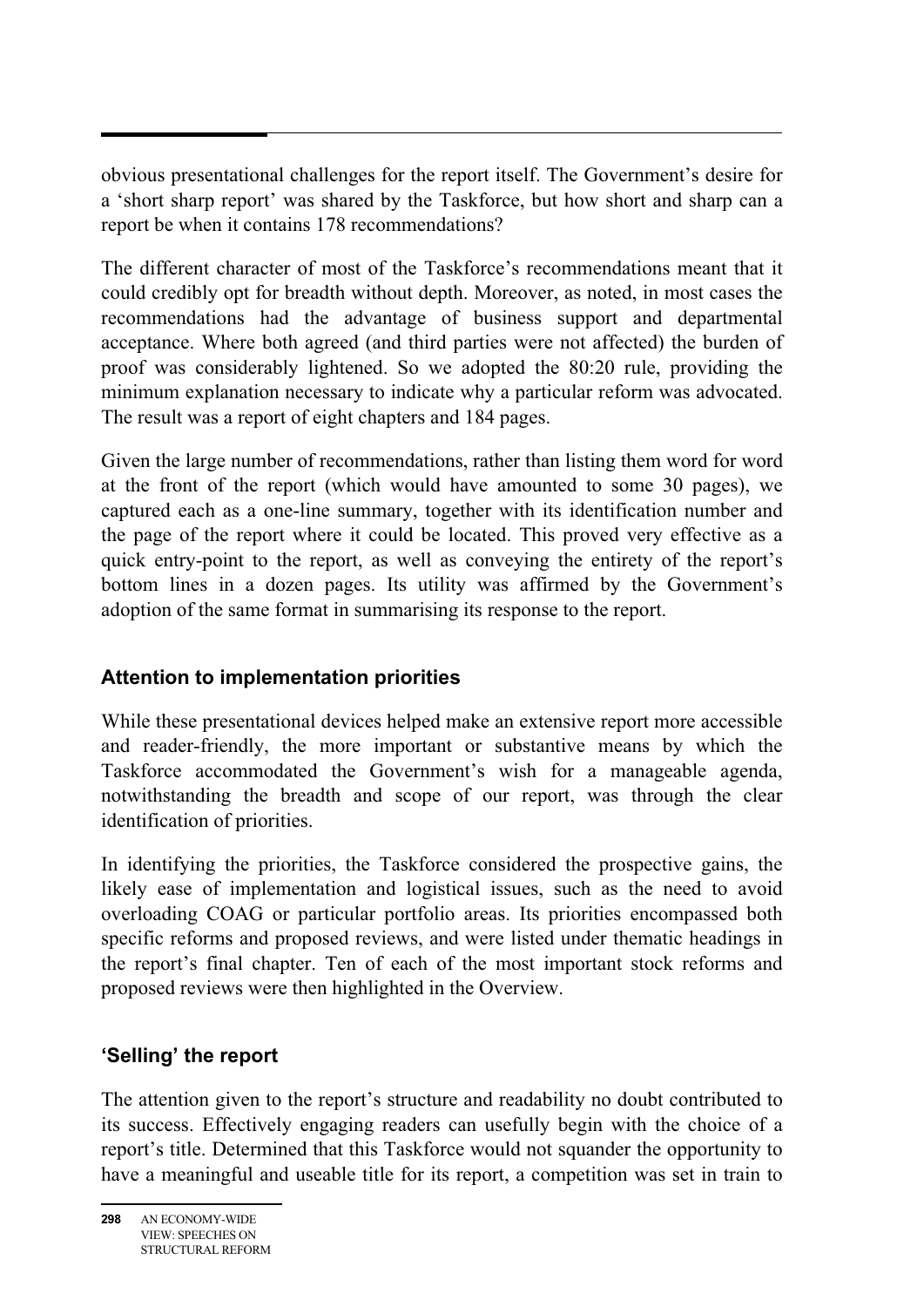see which team member could come up with the best one. In the end, 'Rethinking Regulation' got my vote (and the assent of the Taskforce) for being not only catchy, but also for capturing the central message in the report about the need to address the underlying causes of bad regulation. The attention given to the title has been partly vindicated by its frequent use in official references to the report, and as the title for a number of subsequent conferences and seminars on regulatory reform.

A second presentational feature relevant to our selling of the report was the inclusion of a foreword, signed by the Taskforce members. This again enabled the key messages of the report to be relayed at the outset in simple and direct language. Perhaps more importantly, it also signalled that all four members of the Taskforce had ownership of the report's recommendations.

### *Briefings and other direct interaction*

Beyond the appeal of the report's contents, the scope to influence the take-up of its recommendations within government was limited in some respects, but enhanced in others.

On the debit side, the lack of a public draft meant that there was no opportunity to enlist support for specific recommendations. However, given that many recommendations were based on business submissions anyhow, this was not much of a liability. Moreover, the staged nature of the Government's response meant that, with the release of the report at stage one, there remained scope for business to provide support for the balance of the recommendations ahead of the final response (Costello 2006, Howard and Costello 2006). The release of the report in advance of the Government's final response also enabled members of the Taskforce to talk freely about its contents at various business forums and conferences (Banks 2006a, 2006b).

Perhaps the most effective avenues for selling the report have been directly with government itself. I have already noted the ongoing testing of proposals with departments as the review proceeded, which laid the groundwork for a number of the final recommendations to be supported. This was reinforced and extended through briefings to heads of the three sponsoring agencies (Prime Minister and Cabinet, Treasury and Department of Industry, Tourism and Resources) and other briefings to officials across affected portfolios. In addition, the Taskforce had the opportunity, shortly after submitting its report, to present and discuss its findings with the Prime Minister and Treasurer.

The return of officials seconded to the secretariat back to their home departments provided a direct opportunity to influence the responses of those agencies to the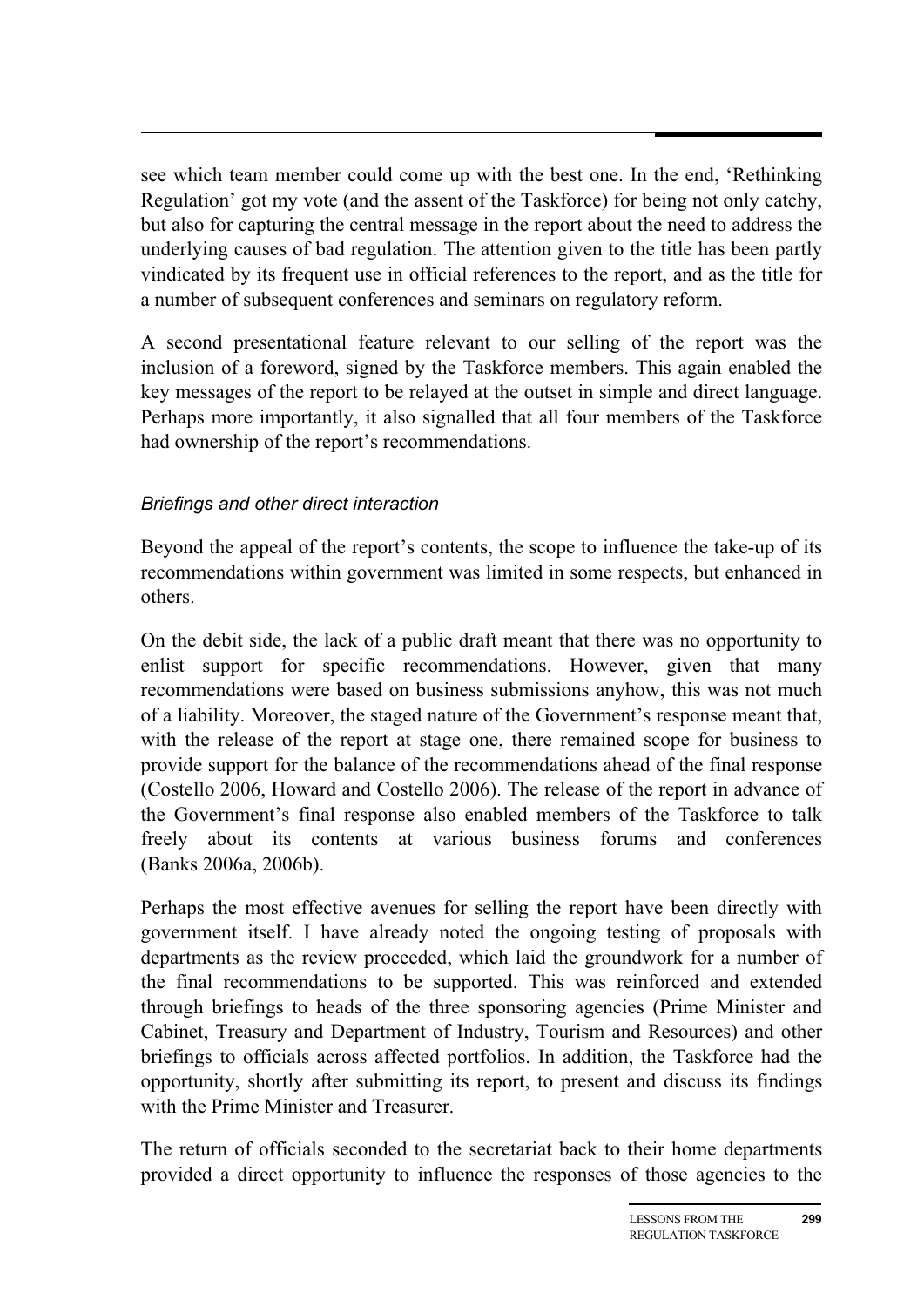report's recommendations. Indeed, a senior member of the secretariat was able to assist the work of the Interdepartmental Committee responsible for preparing a whole-of-government response for Cabinet consideration.

These experiences have served to impress on me the vulnerability of such reports to the processes and individuals charged with their implementation. It is all too easy for carefully considered proposals to be subverted at the implementation stage by misinterpretation, even if not intentional. This argues for ongoing communication between review and advisory bodies and those responsible for developing government responses or for detailed implementation. I do not underestimate the contribution of those ongoing communication channels in this case to the generally positive outcomes. That said, it is also crucial to the integrity of an independent process, where independence is called for, that the reviewing body not cross the line into policy implementation. The right balance is needed.

### **Summing up**

We are seeing a rising trend in the use by governments of special-purpose 'taskforces' and 'review groups' to assess and make recommendations about contentious or complex policy issues. This is a positive development, in terms of its potential to facilitate greater public involvement and the generation of objective, expert advice — and thus better informed policy decisions.

Whether that potential is realised in practice, however, is not a foregone conclusion. It depends on the ability of the reviewer to get on top of the issues and effectively engage stakeholders in the time allotted to the review. Moreover, to pave the way politically for policy actions flowing from the review, it needs to be seen to be relatively independent, especially where exercising judgement is crucial to its findings and recommendations.

Experience thus far is mixed. Some reviews have been influential in the short term as well as having an enduring impact; others have achieved or resolved little and have been soon forgotten. In some of the latter cases, members of the review groups may of course not be to blame. Sometimes even the best report can get overtaken by events. Sometimes the reviewers' remit is too constraining, or loaded. Sometimes (often?) the amount of time that is allowed for the task is too little, especially to permit adequate consultation when major policy issues are being assessed. Nevertheless, the Taskforce's experience demonstrates that a review group can use the discretion and choices available to it to make the best of the hand it is dealt.

The more important factors, in my view, relate to: team composition and development; strategies for consultation and the testing of ideas; developing